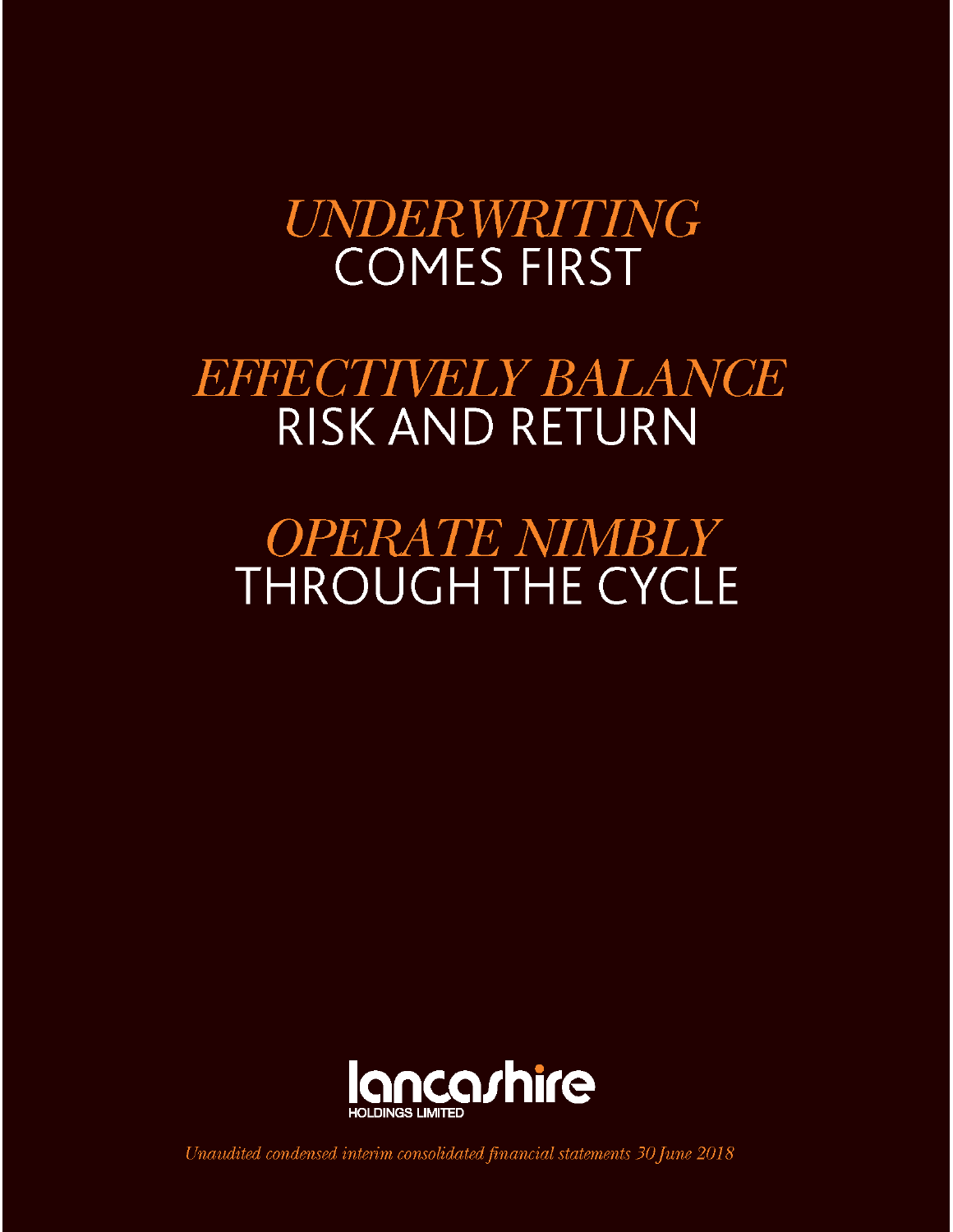# **Contents**

| 30. |
|-----|
| 31  |
|     |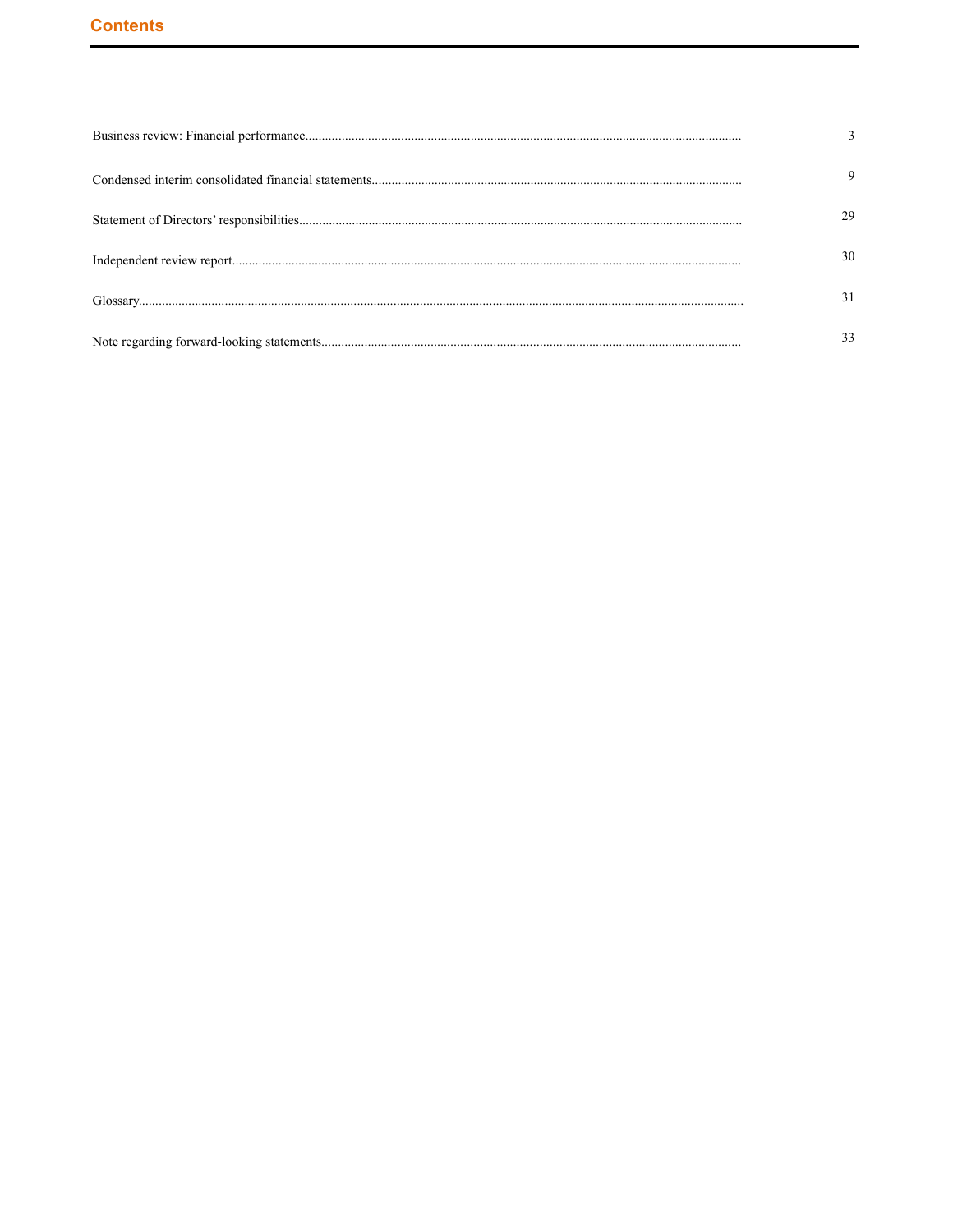## <span id="page-2-0"></span>FINANCIAL HIGHLIGHTS

|                                      | 30 June 2018 | 30 June 2017 | 31 December 2017 |
|--------------------------------------|--------------|--------------|------------------|
| Fully converted book value per share | \$5.70       | \$6.23       | \$5.48           |
| Return on equity - ytd               | $5.9\%$      | $5.9\%$      | $(5.9)$ %        |
| Return on tangible equity - ytd      | $6.9\%$      | $6.8\%$      | (6.8)%           |

|                                                             | Six months ended | Six months ended | Twelve months ended |
|-------------------------------------------------------------|------------------|------------------|---------------------|
|                                                             | 30 June 2018     | 30 June 2017     | 31 December 2017    |
| Highlights (\$m)                                            |                  |                  |                     |
| Gross premiums written                                      | 392.5            | 381.2            | 591.6               |
| Net premiums written                                        | 234.0            | 239.8            | 398.0               |
| Profit (loss) before tax                                    | 74.9             | 66.7             | (72.9)              |
| Profit (loss) after tax <sup>*</sup>                        | 75.8             | 68.5             | (71.1)              |
| Comprehensive income (loss) <sup>*</sup>                    | 64.4             | 74.6             | (66.2)              |
|                                                             |                  |                  |                     |
| Per share data                                              |                  |                  |                     |
| Diluted earnings (loss) per share                           | \$0.38           | \$0.34           | $(\$0.36)$          |
|                                                             |                  |                  |                     |
| <b>Financial ratios</b>                                     |                  |                  |                     |
| Total investment return including internal currency hedging | 0.3%             | $1.5\%$          | 2.5%                |
| Net loss ratio                                              | 15.1%            | 26.0%            | 78.4%               |
| Combined ratio                                              | 67.1%            | 78.4%            | 124.9%              |
| Accident year loss ratio                                    | 38.7%            | 43.3%            | 94.2%               |

\* These amount are attributable to Lancashire and exclude non-controlling interests.

# **Alex Maloney, Group Chief Executive Officer, commented:**

"With a strong underwriting result and a decent investment performance, despite the volatility in the investment market, the Group has delivered a solid set of results with an RoE of 5.9 per cent. Our earlier predictions of how the insurance market would respond following the 2017 loss events are proving to be accurate. Pricing peaked at the January renewals and we are now experiencing a decline from those levels, although we remain in positive territory for the year to date. We have still been able to take advantage of rate increases across most of our lines of business. The rate increases and growth we have seen for the year to date are masked by the impact of the timing of renewal of some multi-year deals and some prior underwriting year premium that came through in the second quarter of 2017. We are pleased with the new business we have been able to add, in particular across our property book, and our new energy onshore and power underwriters are steadily building their books.

We will watch this years' wind season with interest. While we believe that there is still too much capital in the market, another year of losses may serve to dampen appetites. We are witnessing some of our competitors exiting unprofitable lines of business and Lloyd's is also beginning to take action on under-performing syndicates and lines of business. Time will tell what impact this will have on the market. In the meantime we will continue to execute our strategy - supporting our core clients and building out some new lines of business where the pricing and margins achievable make sense to do so. We expect our risk levels to therefore stay materially the same."

# **Elaine Whelan, Group Chief Financial Officer, commented:**

"We have produced a strong result with a return on equity of 5.9 per cent for the first six months of 2018. Our investment portfolio performed well through further rate increases and on-going volatility in the market. On the underwriting side we continued to grow our book modestly and we also had the benefit of further favourable development on our prior year reserves. Our net loss ratio was 15.1 per cent and our combined ratio was 67.1 per cent.

The majority of our book renews in the first half of the year so we have been able to lock in the peak post loss pricing at the beginning of the year. Our outlook for the rest of the year is a continuation of current trends. However, we expect to maintain our core book and add new business where there is the opportunity to do so. We will continue to match our capital to those underwriting opportunities"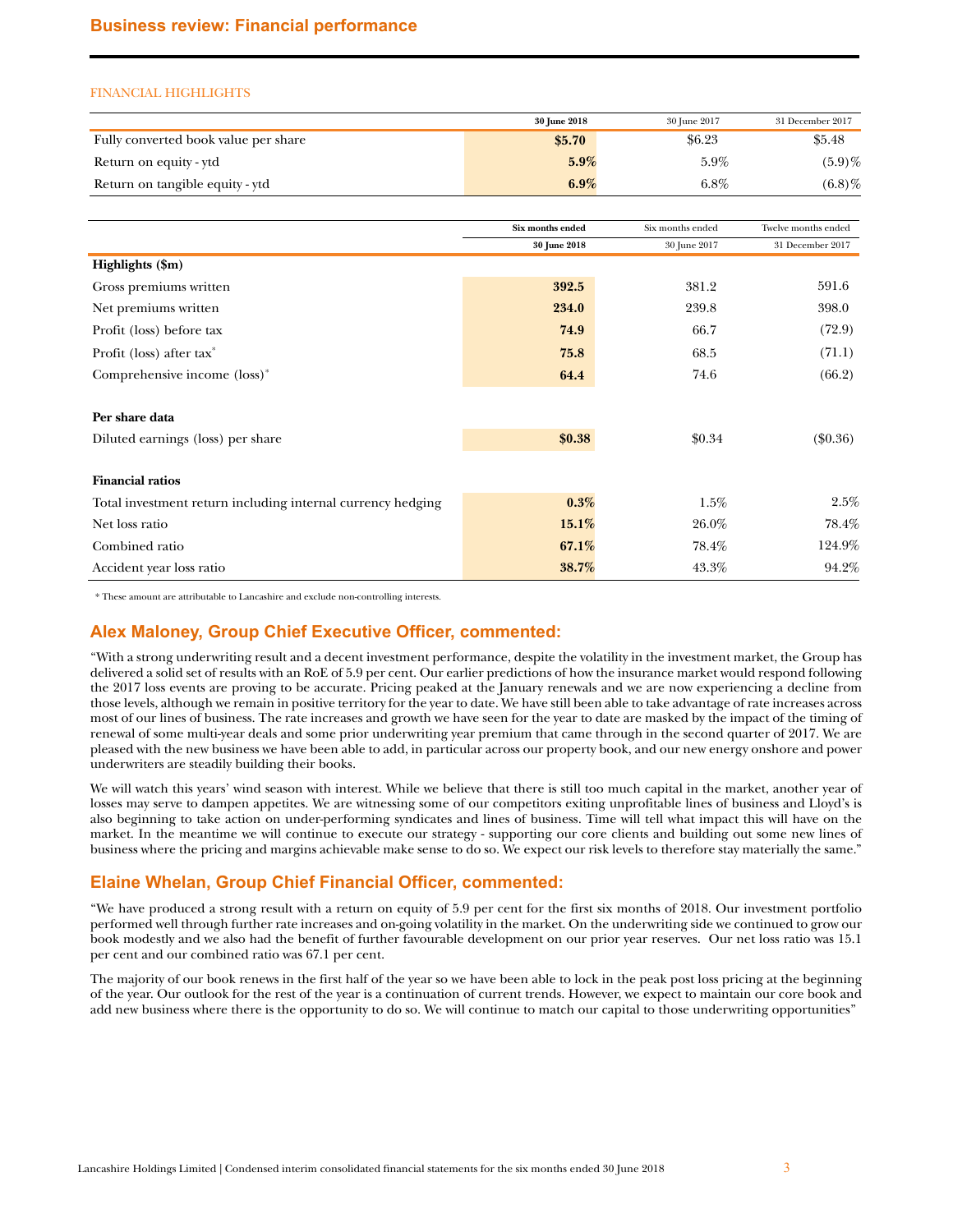## RENEWAL PRICE INDEX FOR MAJOR CLASSES

The RPI is an internal methodology that management uses to track trends in premium rates on a portfolio of insurance and reinsurance contracts.

The RPI is calculated on a per contract basis and reflects our assessment of relative changes in price, terms, conditions and limits on like for like renewals only and is weighted by premium volume. The RPI does not include new business or contracts with fundamental changes to terms and conditions or exposures. The calculation involves a degree of judgement in relation to comparability of contracts and the assessment noted above. To enhance the RPI methodology, management of Lancashire may revise the methodology and assumptions underlying the RPI, so the trends in premium rates reflected in the RPI may not be comparable over time. Consideration is only given to renewals of a comparable nature so it does not reflect every contract in Lancashire's portfolio. The future profitability of the portfolio of contracts within the RPI is dependent upon many factors besides the trends in premium rates.

The following RPIs are expressed as an approximate percentage of pricing achieved on similar contracts written in 2017, with our Lloyd's segment shown separately in order to aid comparability:

| RPI Lancashire (excluding Lloyd's segment) | 30 June 2018 |
|--------------------------------------------|--------------|
| <b>Class</b>                               | %            |
| Aviation (AV52)                            | 99           |
| Gulf of Mexico energy                      | 101          |
| Energy offshore worldwide                  | 103          |
| Marine                                     | 97           |
| Property retrocession and reinsurance      | 109          |
| Terrorism                                  | 100          |
| Lancashire (excluding Lloyd's segment)     | 104          |

| <b>RPI Lloyd's segment</b>            | 30 June 2018 |
|---------------------------------------|--------------|
| <b>Class</b>                          | %            |
| Aviation                              | 103          |
| Energy                                | 103          |
| Marine                                | 102          |
| Property retrocession and reinsurance | 108          |
| Terrorism                             | 99           |
| Lloyd's segment                       | 106          |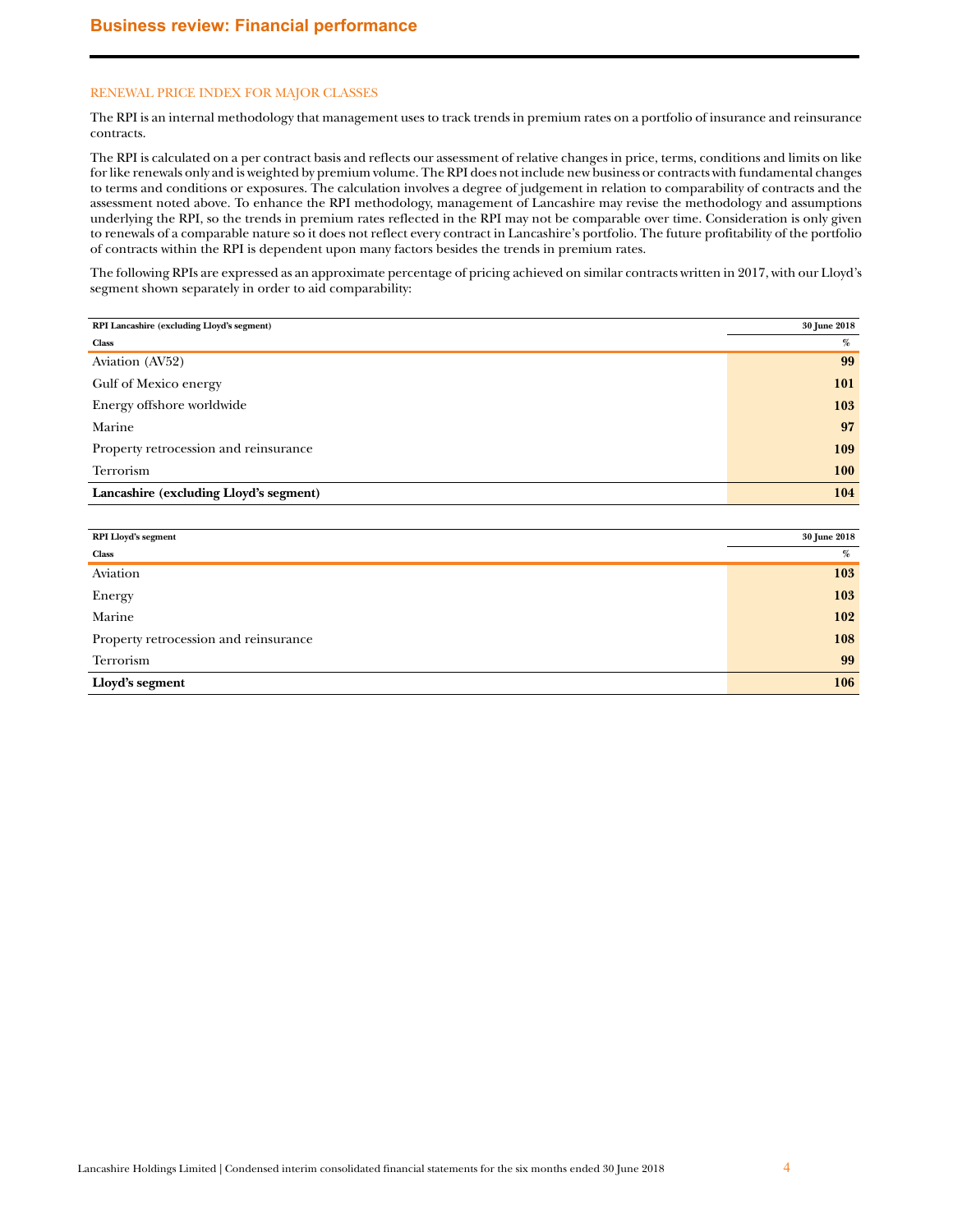## UNDERWRITING RESULTS

|                        | Six months ended | Six months ended |        |        |
|------------------------|------------------|------------------|--------|--------|
|                        | 30 June 2018     | 30 June 2017     | Change | Change |
| Gross premiums written | \$m\$            | $\mathbf{Sm}$    | \$m    | %      |
| Property               | 144.1            | 130.2            | 13.9   | 10.7   |
| Energy                 | 67.8             | 72.4             | (4.6)  | (6.4)  |
| Marine                 | 23.9             | 43.1             | (19.2) | (44.5) |
| Aviation               | 8.8              | 7.6              | 1.2    | 15.8   |
| Lloyd's                | 147.9            | 127.9            | 20.0   | 15.6   |
| <b>Total</b>           | 392.5            | 381.2            | 11.3   | 3.0    |

Gross premiums written increased by 3.0 per cent in the first six months of 2018 compared to the first six months of 2017. The Group's five principal segments, and the key market factors impacting them, are discussed below.

Property gross premiums written increased by 10.7 per cent in the first six months of 2018 compared to the first six months of 2017. The majority of the increase was due to new business plus rate increases across most of the property classes in addition to exposure adjustments to some prior underwriting year contracts in the terror class. These increases were somewhat offset by multi-year contracts not renewing in the property catastrophe and political risk classes.

Energy gross premiums written decreased by 6.4 per cent in the first six months of 2018 compared to the first six months of 2017. The decrease was mainly due to multi-year contracts written in the Gulf of Mexico class in 2017 that were not yet due to renew, plus the restructuring of an existing multi-year deal. This was offset somewhat by new business in the onshore energy class. Exposure increases on prior underwriting year risk-attaching business in the energy construction class further offsets the reduction for the six months to 30 June.

Marine gross premiums written decreased by 44.5 per cent in the first six months of 2018 compared to the first six months of 2017. The decrease was mainly due to the timing of non-annual renewals and the prior periods being more greatly impacted by increases in exposure on risk-attaching business from prior underwriting years. There was also less pro-rata business written in both the first and second quarters of 2018 compared to the prior year.

Aviation gross premiums written increased by 15.8 per cent in the first six months of 2018 compared to the first six months of 2017. The first half of the year is not a major renewal period for the aviation segment and the dollar movement was small.

In the Lloyd's segment gross premiums written increased by 15.6 per cent in the first six months of 2018 compared to the first six months of 2017. While there were increases across most lines of business the majority of the increase was driven by the property and marine books due to improved rates, new business and exposure increases on prior underwriting year risk-attaching business. In the second quarter of 2018 we also started to write new energy power and marine hull classes of business through the Lloyd's segment. These increases were slightly offset by a reduction in the energy wind book due to a reduction in exposure.

Ceded reinsurance premiums increased by \$17.1 million, or 12.1 per cent for the six months of 2018 compared to the same period in 2017. The increase in spend was primarily due to a combination of rate increases, additional cover purchased and timing of renewals, offset in part by less reinstatement premiums.

Net premiums earned as a proportion of net premiums written was 93.2 per cent in the six months to 30 June 2018, compared to 89.8 per cent in the same period in 2017. The marginally higher earnings percentage for the first six months of 2018 compared to the first six months of 2017 was driven by the earning of multi-year deals written in 2017 plus higher reinsurance reinstatement premiums in the first six months of 2017 compared to the first six months of 2018.

The Group's net loss ratio was 15.1 per cent for the six month period to 30 June 2018 compared to 26.0 per cent for the same period in 2017. The accident year loss ratio, including the impact of foreign exchange revaluations, was 38.7 per cent compared to 43.3 per cent for the same period in 2017. There were no significant net losses for the first six months of either year.

Prior year favourable development was \$51.8 million for the six months to 30 June 2018. This compared to favourable development of \$37.8 million for the same period in 2017. The favourable development in both years was primarily due to general IBNR releases across most lines of business due to a lack of reported claims. The first six months of 2018 also included a reduction on prior accident year energy claims.

The total estimated net loss, excluding the impact of inwards and outwards reinstatement premiums and our share of losses from Kinesis, for the 2017 catastrophe losses Hurricanes Harvey, Irma and Maria plus the Californian Wildfires, was \$160.3 million at 30 June 2018 compared to \$171.5 million at 31 December 2017.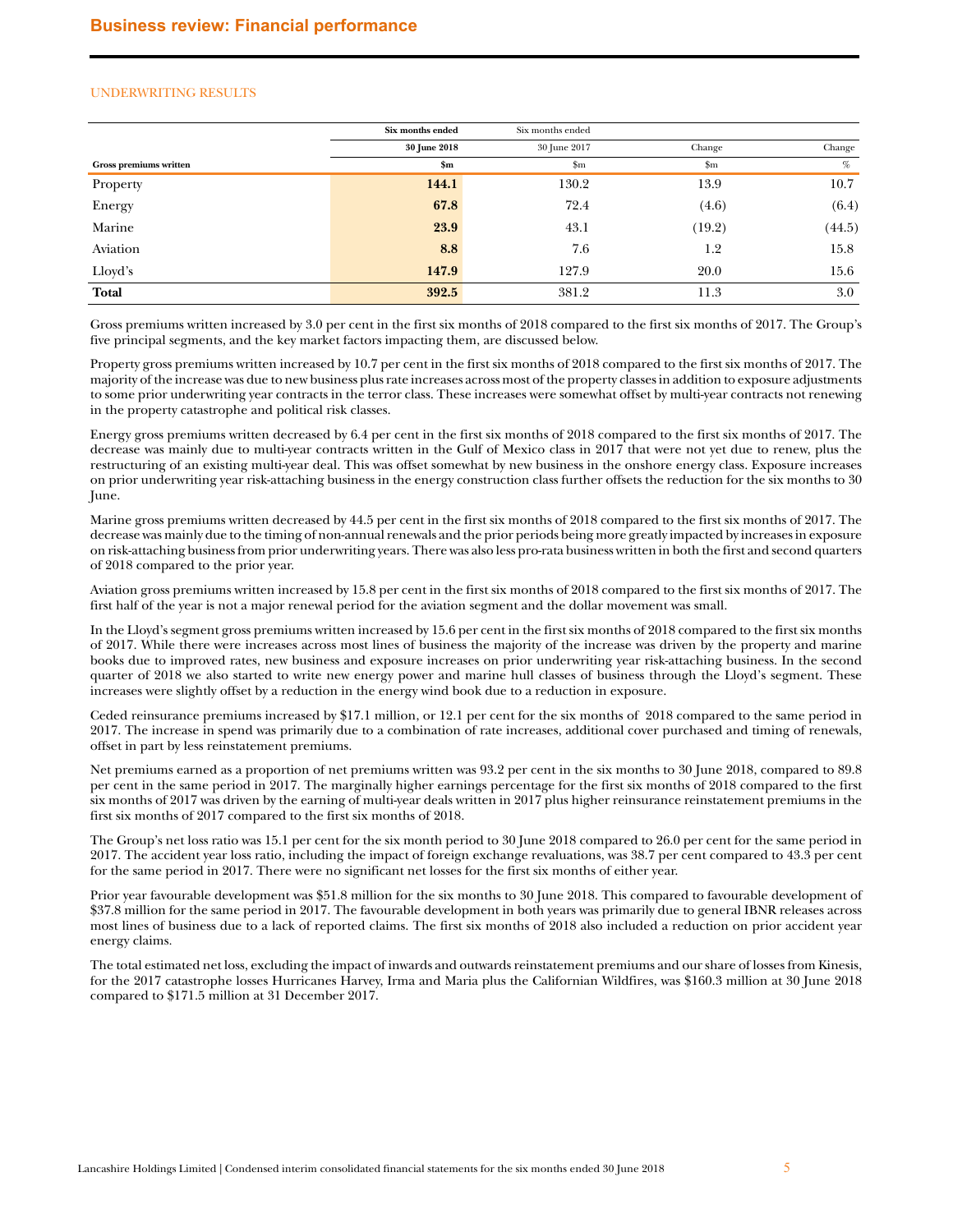The table below provides further detail of prior years' loss development by class, excluding the impact of foreign exchange revaluations:

|          | Six months ended | Six months ended |
|----------|------------------|------------------|
|          | 30 June 2018     | 30 June 2017     |
|          | \$m\$            | $\mathbf{\$m}$   |
| Property | 18.4             | 10.2             |
| Energy   | 29.9             | 10.2             |
| Marine   | 5.0              | 11.5             |
| Aviation | 1.0              | 1.7              |
| Lloyd's  | (2.5)            | 4.2              |
| Total    | 51.8             | 37.8             |

Note: Positive numbers denote favourable development.

Excluding the impact of foreign exchange revaluations, previous accident years' ultimate losses developed as follows during the six months 30 June 2018 and 2017:

|                              | Six months ended | Six months ended       |
|------------------------------|------------------|------------------------|
|                              | 30 June 2018     | 30 June 2017           |
|                              | \$m\$            | $\mathop{\mathrm{Sm}}$ |
|                              |                  |                        |
| 2008 accident year and prior | 0.5              | 0.8                    |
| 2009 accident year           | 10.9             | 0.1                    |
| 2010 accident year           |                  | 1.6                    |
| 2011 accident year           | 3.7              | 4.3                    |
| 2012 accident year           | (1.5)            | 3.1                    |
| 2013 accident year           | 2.3              | 2.6                    |
| 2014 accident year           | 2.0              | 2.9                    |
| 2015 accident year           | 5.1              | 14.2                   |
| 2016 accident year           | 19.8             | 8.2                    |
| 2017 accident year           | 9.0              |                        |
| <b>Total</b>                 | 51.8             | 37.8                   |

Note: Positive numbers denote favourable development.

The ratio of IBNR to total net loss reserves was 42.5 per cent at 30 June 2018 compared to 36.2 per cent at 30 June 2017.

## INVESTMENTS

Net investment income was \$15.9 million for the first six months of 2018, a increase of 8.2 per cent compared to the same period in 2017. Total investment return, including net investment income, net other investment income, net realised gains and losses, impairments and net change in unrealised gains and losses, was a gain of \$5.4 million for the first six months of 2018 compared to a gain of \$27.1 million for the same period in 2017.

The investment portfolio generated a return of 0.3 per cent for the first six months of 2018. The investment returns have been dampened by an increase in treasury yields with two U.S. rate hikes and also modest credit spread widening. The portfolio generated a positive return due to strong returns from the Group's hedge fund and bank loan portfolios, as well as our short treasury futures position which mitigated some of the impact from the rise in treasury yields. During the first six months of 2017 the portfolio generated robust returns due to a decline in longer dated treasury yields, a modest narrowing of credit spreads, and strong performance from the hedge fund and equity portfolios.

The corporate bond allocation represents 28.0 per cent of managed invested assets at 30 June 2018 compared to 32.3 per cent at 30 June 2017.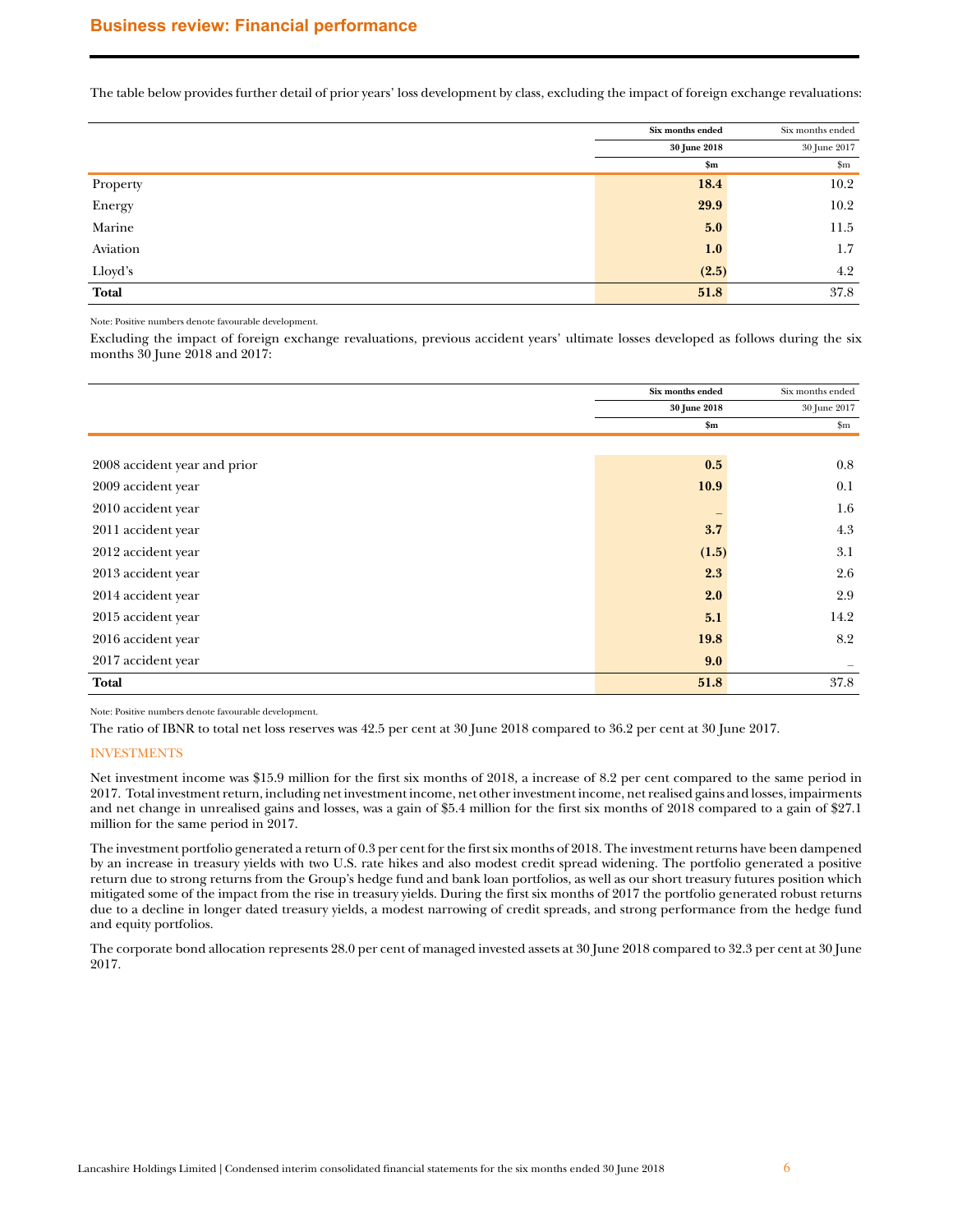The managed portfolio was invested as follows:

|                           | 30 June 2018 | 30 June 2017 | 31 December 2017 |
|---------------------------|--------------|--------------|------------------|
|                           | %            | %            | %                |
| Fixed maturity securities | 82.0         | 80.4         | 80.1             |
| Cash and cash equivalents | 7.8          | 9.8          | 10.2             |
| Hedge funds               | 8.9          | 8.6          | 8.4              |
| <b>Equity securities</b>  | 1.3          | 1.2          | 1.3              |
| Total                     | 100.0        | 100.0        | 100.0            |

Key investment portfolio statistics are:

|                | 30 June 2018 | 30 June 2017 | 31 December 2017 |
|----------------|--------------|--------------|------------------|
| Duration       | $1.6$ years  | 1.8 years    | 1.7 years        |
| Credit quality | AA           | A+           | AA-              |
| Book yield     | 2.3%         | $2.0\%$      | 2.0%             |
| Market yield   | 2.8%         | $2.0\%$      | 2.1%             |

## LANCASHIRE THIRD PARTY CAPITAL MANAGEMENT

The total contribution from third party capital activities consists of the following items:

|                                          | Six months ended | Six months ended |
|------------------------------------------|------------------|------------------|
|                                          | 30 June 2018     | 30 June 2017     |
|                                          | $\mathbf{Sm}$    | $\mathbf{S}$ m   |
| Kinesis underwriting fees                | 2.0              | 1.4              |
| Kinesis profit commission                |                  | 5.4              |
| Lloyd's fees and profit commission       | 0.8              | 1.1              |
| Total                                    | 2.8              | 7.9              |
| Share of (loss) profit of associate      | (2.4)            | 1.4              |
| Total third party capital managed income | 0.4              | 9.3              |

The Kinesis profit commission is driven by the timing of loss experience and collateral release and therefore varies from period to period. Following the significant catastrophe activity during the second half of 2017, and resulting trapped collateral, there was no recognition in the first half of 2018 of any profit commission for the 2017 underwriting cycles. The share of (loss) profit of associate reflects Lancashire's 10 per cent equity interest in the Kinesis vehicle. The reduction in the Lloyd's fees and profit commission is driven by the relative profitability of the underwriting years impacting each period.

## OTHER OPERATING EXPENSES

Other operating expenses consist of the following items:

|                          | Six months ended | Six months ended |
|--------------------------|------------------|------------------|
|                          | 30 June 2018     | 30 June 2017     |
|                          | \$m              | $\mathbf{S}$ m   |
| <b>Employee costs</b>    | 30.9             | 28.2             |
| Other operating expenses | 19.9             | 21.8             |
| <b>Total</b>             | 50.8             | 50.0             |

Employee remuneration costs for the first six months of 2018 were \$2.7 million, higher than the respective period in 2017. A slight increase in headcount and variability around incentive pay led to increased salaries and benefits for the six months to 30 June.

Other operating expenses for the first six months of 2018 were \$1.9 million lower than the respective period in 2017. The reduction was primarily due to lower software costs incurred and the timing of fees, partially offset by higher consulting fees incurred.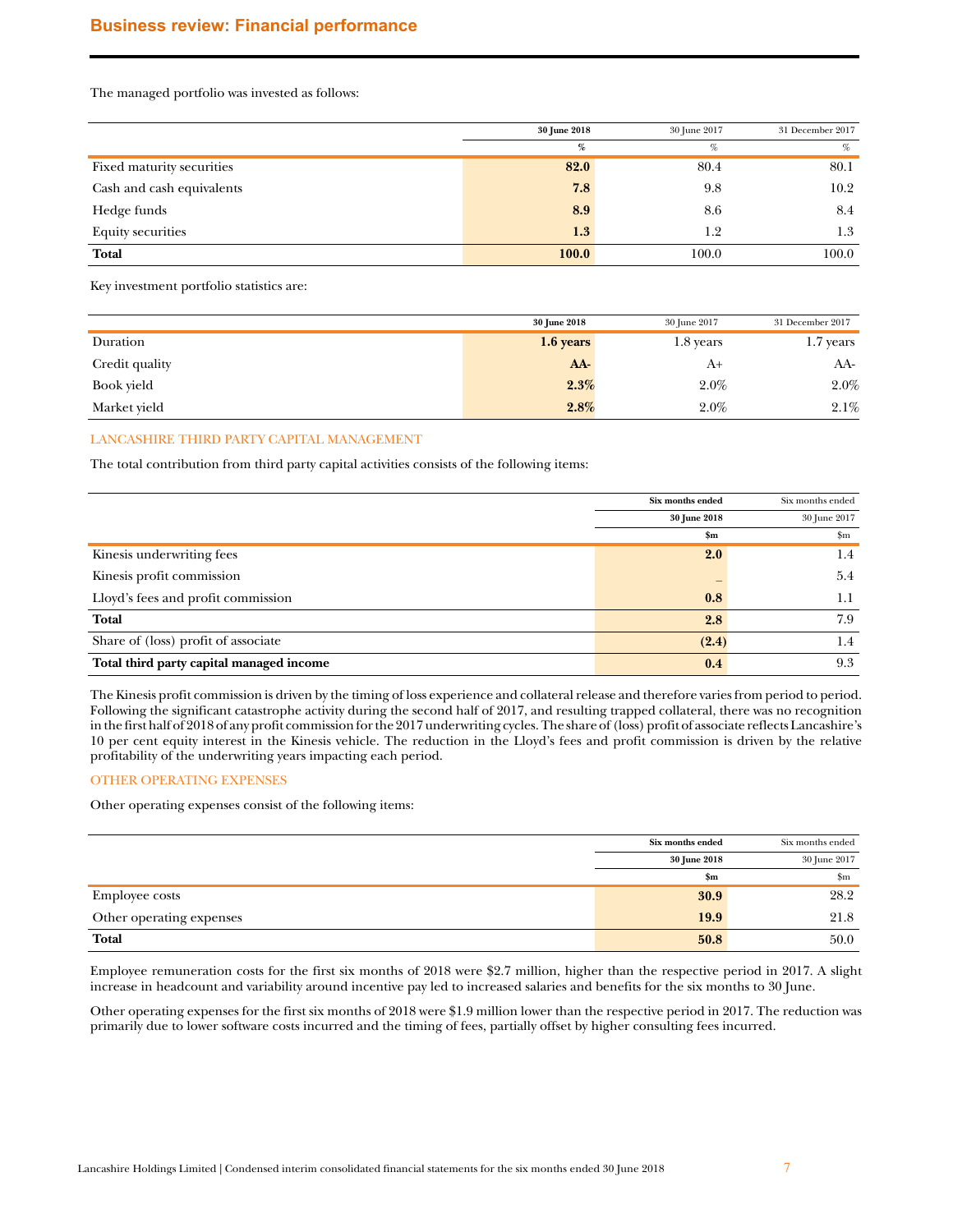## EQUITY BASED COMPENSATION

Equity based compensation was \$3.8 million for the first six months of 2018 compared to \$2.8 million in the same period in 2017. The equity based compensation charge was driven by anticipated vesting levels of active awards based on current performance expectations. During the first six months of 2017 a lower equity based compensation charge was recorded primarily due to the lapsing of restrictive share scheme awards of former Cathedral employees on their departure from the Group, resulting in a higher equity based compensation charge for the first six months of 2018 compared to the same period in 2017.

## **CAPITAL**

At 30 June 2018, total capital available to Lancashire was \$1.478 billion, comprising shareholders' equity of \$1.153 billion and \$325.1 million of long-term debt. Tangible capital was \$1.324 billion. Leverage was 22.0 per cent on total capital and 24.6 per cent on total tangible capital. Total capital and total tangible capital at 30 June 2017 were \$1.585 billion and \$1.431 billion, respectively.

The Group will continue to review the appropriate level and composition of its capital with the intention of managing capital to enhance risk-adjusted returns on equity.

## DIVIDENDS

During the first quarter of 2018, the Lancashire Board of Directors declared a final dividend in respect of 2017 of \$0.10 (approximately £0.07) per common share. The dividend, totalling \$20.0 million, was paid on 21 March 2018 to shareholders of record on 23 February 2018.

Lancashire announces that its Board of Directors has declared an interim dividend for 2018 of \$0.05 per common share (approximately (£0.03) per common share at the current exchange rate), which will result in an aggregate payment of approximately \$10.0 million. The dividend will be paid in Pound Sterling on 12 September 2018 (the "Dividend Payment Date") to shareholders of record on 17 August 2018 (the "Record Date") using the £ / \$ spot market exchange rate at 12 noon London time on the Record Date.

Shareholders interested in participating in the dividend reinvestment plan ("DRIP"), or other services including international payment, are encouraged to contact the Group's registrars, Link Asset Services, for more details at: https://www.linkassetservices.com/ shareholders/shareholder-services-uk.

## RATINGS

Lancashire, through its UK and Bermuda-based operating subsidiaries, is a global provider of specialty insurance and reinsurance products. The Group companies carry the following ratings:

|                    | Financial Strength<br>Rating <sup>(1)</sup> | Long Term Issuer<br>Rating <sup>(2)</sup> | Financial Strength Outlook |
|--------------------|---------------------------------------------|-------------------------------------------|----------------------------|
| A.M. Best          | A (Excellent)                               | bbb                                       | Stable                     |
| S&P Global Ratings | $A-$                                        | <b>BBB</b>                                | Stable                     |
| Moody's            | A3                                          | Baa2                                      | Stable                     |

(1) Financial Strength Rating applies to Lancashire Insurance Company Limited and Lancashire Insurance Company (UK) Limited.

(2) Long Term Issuer Rating applies to Lancashire Holdings Limited.

Cathedral benefits from Lloyd's ratings: A.M. Best: A (Excellent); S&P Global Ratings: A+ (Strong); and Fitch: AA- (Very strong).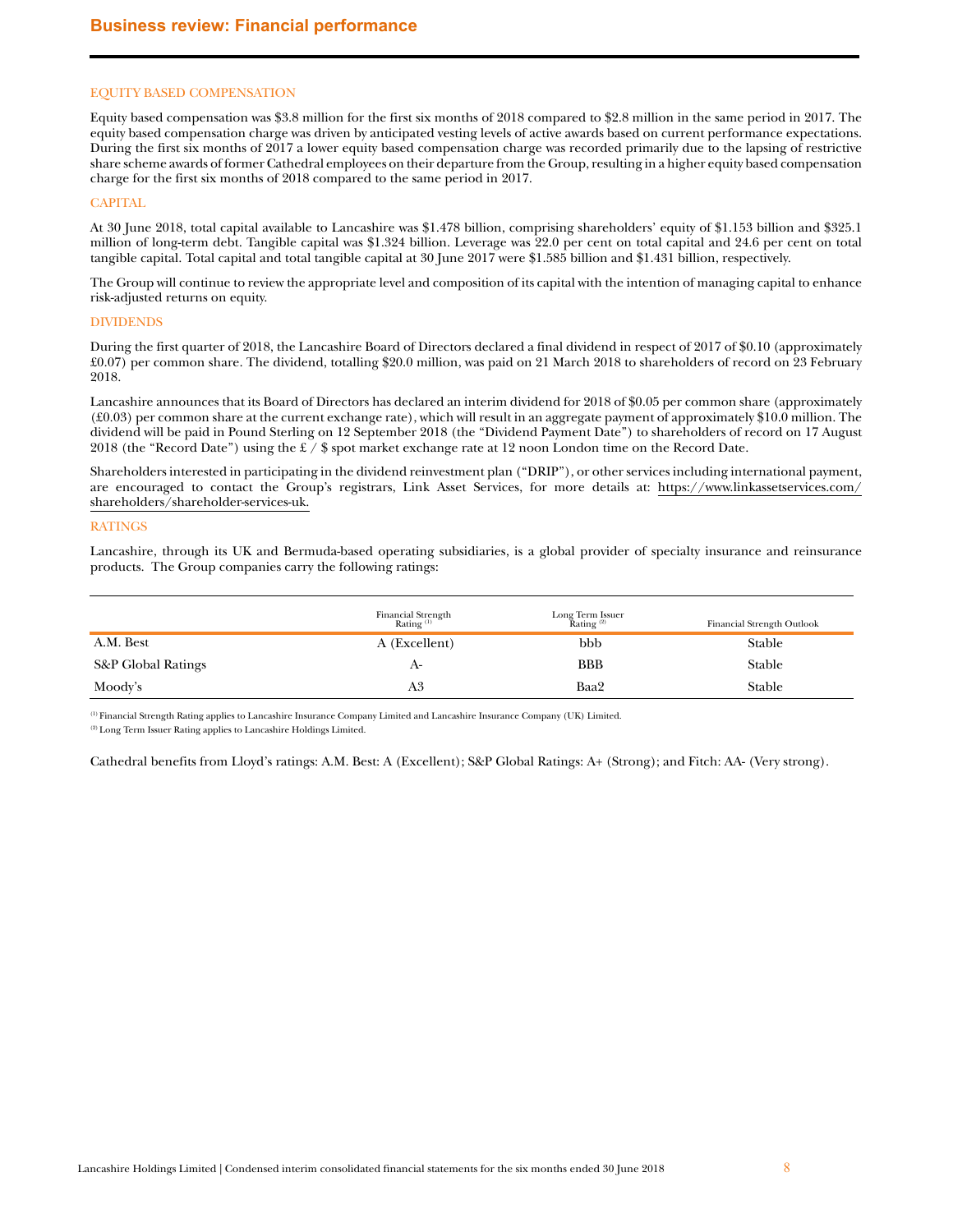# <span id="page-8-0"></span>**CONDENSED INTERIM CONSOLIDATED STATEMENT OF COMPREHENSIVE INCOME (LOSS)**

For the six months ended 30 June 2018

|                                                                                                 |                | <b>Six</b><br>${\bf months}$ | Six<br>months | Twelve<br>months |
|-------------------------------------------------------------------------------------------------|----------------|------------------------------|---------------|------------------|
|                                                                                                 | <b>Notes</b>   | 2018<br>\$m                  | 2017<br>\$m   | 2017<br>\$m      |
| Gross premiums written                                                                          | 2              | 392.5                        | 381.2         | 591.6            |
| Outwards reinsurance premiums                                                                   | 2              | (158.5)                      | (141.4)       | (193.6)          |
| Net premiums written                                                                            |                | 234.0                        | 239.8         | 398.0            |
| Change in unearned premiums                                                                     | $\overline{2}$ | (87.5)                       | (83.3)        | 22.6             |
| Change in unearned premiums on premiums ceded                                                   | 2              | 71.6                         | 58.9          | 7.3              |
| Net premiums earned                                                                             |                | 218.1                        | 215.4         | 427.9            |
| Net investment income                                                                           | 3              | 15.9                         | 14.7          | 30.5             |
| Net other investment income (losses)                                                            | 3              | 3.1                          | (1.9)         | 1.2              |
| Net realised (losses) gains and impairments                                                     | 3              | (2.0)                        | 8.1           | 9.1              |
| Share of (loss) profit of associate                                                             |                | (2.4)                        | 1.4           | (9.4)            |
| Other income                                                                                    |                | 2.8                          | 7.9           | 17.2             |
| Net foreign exchange (losses) gains                                                             |                | (1.4)                        | 1.9           | 2.3              |
| Total net revenue                                                                               |                | 234.1                        | 247.5         | 478.8            |
| Insurance losses and loss adjustment expenses                                                   | 2,6            | 51.1                         | 77.1          | 538.0            |
| Insurance losses and loss adjustment expenses recoverable                                       | 2, 6           | (18.2)                       | (21.0)        | (202.6)          |
| <b>Net insurance losses</b>                                                                     |                | 32.9                         | 56.1          | 335.4            |
| Insurance acquisition expenses                                                                  | $\overline{2}$ | 64.7                         | 65.6          | 120.7            |
| Insurance acquisition expenses ceded                                                            | $\overline{2}$ | (2.0)                        | (2.7)         | (5.1)            |
| Other operating expenses                                                                        |                | 50.8                         | 50.0          | 83.6             |
| Equity based compensation                                                                       |                | 3.8                          | 2.8           | (0.4)            |
| <b>Total expenses</b>                                                                           |                | 150.2                        | 171.8         | 534.2            |
| <b>Results of operating activities</b>                                                          |                | 83.9                         | 75.7          | (55.4)           |
| Financing costs                                                                                 |                | 9.0                          | 9.0           | 17.5             |
| Profit (loss) before tax                                                                        |                | 74.9                         | 66.7          | (72.9)           |
| Tax credit                                                                                      | $\overline{4}$ | 0.8                          | 2.1           | 2.3              |
| Profit (loss) after tax                                                                         |                | 75.7                         | 68.8          | (70.6)           |
| Profit (loss) for the period attributable to:                                                   |                |                              |               |                  |
| Equity shareholders of LHL                                                                      |                | 75.8                         | 68.5          | (71.1)           |
| Non-controlling interests                                                                       |                | (0.1)                        | 0.3           | 0.5              |
| Profit (loss) for the period                                                                    |                | 75.7                         | 68.8          | (70.6)           |
| Other comprehensive (loss) income to be reclassified to profit or loss in<br>subsequent periods |                |                              |               |                  |
| Net change in unrealised gains / losses on investments                                          | 3, 5           | (11.6)                       | 6.2           | 4.9              |
| Tax credit (charge) on net change in unrealised gains / losses on<br>investments                | 4, 5           | 0.2                          | (0.1)         |                  |
| Other comprehensive (loss) income                                                               |                | (11.4)                       | 6.1           | 4.9              |
| Total comprehensive income (loss) for the period                                                |                | 64.3                         | 74.9          | (65.7)           |
| Total comprehensive income (loss) attributable to:                                              |                |                              |               |                  |
| Equity shareholders of LHL                                                                      |                | 64.4                         | 74.6          | (66.2)           |
| Non-controlling interests                                                                       |                | (0.1)                        | 0.3           | $0.5\,$          |
| Total comprehensive income (loss) for the period                                                |                | 64.3                         | 74.9          | (65.7)           |
|                                                                                                 |                |                              |               |                  |
| Earnings (loss) per share                                                                       |                |                              |               |                  |
| Basic                                                                                           | 8              | \$0.38                       | \$0.34        | $(\$0.36)$       |
| Diluted                                                                                         | 8              | \$0.38                       | \$0.34        | $(\$0.36)$       |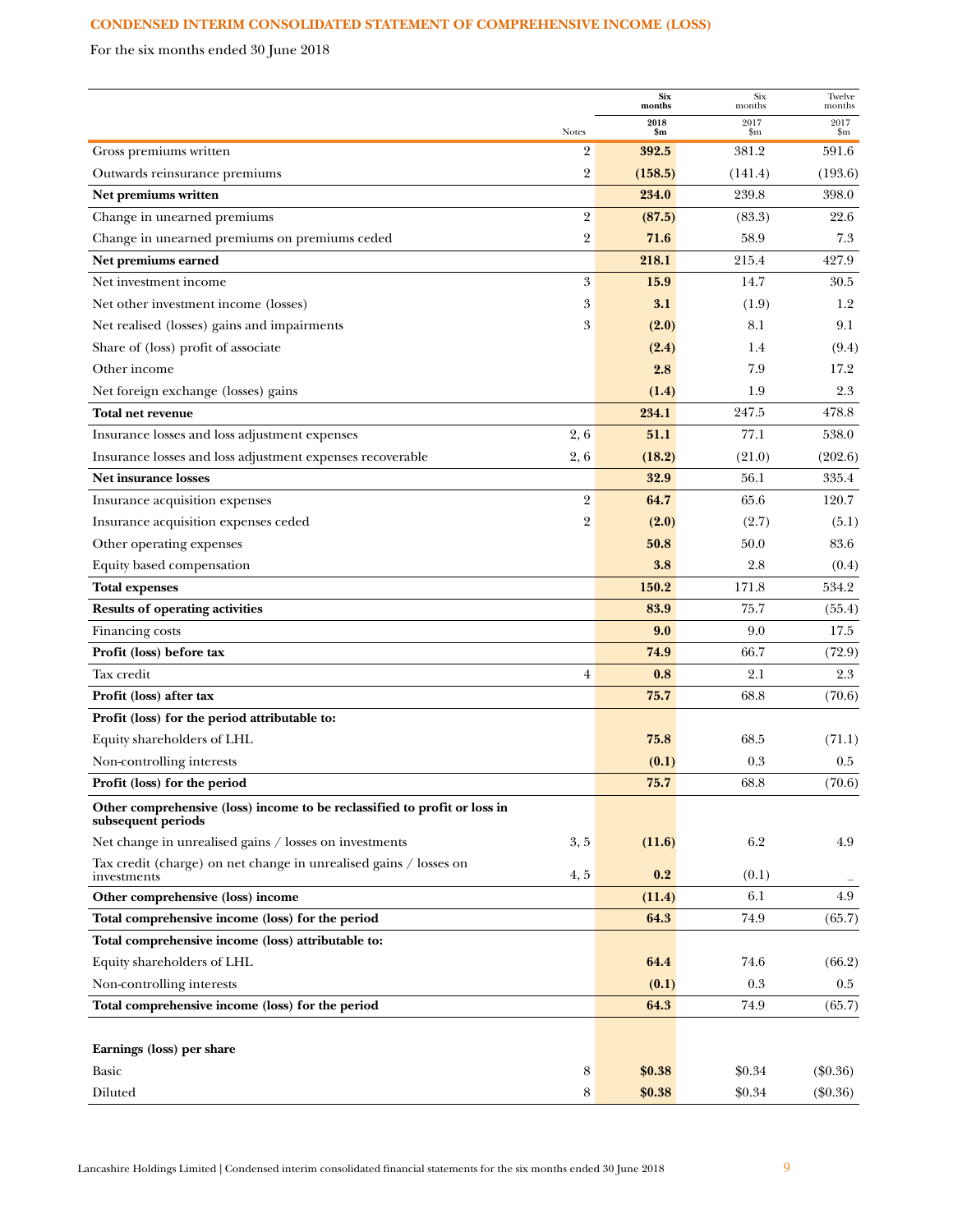## CONDENSED INTERIM CONSOLIDATED BALANCE SHEET

As at  $30$  June  $2018\,$ 

|                                                                       | <b>Notes</b> | 30 June 2018<br>\$m | 30 June 2017<br>\$m | 31 December 2017<br>$\mathbf{Sm}$ |
|-----------------------------------------------------------------------|--------------|---------------------|---------------------|-----------------------------------|
| <b>Assets</b>                                                         |              |                     |                     |                                   |
| Cash and cash equivalents                                             |              | 212.4               | 278.7               | 256.5                             |
| Accrued interest receivable                                           |              | 6.7                 | 6.7                 | 6.1                               |
| Investments                                                           | 5            | 1,689.4             | 1,691.1             | 1,654.6                           |
| Inwards premiums receivable from insureds and cedants                 |              | 384.7               | 370.4               | 297.9                             |
| Reinsurance assets                                                    |              |                     |                     |                                   |
| - Unearned premiums on premiums ceded                                 |              | 112.8               | 92.8                | 41.2                              |
| - Reinsurance recoveries                                              | 6            | 238.7               | 148.4               | 284.1                             |
| - Other receivables                                                   |              | 20.5                | 15.0                | 20.7                              |
| Other receivables                                                     |              | 45.3                | 35.2                | 42.4                              |
| Investment in associate                                               |              | 36.5                | 26.6                | 59.4                              |
| Property, plant and equipment                                         |              | 2.0                 | 3.2                 | 2.6                               |
| Deferred acquisition costs                                            |              | 80.9                | 92.4                | 76.7                              |
| Intangible assets                                                     |              | 153.8               | 153.8               | 153.8                             |
| <b>Total assets</b>                                                   |              | 2,983.7             | 2,914.3             | 2,896.0                           |
| <b>Liabilities</b>                                                    |              |                     |                     |                                   |
| Insurance contracts                                                   |              |                     |                     |                                   |
| - Losses and loss adjustment expenses                                 | 6            | 826.8               | 648.0               | 933.5                             |
| - Unearned premiums                                                   |              | 438.4               | 456.8               | 350.9                             |
| - Other payables                                                      |              | 39.9                | 47.7                | 40.7                              |
| Amounts payable to reinsurers                                         |              | 113.2               | 86.0                | 65.5                              |
| Deferred acquisition costs ceded                                      |              | 4.3                 | $1.7\,$             | 2.5                               |
| Other payables                                                        |              | 67.6                | 66.3                | 48.0                              |
| Corporation tax payable                                               |              | 0.3                 | 0.2                 | 2.8                               |
| Deferred tax liability                                                | 7            | 14.9                | 18.8                | 16.5                              |
| Interest rate swap                                                    |              | 0.1                 | 3.4                 | 2.0                               |
| Long-term debt                                                        |              | 325.1               | 324.1               | 326.3                             |
| <b>Total liabilities</b>                                              |              | 1,830.6             | 1,653.0             | 1,788.7                           |
| Shareholders' equity                                                  |              |                     |                     |                                   |
| Share capital                                                         |              | 100.7               | 100.7               | 100.7                             |
| Own shares                                                            |              | (5.0)               | (13.1)              | (12.1)                            |
| Other reserves                                                        |              | 860.6               | 870.6               | 866.2                             |
| Accumulated other comprehensive loss                                  | 5            | (12.9)              | (0.3)               | (1.5)                             |
| Retained earnings                                                     |              | 209.4               | 303.2               | 153.6                             |
| Total shareholders' equity attributable to equity shareholders of LHL |              | 1,152.8             | 1,261.1             | 1,106.9                           |
| Non-controlling interests                                             |              | 0.3                 | 0.2                 | $0.4\,$                           |
| Total shareholders' equity                                            |              | 1,153.1             | 1,261.3             | 1,107.3                           |
| Total liabilities and shareholders' equity                            |              | 2,983.7             | 2,914.3             | 2,896.0                           |

The unaudited condensed interim consolidated financial statements were approved by the Board of Directors on 25 July 2018 and signed on its behalf by:

**Peter Clarke** Director/Chairman

 $\Rightarrow$ 

**Elaine Whelan** Director/CFO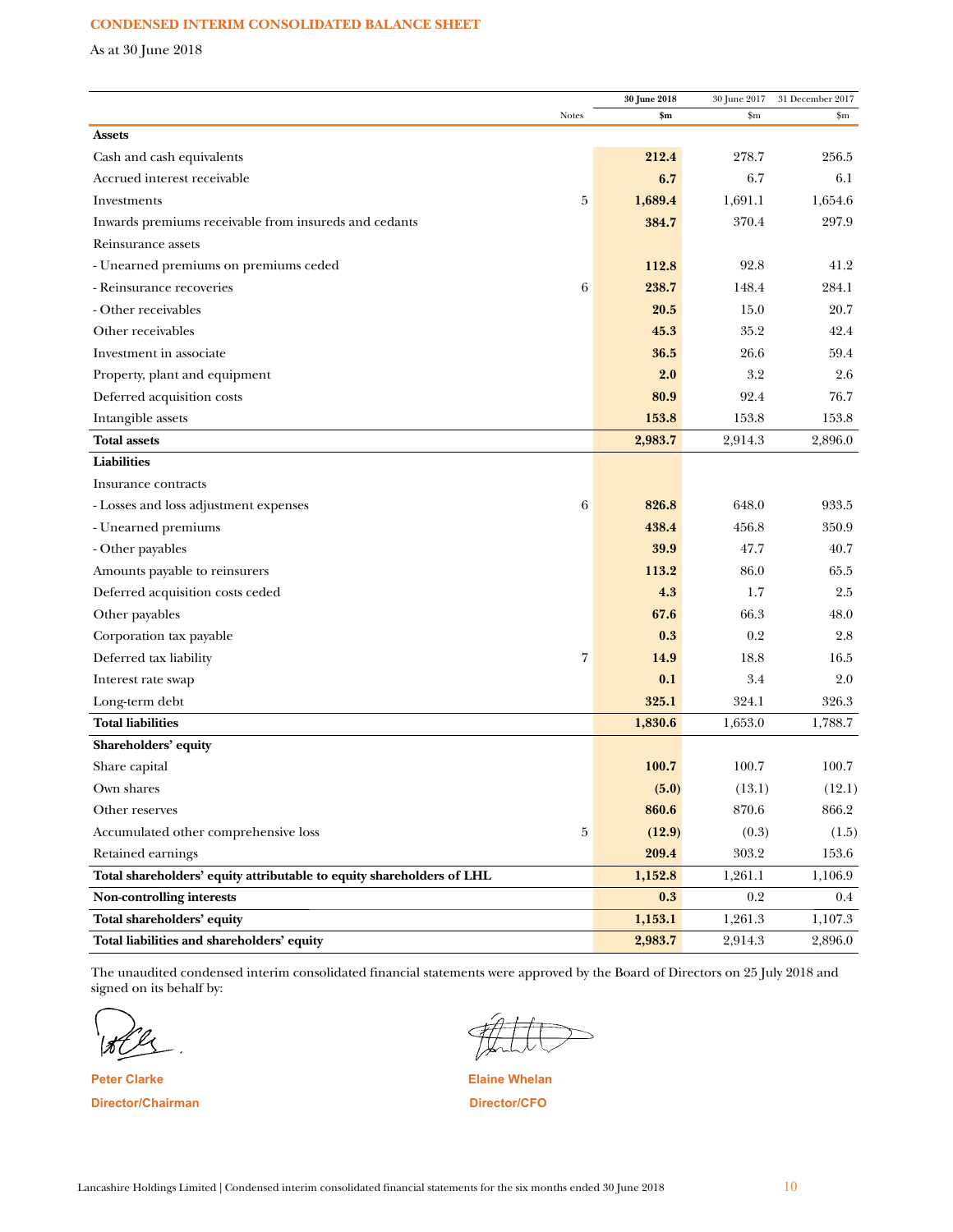# **CONDENSED INTERIM CONSOLIDATED STATEMENT OF CHANGES IN SHAREHOLDERS' EQUITY**

For the six months ended 30 June 2018

|                                             |                          |                          |                          | Accumulated<br>other<br>Other comprehensive | <b>Retained</b> | Shareholders'<br>equity<br>attributable to<br>equity<br>shareholders | Non-<br>controlling | <b>Total</b><br>shareholders' |
|---------------------------------------------|--------------------------|--------------------------|--------------------------|---------------------------------------------|-----------------|----------------------------------------------------------------------|---------------------|-------------------------------|
|                                             | Share capital            | Own shares               | reserves                 | loss                                        | earnings        | of LHL                                                               | interests           | equity                        |
| <b>Notes</b>                                | \$m                      | \$m\$                    | \$m\$                    | $\mathbf{Sm}$                               | \$m\$           | \$m\$                                                                | \$m\$               | \$m\$                         |
| Balance as at 31 December 2016              | 100.7                    | (23.2)                   | 881.6                    | (6.4)                                       | 254.6           | 1,207.3                                                              | 0.5                 | 1,207.8                       |
| Total comprehensive income for the period   | $\overline{\phantom{0}}$ |                          |                          | 6.1                                         | 68.5            | 74.6                                                                 | 0.3                 | 74.9                          |
| Shares donated to trust                     |                          | 0.5                      | (0.5)                    |                                             |                 |                                                                      |                     |                               |
| Distributed by trust                        |                          | 9.6                      | (13.3)                   |                                             |                 | (3.7)                                                                |                     | (3.7)                         |
| Dividends on common shares                  |                          |                          |                          |                                             | (19.9)          | (19.9)                                                               |                     | (19.9)                        |
| Dividends paid to minority interest holders | 9                        |                          |                          |                                             |                 |                                                                      | (0.6)               | (0.6)                         |
| Equity based compensation - expense         |                          |                          | 2.8                      |                                             |                 | 2.8                                                                  |                     | 2.8                           |
| Balance as at 30 June 2017                  | 100.7                    | (13.1)                   | 870.6                    | (0.3)                                       | 303.2           | 1,261.1                                                              | 0.2                 | 1,261.3                       |
| Total comprehensive loss for the period     |                          |                          |                          | (1.2)                                       | (139.6)         | (140.8)                                                              | 0.2                 | (140.6)                       |
| Shares donated to trust                     |                          | 0.7                      | (0.7)                    |                                             |                 |                                                                      |                     |                               |
| Distributed by trust                        |                          | 0.3                      | (0.5)                    |                                             |                 | (0.2)                                                                |                     | (0.2)                         |
| Dividends on common shares                  |                          | $\overline{\phantom{m}}$ | $\overline{\phantom{m}}$ | $\overline{\phantom{0}}$                    | (10.0)          | (10.0)                                                               |                     | (10.0)                        |
| Equity based compensation - credit          |                          | $\overline{\phantom{m}}$ | (3.2)                    |                                             |                 | (3.2)                                                                |                     | (3.2)                         |
| Balance as at 31 December 2017              | 100.7                    | (12.1)                   | 866.2                    | (1.5)                                       | 153.6           | 1,106.9                                                              | 0.4                 | 1,107.3                       |
| Total comprehensive income for the period   | -                        | $\qquad \qquad$          |                          | (11.4)                                      | 75.8            | 64.4                                                                 | (0.1)               | 64.3                          |
| Distributed by trust                        |                          | 7.1                      | (9.6)                    |                                             |                 | (2.5)                                                                | $\equiv$            | (2.5)                         |
| Dividends on common shares                  |                          |                          |                          |                                             | (20.0)          | (20.0)                                                               |                     | (20.0)                        |
| Equity based compensation - expense         |                          |                          | 4.0                      |                                             |                 | 4.0                                                                  |                     | 4.0                           |
| Balance as at 30 June 2018                  | 100.7                    | (5.0)                    | 860.6                    | (12.9)                                      | 209.4           | 1,152.8                                                              | 0.3                 | 1,153.1                       |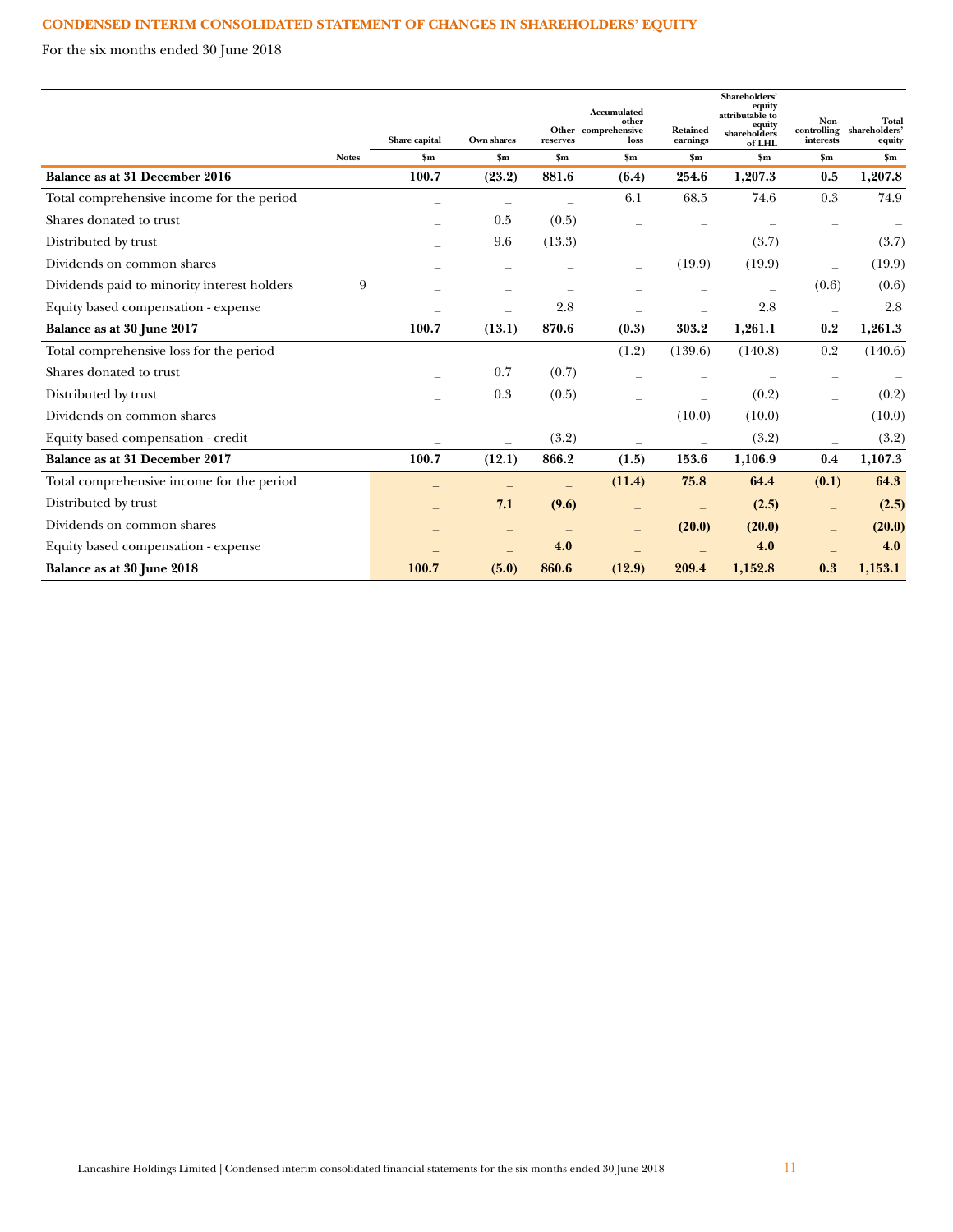# **CONDENSED INTERIM STATEMENT OF CONSOLIDATED CASH FLOWS**

For the six months ended 30 June 2018

|                                                                   | <b>Six</b><br>months | Six<br>months | Twelve<br>months |
|-------------------------------------------------------------------|----------------------|---------------|------------------|
| Notes                                                             | 2018<br>\$m          | 2017<br>\$m   | 2017<br>\$m      |
| Cash flows used in operating activities                           |                      |               |                  |
| Profit (loss) before tax                                          | 74.9                 | 66.7          | (72.9)           |
| Tax (paid) refunded                                               | (3.3)                | 1.3           | 1.3              |
| Depreciation                                                      | 0.7                  | 1.0           | 1.8              |
| Interest expense on long-term debt                                | 8.8                  | 8.1           | 16.4             |
| Interest and dividend income                                      | (17.5)               | (18.6)        | (37.1)           |
| Net amortisation of fixed maturity securities                     | 0.3                  | 1.8           | 2.8              |
| Equity based compensation                                         | 3.8                  | 2.8           | (0.4)            |
| Foreign exchange (gains) losses                                   | (0.2)                | 5.7           | 9.4              |
| Share of loss (profit) of associate                               | 2.4                  | (1.4)         | 9.4              |
| 3<br>Net other investment (income) losses                         | (3.1)                | 1.9           | (1.2)            |
| 3<br>Net realised losses (gains) and impairments                  | 2.0                  | (8.1)         | (9.1)            |
| Net unrealised (gains) on interest rate swaps                     | (1.9)                | (0.3)         | (1.7)            |
| Changes in operational assets and liabilities                     |                      |               |                  |
| - Insurance and reinsurance contracts                             | (87.3)               | (82.9)        | 52.0             |
| - Other assets and liabilities                                    | 17.0                 | 5.8           | (9.4)            |
| Net cash flows used in operating activities                       | (3.4)                | (16.2)        | (38.7)           |
| Cash flows (used in) from investing activities                    |                      |               |                  |
| Interest and dividends received                                   | 16.9                 | 18.5          | 37.6             |
| Purchase of property, plant and equipment                         | (0.1)                | (0.1)         | (0.6)            |
| 9<br>Investment in associate                                      | 20.5                 | 24.5          | (19.1)           |
| Purchase of investments                                           | (493.5)              | (598.9)       | (1,196.1)        |
| Proceeds on sale of investments                                   | 447.5                | 570.8         | 1,209.5          |
| Net cash flows (used in) from investing activities                | (8.7)                | 14.8          | 31.3             |
| Cash flows used in financing activities                           |                      |               |                  |
| Interest paid                                                     | (8.8)                | (8.1)         | (16.3)           |
| Dividends paid                                                    | (20.0)               | (19.9)        | (29.9)           |
| 9<br>Dividend paid to minority interest holders                   |                      | (0.6)         | (0.6)            |
| Distributions by trust                                            | (2.5)                | (3.7)         | (3.9)            |
| Net cash flows used in financing activities                       | (31.3)               | (32.3)        | (50.7)           |
| Net decrease in cash and cash equivalents                         | (43.4)               | (33.7)        | (58.1)           |
| Cash and cash equivalents at beginning of period                  | 256.5                | 308.8         | 308.8            |
| Effect of exchange rate fluctuations on cash and cash equivalents | (0.7)                | 3.6           | 5.8              |
| Cash and cash equivalents at end of period                        | 212.4                | 278.7         | 256.5            |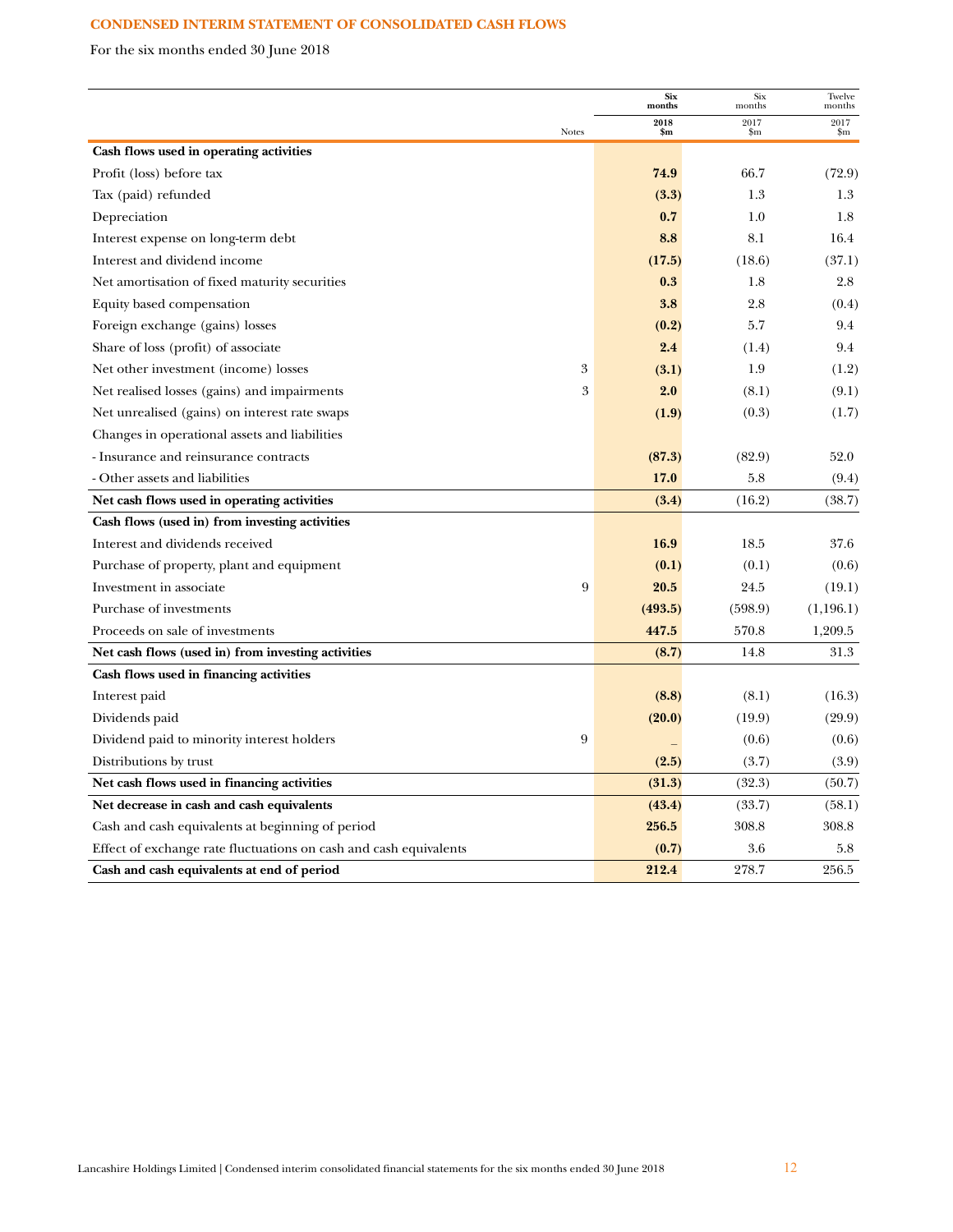## **RISK AND OTHER DISCLOSURES**

For the six months ended 30 June 2018

## **Summary of significant accounting policies**

The basis of preparation, consolidation principles and significant accounting policies adopted in the preparation of the Group's unaudited condensed interim consolidated financial statements are those that the Group expects to apply for the year ending 31 December 2018. These will be consistent with those followed in the preparation of the Group's consolidated financial statements for the year ended 31 December 2017, other than for the adoption of IFRS 15, Revenue from Contracts with Customers as stated below.

IFRS 15, Revenue from Contracts with Customers, became effective from 1 January 2018. IFRS 15 has not had a material impact on the results and disclosures reported in the unaudited condensed interim consolidated financial statements for the six months ended 30 June 2018 and is consistent with our previous treatment of other income.

The accounting policies that have been impacted by IFRS 15 are disclosed below.

## Other income

Other income is measured based on the consideration specified in a contract and excludes amounts collected on behalf of third parties.

## Nature of services

The table below details the principle activities from which the Group derives its other income from third party capital activities.

| <b>Services</b>                              | Nature, timing of satisfaction of performance obligation and significant payment terms                                                                                                                                                                                       |
|----------------------------------------------|------------------------------------------------------------------------------------------------------------------------------------------------------------------------------------------------------------------------------------------------------------------------------|
| Kinesis underwriting fees                    | The Group recognises underwriting fees over the underwriting cycle based on the underlying exposure of the covered contracts. Fees are received by or before the collateral<br>funding date, which is prior to commencement of the underwriting cycle.                       |
| Kinesis profit commission                    | The Group recognises profit commission following the end of the underwriting cycle based<br>on the underlying performance of the covered contracts and as collateral is released. Profit<br>commissions may only be received once the profit commission hurdle has been met. |
| Lloyd's consortium management fees           | The Group recognises consortium fees over the risk period based on the underlying<br>exposure of the covered contracts. Consortium fees are received quarterly.                                                                                                              |
| Lloyd's consortium profit commission         | The Group recognises profit commission in line with the underlying performance of covered contracts once the year of account closes, which is also when the profit commissions<br>are received.                                                                              |
| Lloyd's managing agency fees                 | The Group recognises managing agency fees in line with services provided for each year of<br>account. Managing agency fees are received quarterly.                                                                                                                           |
| Lloyd's managing agency profit<br>commission | The Group recognises profit commission on open years of account when measurement is<br>virtually certain. Profit commissions are received once the year of account closes.                                                                                                   |

There are also amendments to other existing standards and interpretations that are mandatory for the first time for financial periods beginning 1 January 2018, these are not currently relevant for the Group and do not impact the annual consolidated financial statements of the Group or the condensed interim consolidated financial statements of the Group.

## **Basis of preparation**

The Group's unaudited condensed interim consolidated financial statements are prepared using accounting policies consistent with IFRS as adopted by the EU and in accordance with IAS 34, Interim Financial Reporting. The unaudited condensed interim consolidated financial statements do not include all the information and disclosures required in the annual audited consolidated financial statements and should be read in conjunction with the annual audited consolidated financial statements which are prepared in accordance with accounting principles generally accepted under IFRS as adopted by the EU.

All amounts, excluding share data or where otherwise stated, are in millions of U.S. dollars.

The unaudited condensed interim consolidated balance sheet of the Group is presented in order of decreasing liquidity.

## **Seasonality of interim operations**

The Group underwrites worldwide, short-tail insurance and reinsurance contracts that transfer insurance risk, including risks exposed to both natural and man-made catastrophes.

The Group has exposure to large losses arising from non-seasonal natural catastrophes, such as earthquakes, and also from risk losses throughout the year and from war, terrorism and political risk losses. On certain lines of business the Group's most significant exposures to catastrophe losses are greater during the second half of the fiscal year. There is therefore potential for significantly greater volatility in earnings during that period. This is broadly in line with the most active period of the North American windstorm season which is typically June to November. The Group is also exposed to Japanese and European windstorm seasons which are typically June to November and November to March, respectively. The majority of the premiums for these lines of business are written during the first half of the fiscal year.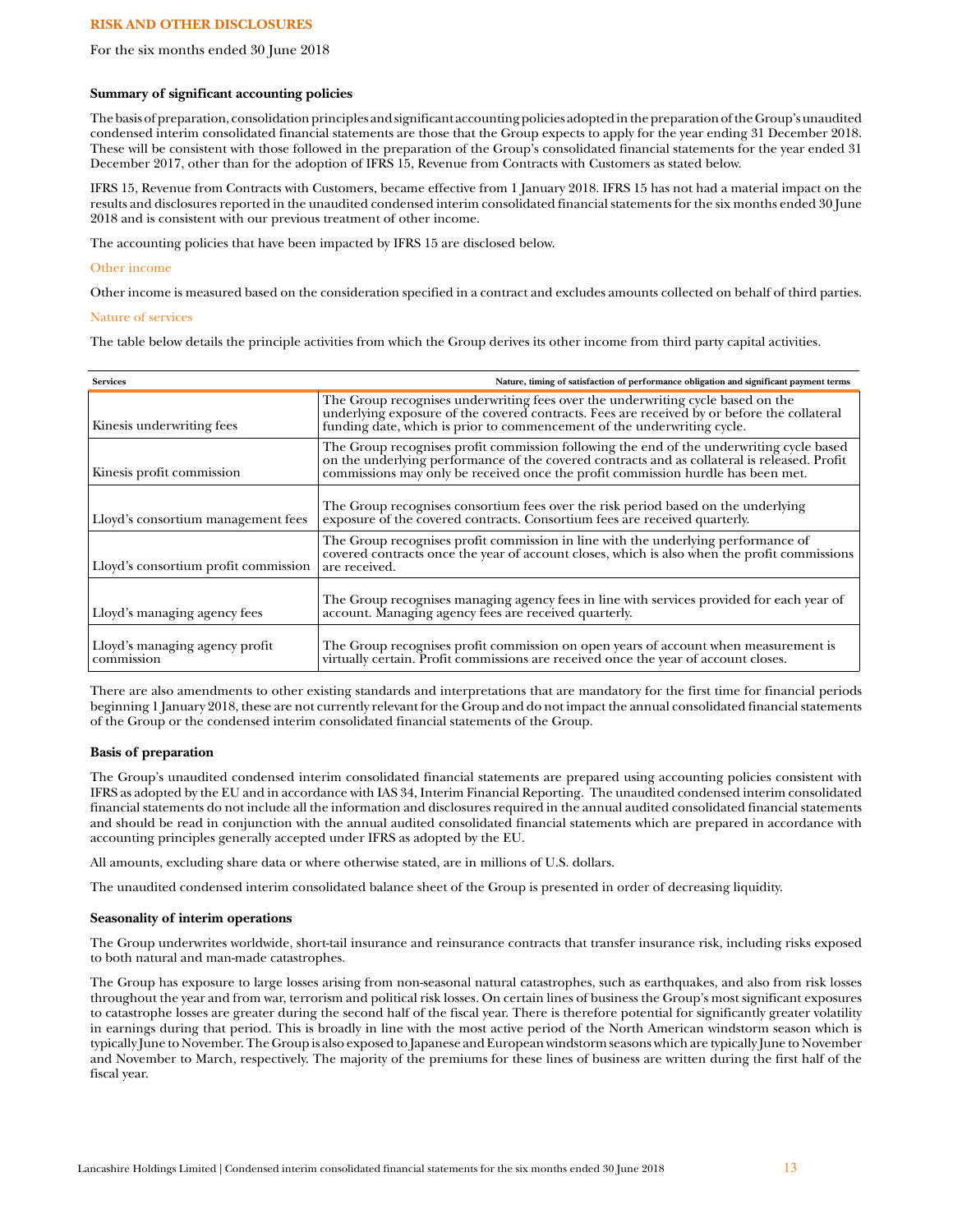## **RISK AND OTHER DISCLOSURES**

For the six months ended 30 June 2018

Details of annual gross premiums written for the previous two years are as follows:

|                  | 2017          |       | 2016                      |       |
|------------------|---------------|-------|---------------------------|-------|
|                  | $\mathbf{Sm}$ | %     | $\mathbf{S}_{\mathbf{m}}$ | $\%$  |
| January to June  | 381.2         | 64.4  | 430.6                     | 67.9  |
| July to December | 210.4         | 35.6  | 203.3                     | 32.1  |
| Total            | 591.6         | 100.0 | 633.9                     | 100.0 |

The Group's exposures to certain events, as a percentage of tangible capital, including long-term debt, are shown below. Net loss estimates are before income tax and net of reinstatement premiums and outwards reinsurance. The exposure to catastrophe losses that would result in an impairment in the investment in associate is included in the figures below.

|                               |            |       | 30 June 2018<br>30 June 2017 |                           |                                           | 31 December 2017 |                          |
|-------------------------------|------------|-------|------------------------------|---------------------------|-------------------------------------------|------------------|--------------------------|
| Zones                         | Perils     | \$m   | % of tangible<br>capital     | $\mathbf{S}_{\mathbf{m}}$ | % of tangible<br>capital                  | $\mathbf{Sm}$    | % of tangible<br>capital |
|                               |            |       |                              |                           | 100 year return period estimated net loss |                  |                          |
| Gulf of Mexico <sup>(1)</sup> | Hurricane  | 184.8 | 14.0                         | 157.6                     | 11.0                                      | 173.8            | 13.6                     |
| Non-Gulf of Mexico - U.S.     | Hurricane  | 126.7 | 9.6                          | 130.2                     | 9.1                                       | 140.9            | 11.0                     |
| California                    | Earthquake | 82.0  | 6.2                          | 83.8                      | 5.9                                       | 96.1             | 7.5                      |
| Pan-European                  | Windstorm  | 74.3  | 5.6                          | 65.3                      | 4.6                                       | 77.2             | 6.0                      |
| Japan                         | Typhoon    | 35.5  | 2.7                          | 49.0                      | 3.4                                       | 51.6             | 4.0                      |
| Japan                         | Earthquake | 47.0  | 3.5                          | 38.5                      | 2.7                                       | 46.6             | 3.6                      |
| Pacific North West            | Earthquake | 22.3  | 1.7                          | 27.9                      | 1.9                                       | 33.1             | 2.6                      |

(1) Landing hurricane from Florida to Texas.

|                               |            | 30 June 2018 |               |               | 30 June 2017                              |               | 31 December 2017 |
|-------------------------------|------------|--------------|---------------|---------------|-------------------------------------------|---------------|------------------|
|                               |            |              | % of tangible |               | % of tangible                             |               | % of tangible    |
| Zones                         | Perils     | \$m          | capital       | $\mathbf{Sm}$ | capital                                   | $\mathbf{Sm}$ | capital          |
|                               |            |              |               |               | 250 year return period estimated net loss |               |                  |
| Gulf of Mexico <sup>(1)</sup> | Hurricane  | 269.0        | 20.3          | 236.0         | 16.5                                      | 253.6         | 19.8             |
| Non-Gulf of Mexico - U.S.     | Hurricane  | 278.1        | 21.0          | 290.7         | 20.3                                      | 306.5         | 24.0             |
| California                    | Earthquake | 141.2        | 10.7          | 128.7         | 9.0                                       | 181.1         | 14.2             |
| Pan-European                  | Windstorm  | 122.5        | 9.3           | 99.7          | 7.0                                       | 125.1         | 9.8              |
| Japan                         | Typhoon    | 50.0         | 3.8           | 66.4          | 4.6                                       | 68.1          | 5.3              |
| Japan                         | Earthquake | 105.8        | 8.0           | 69.6          | 4.9                                       | 85.6          | 6.7              |
| Pacific North West            | Earthquake | 71.0         | 5.4           | 68.4          | 4.8                                       | 79.6          | 6.2              |

(1) Landing hurricane from Florida to Texas.

There can be no guarantee that the modeled assumptions and techniques deployed in calculating these figures are accurate. There could also be an unmodeled loss which exceeds these figures. In addition, any modeled loss scenario could cause a larger loss to capital than the modeled expectation.

## **Risk disclosures**

The Group's risk management and risk appetite remains broadly consistent with those disclosed on pages 101 to 125 in the Group's Annual Report and Accounts for the year ended 31 December 2017. The risks that were discussed on those pages were:

- Insurance risk;
- Market risk;
- Liquidity risk;
- Credit risk;
- Operational risk; and
- Strategic risk.

These remain the most relevant risks and uncertainties for the Group.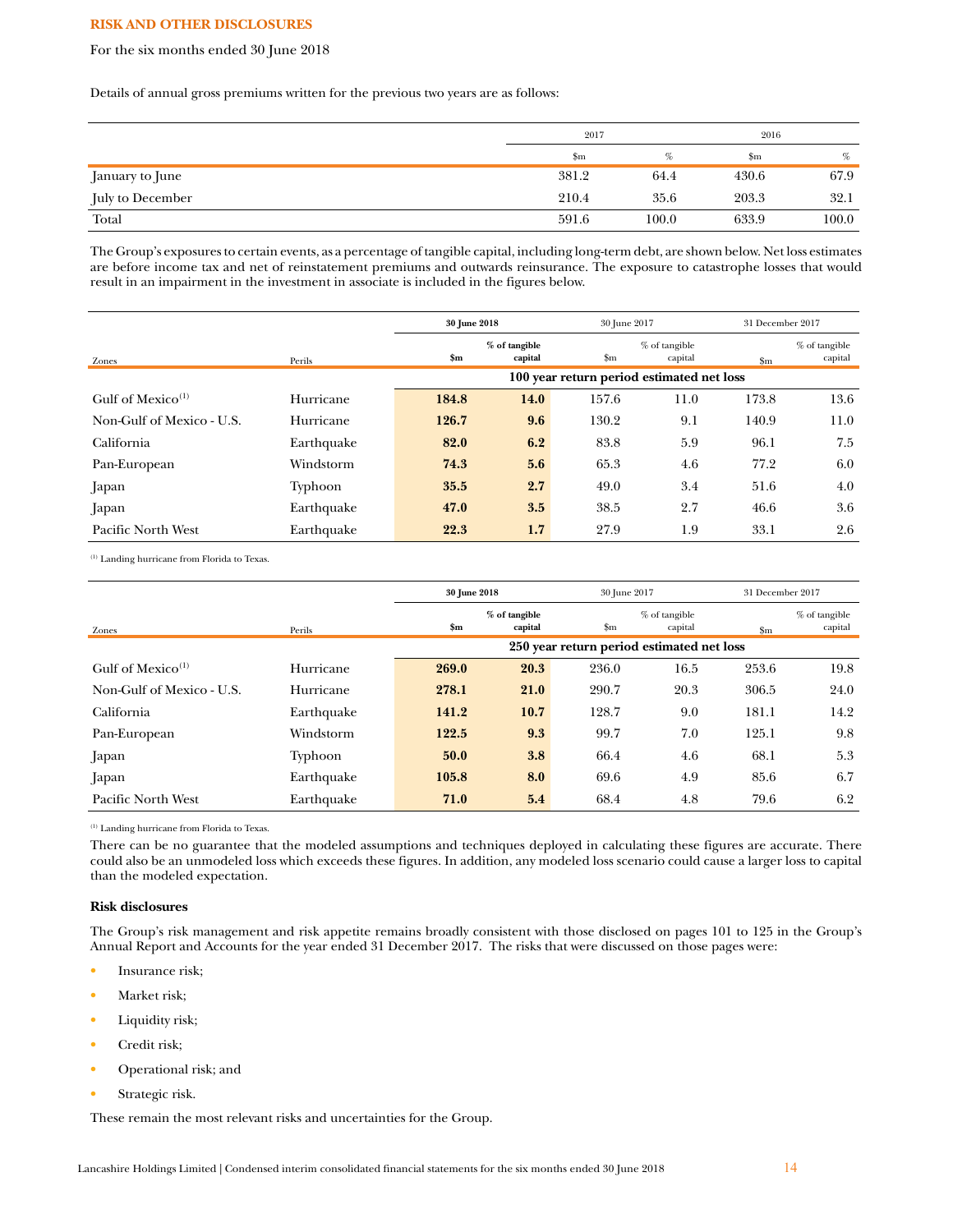For the six months ended 30 June 2018

## **1. GENERAL INFORMATION**

The Group is a provider of global specialty insurance and reinsurance products with operations in London and Bermuda. LHL was incorporated under the laws of Bermuda on 12 October 2005. On 16 March 2009, LHL was added to the official list and its common shares were admitted to trading on the main market of the LSE; previously LHL's shares were listed on AIM, a subsidiary market of the LSE. Since 21 May 2007 LHL's shares have had a secondary listing on the BSX. LHL's registered office is Power House, 7 Par-la-Ville Road, Hamilton HM 11, Bermuda. LHL's head office is Level 29, 20 Fenchurch Street, London, EC3M 3BY, UK.

# **2. SEGMENTAL REPORTING**

Management and the Board of Directors review the Group's business primarily by its five principal segments: Property, Energy, Marine, Aviation and Lloyd's. These segments are therefore deemed to be the Group's operating segments for the purposes of segmental reporting. Further sub-classes of business are underwritten within each operating segment. The nature of these individual sub-classes is discussed further in the risk disclosures section on pages 103 to 106 of the Group's Annual Report and Accounts for the year ended 31 December 2017. Operating segment performance is measured by the net underwriting profit or loss and the combined ratio.

All amounts reported are transactions with external parties and associates. There are no significant inter-segmental transactions and there are no significant insurance or reinsurance contracts that insure or reinsure risks in Bermuda, the Group's country of domicile.

## REVENUE AND EXPENSE BY OPERATING SEGMENT

| For the six months ended 30 June 2018                        | Property<br>$\sin$ | <b>Energy</b><br>$\mathbf{S}_{\mathbf{m}}$ | Marine<br>$\mathbf{Sm}$ | <b>Aviation</b><br>$\mathbf{Sm}$ | Lloyd's<br>$\mathbf{Sm}$ | <b>Total</b><br>$\mathbf{Sm}$ |
|--------------------------------------------------------------|--------------------|--------------------------------------------|-------------------------|----------------------------------|--------------------------|-------------------------------|
| Gross premiums written by geographic area                    |                    |                                            |                         |                                  |                          |                               |
| U.S. and Canada                                              | 58.0               | 1.0                                        |                         |                                  | 66.5                     | 125.5                         |
| Worldwide offshore                                           | 0.2                | 57.5                                       | 24.1                    |                                  |                          | 81.8                          |
| Worldwide, including the U.S. and Canada <sup>(1)</sup>      | 23.5               | 5.4                                        |                         | 8.8                              | 36.4                     | 74.1                          |
| Europe                                                       | 20.7               | 0.9                                        |                         |                                  | 15.9                     | 37.5                          |
| Far East                                                     | 15.7               | 0.1                                        |                         |                                  | 6.0                      | 21.8                          |
| Worldwide, excluding the U.S. and Canada <sup>(2)</sup>      | 3.8                | 1.0                                        |                         |                                  | 4.5                      | 9.3                           |
| <b>Middle East</b>                                           | 2.1                | 1.1                                        |                         |                                  | 0.5                      | 3.7                           |
| Rest of world                                                | 20.1               | 0.8                                        | (0.2)                   |                                  | 18.1                     | 38.8                          |
| <b>Total</b>                                                 | 144.1              | 67.8                                       | 23.9                    | 8.8                              | 147.9                    | 392.5                         |
| Outwards reinsurance premiums                                | (65.2)             | (31.0)                                     | (8.1)                   | (5.4)                            | (48.8)                   | (158.5)                       |
| Change in unearned premiums                                  | (41.2)             | (10.5)                                     | 2.0                     | 1.5                              | (39.3)                   | (87.5)                        |
| Change in unearned premiums on premiums<br>ceded             | 30.6               | 12.9                                       | 3.8                     | 2.3                              | 22.0                     | 71.6                          |
| Net premiums earned                                          | 68.3               | 39.2                                       | 21.6                    | 7.2                              | 81.8                     | 218.1                         |
| Insurance losses and loss adjustment expenses                | (6.9)              | 7.5                                        | (5.5)                   | (3.0)                            | (43.2)                   | (51.1)                        |
| Insurance losses and loss adjustment expenses<br>recoverable | 4.5                | (0.1)                                      | (0.1)                   | 3.0                              | 10.9                     | 18.2                          |
| Insurance acquisition expenses                               | (17.0)             | (17.5)                                     | (7.7)                   | (3.7)                            | (18.8)                   | (64.7)                        |
| Insurance acquisition expenses ceded                         | 1.5                | 0.4                                        | (0.2)                   |                                  | 0.3                      | 2.0                           |
| Net underwriting profit                                      | 50.4               | 29.5                                       | 8.1                     | 3.5                              | 31.0                     | 122.5                         |
| Net unallocated income and expenses                          |                    |                                            |                         |                                  |                          | (47.6)                        |
| Profit before tax                                            |                    |                                            |                         |                                  |                          | 74.9                          |
| Net loss ratio                                               | 3.5%               | $(18.9\%)$                                 | 25.9%                   |                                  | 39.5%                    | 15.1%                         |
| Net acquisition cost ratio                                   | 22.7%              | 43.6 %                                     | 36.6%                   | 51.4%                            | 22.6%                    | 28.7%                         |
| Expense ratio                                                |                    |                                            |                         |                                  |                          | 23.3%                         |
| <b>Combined ratio</b>                                        | 26.2%              | 24.7 %                                     | 62.5%                   | 51.4%                            | 62.1%                    | 67.1%                         |

(1) Worldwide, including the U.S. and Canada, comprises insurance and reinsurance contracts that insure or reinsure risks in more than one geographic area.

(2) Worldwide, excluding the U.S. and Canada, comprises insurance and reinsurance contracts that insure or reinsure risks in more than one geographic area, but that specifically exclude the U.S. and Canada.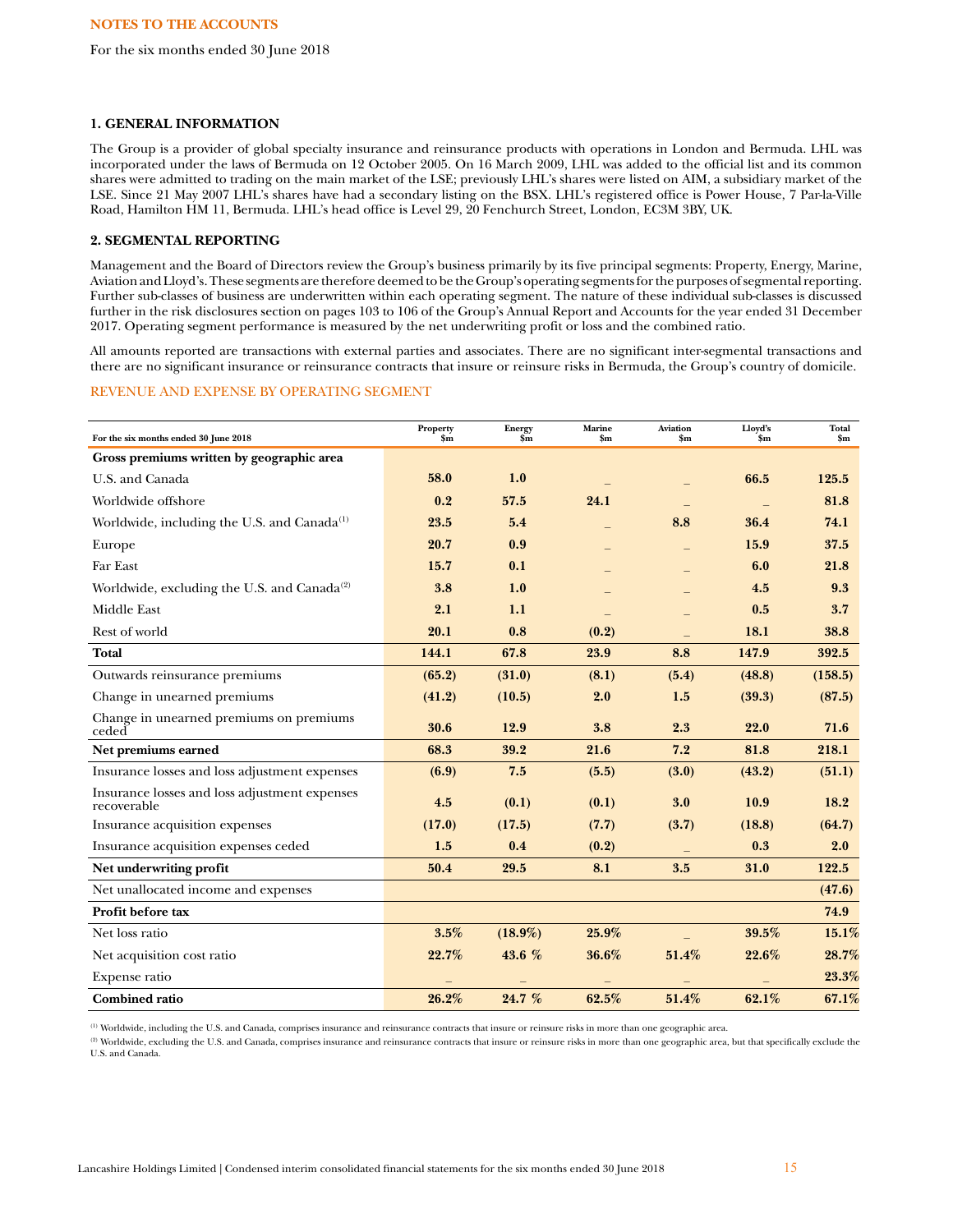For the six months ended 30 June 2018

## REVENUE AND EXPENSE BY OPERATING SEGMENT

| For the six months ended 30 June 2017                        | Property<br>$\sin$ | Energy<br>$\rm{sm}$ | Marine<br>$\mathbf{Sm}$  | Aviation<br>$_{\rm Sm}$ | Lloyd's<br>'\$m | Total<br>$\rm{Sm}$ |
|--------------------------------------------------------------|--------------------|---------------------|--------------------------|-------------------------|-----------------|--------------------|
| Gross premiums written by geographic area                    |                    |                     |                          |                         |                 |                    |
| U.S. and Canada                                              | 60.8               | 4.8                 |                          |                         | 58.9            | 124.5              |
| Worldwide offshore                                           | (0.1)              | 66.4                | 42.9                     |                         |                 | 109.2              |
| Worldwide, including the U.S. and Canada <sup>(1)</sup>      | 16.1               | 1.7                 |                          | 7.6                     | 32.2            | 57.6               |
| Europe                                                       | 14.7               |                     |                          |                         | 12.5            | 27.2               |
| Far East                                                     | 13.9               |                     |                          |                         | 6.3             | 20.2               |
| Worldwide, excluding the U.S. and Canada <sup>(2)</sup>      | 4.8                | (0.1)               |                          |                         | 4.0             | 8.7                |
| <b>Middle East</b>                                           | 2.0                |                     | $\overline{\phantom{a}}$ |                         | 0.6             | 2.6                |
| Rest of world                                                | 18.0               | (0.4)               | 0.2                      |                         | 13.4            | 31.2               |
| <b>Total</b>                                                 | 130.2              | 72.4                | 43.1                     | 7.6                     | 127.9           | 381.2              |
| Outwards reinsurance premiums                                | (49.7)             | (36.9)              | (8.8)                    | (6.8)                   | (39.2)          | (141.4)            |
| Change in unearned premiums                                  | (34.6)             | (11.1)              | (10.6)                   | 3.9                     | (30.9)          | (83.3)             |
| Change in unearned premiums on premiums<br>ceded             | 20.9               | 16.6                | 3.8                      | 1.8                     | 15.8            | 58.9               |
| Net premiums earned                                          | 66.8               | 41.0                | 27.5                     | 6.5                     | 73.6            | 215.4              |
| Insurance losses and loss adjustment expenses                | (10.8)             | (26.8)              | (4.5)                    | 0.8                     | (35.8)          | (77.1)             |
| Insurance losses and loss adjustment expenses<br>recoverable | 0.5                | 15.8                | 0.2                      | 0.6                     | 3.9             | 21.0               |
| Insurance acquisition expenses                               | (15.3)             | (19.8)              | (10.3)                   | (3.4)                   | (16.8)          | (65.6)             |
| Insurance acquisition expenses ceded                         | 1.4                | 0.8                 | 0.3                      | 0.1                     | 0.1             | 2.7                |
| Net underwriting profit                                      | 42.6               | 11.0                | 13.2                     | 4.6                     | 25.0            | 96.4               |
| Net unallocated income and expenses                          |                    |                     |                          |                         |                 | (29.7)             |
| Profit before tax                                            |                    |                     |                          |                         |                 | 66.7               |
| Net loss ratio                                               | 15.4%              | 26.8%               | 15.6%                    | $(21.5)\%$              | 43.3%           | 26.0%              |
| Net acquisition cost ratio                                   | 20.8%              | 46.3%               | 36.4%                    | 50.8 $%$                | 22.7%           | 29.2%              |
| Expense ratio                                                |                    |                     |                          |                         |                 | 23.2%              |
| <b>Combined ratio</b>                                        | 36.2%              | 73.1%               | 52.0%                    | 29.3 %                  | 66.0%           | 78.4%              |

(1) Worldwide, including the U.S. and Canada, comprises insurance and reinsurance contracts that insure or reinsure risks in more than one geographic area.

<sup>(2)</sup> Worldwide, excluding the U.S. and Canada, comprises insurance and reinsurance contracts that insure or reinsure risks in more than one geographic area, but that specifically exclude the<br>U.S. and Canada.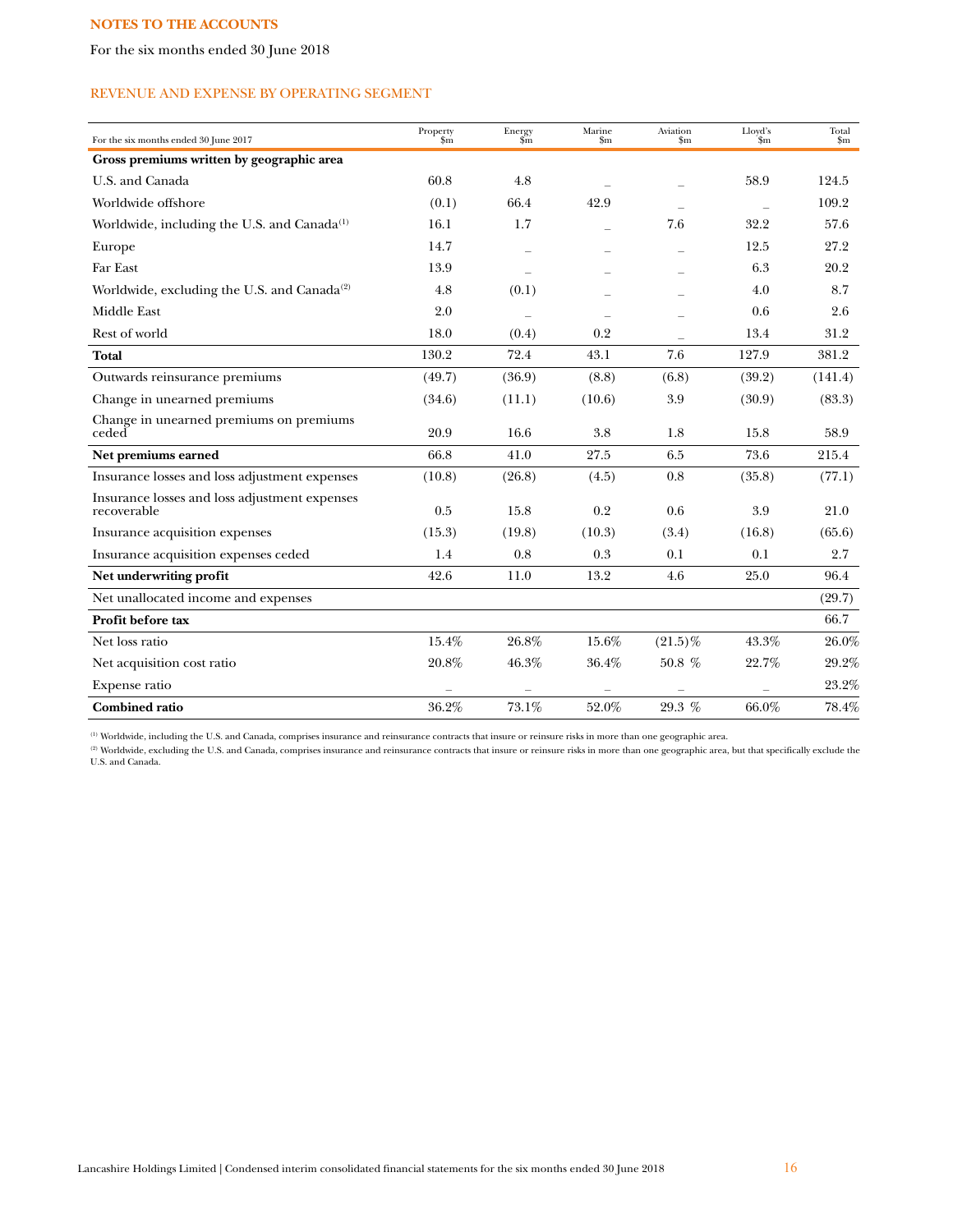For the six months ended 30 June 2018

## REVENUE AND EXPENSE BY OPERATING SEGMENT

| For the year ended 31 December 2017                          | Property<br>$\sin$ | Energy<br>$\widetilde{\mathbf{sm}}$ | Marine<br>$\mathbf{Sm}$ | Aviation<br>$_{\rm Sm}$ | Lloyd's<br>$\mathbf{\$m}$ | Total<br>$\mathop{\mathrm{Sm}}$ |
|--------------------------------------------------------------|--------------------|-------------------------------------|-------------------------|-------------------------|---------------------------|---------------------------------|
| Gross premiums written by geographic area                    |                    |                                     |                         |                         |                           |                                 |
| U.S. and Canada                                              | 80.0               | 4.7                                 |                         |                         | 92.9                      | 177.6                           |
| Worldwide offshore                                           | 0.2                | 94.8                                | 67.5                    |                         |                           | 162.5                           |
| Worldwide, including the U.S. and Canada $^{(1)}$            | 30.3               | 2.5                                 |                         | 16.9                    | 48.9                      | 98.6                            |
| Europe                                                       | 23.1               |                                     |                         |                         | 15.8                      | 38.9                            |
| Far East                                                     | 16.5               |                                     |                         |                         | 11.4                      | 27.9                            |
| Worldwide, excluding the U.S. and Canada <sup>(2)</sup>      | 6.0                | 0.1                                 |                         |                         | 5.4                       | 11.5                            |
| <b>Middle East</b>                                           | 5.3                |                                     |                         |                         | 1.6                       | 6.9                             |
| Rest of world                                                | 36.6               | (0.3)                               | 0.1                     |                         | 31.3                      | 67.7                            |
| <b>Total</b>                                                 | 198.0              | 101.8                               | 67.6                    | 16.9                    | 207.3                     | 591.6                           |
| Outwards reinsurance premiums                                | (66.3)             | (45.1)                              | (11.3)                  | (7.2)                   | (63.7)                    | (193.6)                         |
| Change in unearned premiums                                  | 11.6               | 7.5                                 | (5.6)                   | 4.4                     | 4.7                       | 22.6                            |
| Change in unearned premiums on premiums<br>ceded             | 3.2                | 6.2                                 |                         | (2.5)                   | 0.4                       | 7.3                             |
| Net premiums earned                                          | 146.5              | 70.4                                | 50.7                    | 11.6                    | 148.7                     | 427.9                           |
| Insurance losses and loss adjustment expenses                | (254.9)            | (34.7)                              | (17.3)                  | 1.6                     | (232.7)                   | (538.0)                         |
| Insurance losses and loss adjustment expenses<br>recoverable | 87.3               | 23.6                                | 0.6                     | 0.6                     | 90.5                      | 202.6                           |
| Insurance acquisition expenses                               | (30.2)             | (32.4)                              | (19.0)                  | (3.3)                   | (35.8)                    | (120.7)                         |
| Insurance acquisition expenses ceded                         | 2.6                | 1.4                                 | 0.6                     | 0.1                     | 0.4                       | 5.1                             |
| Net underwriting (loss) profit                               | (48.7)             | 28.3                                | 15.6                    | 10.6                    | (28.9)                    | (23.1)                          |
| Net unallocated income and expenses                          |                    |                                     |                         |                         |                           | (49.8)                          |
| Loss before tax                                              |                    |                                     |                         |                         |                           | (72.9)                          |
| Net loss ratio                                               | 114.4%             | 15.8%                               | 32.9%                   | $(19.0)\%$              | 95.6%                     | 78.4%                           |
| Net acquisition cost ratio                                   | 18.8%              | 44.0%                               | 36.3%                   | 27.6 %                  | 23.8%                     | 27.0%                           |
| Expense ratio                                                |                    |                                     |                         |                         |                           | 19.5%                           |
| <b>Combined ratio</b>                                        | 133.2%             | 59.8%                               | 69.2%                   | 8.6 %                   | 119.4%                    | 124.9%                          |

(1) Worldwide, including the U.S. and Canada, comprises insurance and reinsurance contracts that insure or reinsure risks in more than one geographic area.

(2) Worldwide, excluding the U.S. and Canada, comprises insurance and reinsurance contracts that insure or reinsure risks in more than one geographic area, but that specifically exclude the U.S. and Canada.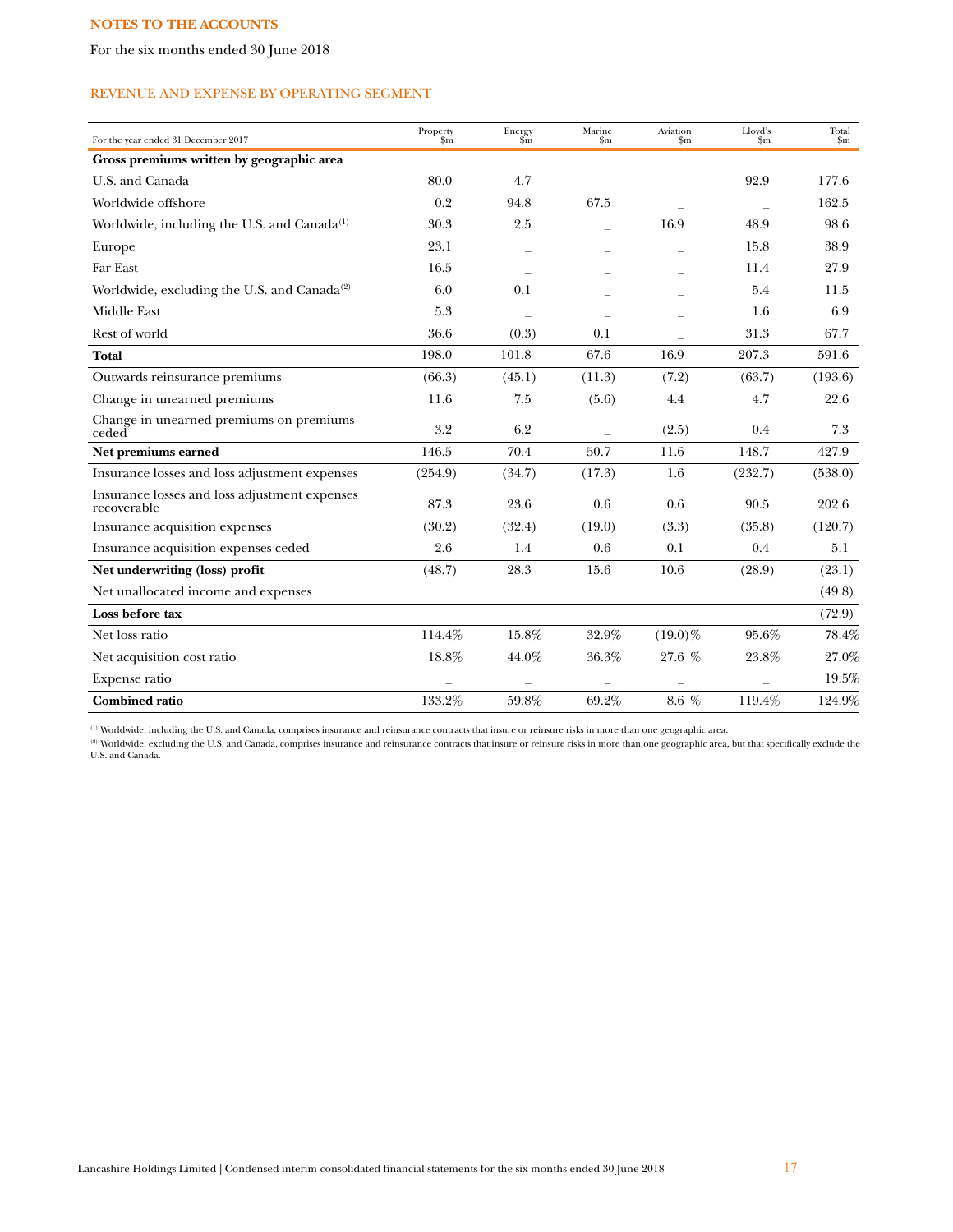For the six months ended 30 June 2018

## **3. INVESTMENT RETURN**

The total investment return for the Group is as follows:

| For the six months ended 30 June 2018 | Net investment<br>income and net<br>other investment<br>income $(losses)^{(1)}$<br>$\mathbf{Sm}$ | Net realised<br>(losses) gains<br>and impairments<br>$\mathbf{Sm}$ | Net change<br>in unrealised<br>gains/losses on<br>AFS<br>\$m | <b>Total investment</b><br>return excluding<br>foreign exchange<br>Sm | Net foreign<br>exchange<br>(losses) gains<br>Sm | <b>Total investment</b><br>return including<br>foreign exchange<br>Sm |
|---------------------------------------|--------------------------------------------------------------------------------------------------|--------------------------------------------------------------------|--------------------------------------------------------------|-----------------------------------------------------------------------|-------------------------------------------------|-----------------------------------------------------------------------|
| Fixed maturity securities - AFS       | 14.9                                                                                             | (3.2)                                                              | (11.6)                                                       | 0.1                                                                   | (2.4)                                           | (2.3)                                                                 |
| Hedge funds - at FVTPL                | 2.9                                                                                              | 1.6                                                                |                                                              | 4.5                                                                   |                                                 | 4.5                                                                   |
| Other investments                     | 0.2                                                                                              | (0.4)                                                              |                                                              | (0.2)                                                                 | 2.0                                             | 1.8                                                                   |
| Cash and cash equivalents             | 1.0                                                                                              |                                                                    |                                                              | 1.0                                                                   | (0.3)                                           | 0.7                                                                   |
| <b>Total investment return</b>        | <b>19.0</b>                                                                                      | (2.0)                                                              | (11.6)                                                       | 5.4                                                                   | (0.7)                                           | 4.7                                                                   |

(1) Net unrealised gains/losses on our FVTPL investments are included within net investment income and net other investment income(losses).

| For the six months ended 30 June 2017          | Net investment<br>income and net<br>other investment<br>income $(losses)^{(1)}$<br>\$m | Net realised<br>(losses) gains<br>and impairments<br>Sm | Net change<br>in unrealised<br>gains/losses on<br>AFS<br>\$m | Total investment<br>return excluding<br>foreign exchange<br>$_{\rm Sm}$ | Net foreign<br>exchange<br>(losses) gains<br>Sm. | Total investment<br>return including<br>foreign exchange<br>.Sm |
|------------------------------------------------|----------------------------------------------------------------------------------------|---------------------------------------------------------|--------------------------------------------------------------|-------------------------------------------------------------------------|--------------------------------------------------|-----------------------------------------------------------------|
| Fixed maturity securities - AFS                | 13.8                                                                                   | (0.7)                                                   | 5.1                                                          | 18.2                                                                    | 5.4                                              | 23.6                                                            |
| Fixed maturity securities - at<br><b>FVTPL</b> | (0.9)                                                                                  | 2.4                                                     |                                                              | 1.5                                                                     |                                                  | 1.5                                                             |
| <b>Equity securities - AFS</b>                 |                                                                                        | 0.9                                                     | 1.1                                                          | 2.0                                                                     |                                                  | 2.0                                                             |
| Hedge funds - at FVTPL                         | (1.7)                                                                                  | 6.2                                                     |                                                              | 4.5                                                                     |                                                  | 4.5                                                             |
| Other investments                              | 0.7                                                                                    | (0.7)                                                   |                                                              |                                                                         | (1.4)                                            | (1.4)                                                           |
| Cash and cash equivalents                      | 0.9                                                                                    |                                                         |                                                              | 0.9                                                                     | 0.3                                              | 1.2                                                             |
| Total investment return                        | 12.8                                                                                   | 8.1                                                     | 6.2                                                          | 27.1                                                                    | 4.3                                              | 31.4                                                            |

(1) Net unrealised gains/losses on our FVTPL investments are included within net investment income and net other investment income (losses).

| For the year ended 31 December 2017             | Net investment<br>income and net<br>other investment<br>income $(\text{losses})^{(1)}$<br>Sm | Net realised<br>(losses) gains<br>and impairments<br>\$m | Net change<br>in unrealised<br>gains/losses on<br>AFS<br>$_{\rm Sm}$ | Total investment<br>return excluding<br>foreign exchange<br>Sm | Net foreign<br>exchange<br>(losses) gains<br>$_{\rm Sm}$ | Total investment<br>return including<br>foreign exchange<br>.5m |
|-------------------------------------------------|----------------------------------------------------------------------------------------------|----------------------------------------------------------|----------------------------------------------------------------------|----------------------------------------------------------------|----------------------------------------------------------|-----------------------------------------------------------------|
| Fixed maturity securities - AFS                 | 28.6                                                                                         | (2.9)                                                    | 2.1                                                                  | 27.8                                                           | 9.8                                                      | 37.6                                                            |
| Fixed maturity securities - at<br><b>FVTPL.</b> | (1.0)                                                                                        | 2.4                                                      |                                                                      | 1.4                                                            |                                                          | 1.4                                                             |
| Equity securities - AFS                         |                                                                                              | 0.8                                                      | 2.8                                                                  | 3.6                                                            |                                                          | 3.6                                                             |
| Hedge funds - at FVTPL                          | 1.1                                                                                          | 9.5                                                      |                                                                      | 10.6                                                           |                                                          | 10.6                                                            |
| Other investments                               | 1.1                                                                                          | (0.7)                                                    |                                                                      | 0.4                                                            | (2.6)                                                    | (2.2)                                                           |
| Cash and cash equivalents                       | 1.9                                                                                          |                                                          |                                                                      | 1.9                                                            | 0.5                                                      | 2.4                                                             |
| Total investment return                         | 31.7                                                                                         | 9.1                                                      | 4.9                                                                  | 45.7                                                           | 7.7                                                      | 53.4                                                            |

(1) Net unrealised gains/losses on our FVTPL investments are included within net investment income and net other investment income (losses).

Net realised (losses) gains and impairments includes impairment losses of \$0.1 million (30 June 2017 - \$0.3 million; 31 December 2017 - \$1.3 million) recognised on fixed maturity securities. Realised gains and losses on futures, options contracts and swaps are included in net realised (losses) gains and impairments. Included in net investment income and net other investment income (losses) is \$2.3 million (30 June 2017 - \$2.2 million; 31 December 2017 - \$4.6 million) of investment management, accounting and custodian fees.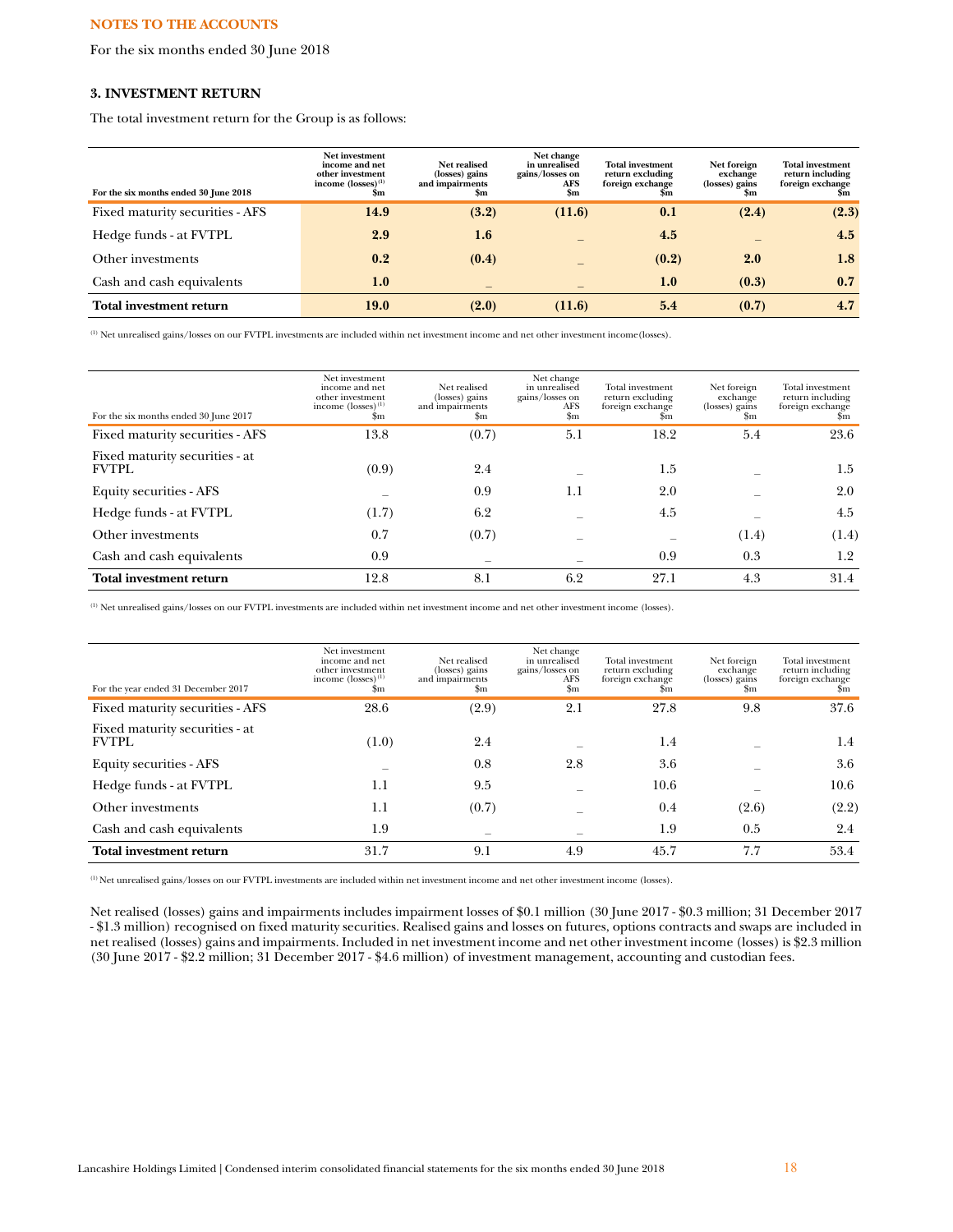For the six months ended 30 June 2018

# **4. TAX**

## BERMUDA

LHL, LICL and LUK have received an undertaking from the Bermuda government exempting them from all Bermuda local income, withholding and capital gains taxes until 31 March 2035. At the present time no such taxes are levied in Bermuda.

# UNITED KINGDOM

LHL and the UK subsidiaries are subject to normal UK corporation tax on all their profits.

|                                                        | <b>Six</b><br>months | Six<br>months       | Twelve<br>months       |
|--------------------------------------------------------|----------------------|---------------------|------------------------|
|                                                        | 2018<br>\$m          | 2017<br>$_{\rm Sm}$ | 2017<br>$\mathbf{S}$ m |
| Corporation tax charge for the period                  | 0.7                  |                     | 3.3                    |
| Adjustments in respect of prior period corporation tax | 0.1                  | (1.6)               | (2.3)                  |
| Deferred tax credit for the period                     | (1.7)                | (1.0)               | (4.1)                  |
| Adjustments in respect of prior period deferred tax    | 0.1                  | 1.4                 | 1.4                    |
| Tax rate change adjustment                             | $\qquad \qquad =$    | (0.9)               | (0.6)                  |
| Total tax credit                                       | (0.8)                | (2.1)               | (2.3)                  |

|                                                      | <b>Six</b><br>months     | Six<br>months | Twelve<br>months |
|------------------------------------------------------|--------------------------|---------------|------------------|
|                                                      | 2018                     | 2017          | 2017             |
| Tax reconciliation $(1)$                             | $\mathbf{Sm}$            | $\mathbf{Sm}$ | $\mathbf{S}$ m   |
| Profit (loss) before tax                             | 74.9                     | 66.7          | (72.9)           |
| <b>UK corporation tax at 19.0%</b> $(2017 - 19.3\%)$ | 14.2                     | 12.8          | (14.1)           |
| Non-taxable (income) loss                            | (16.9)                   | (16.7)        | 10.1             |
| Adjustments in respect of prior period               | 0.2                      | (0.2)         | (0.9)            |
| Differences related to equity based compensation     | 0.5                      | (0.2)         | (0.6)            |
| Other expense permanent differences                  | 1.2                      | 1.1           | 3.8              |
| Tax rate change adjustment                           | $\overline{\phantom{0}}$ | (0.9)         | (0.6)            |
| Unused tax losses not recognised for deferred tax    | $\overline{\phantom{0}}$ | 2.0           |                  |
| <b>Total tax credit</b>                              | (0.8)                    | (2.1)         | (2.3)            |

(1) All tax reconciling balances have been classified as recurring items.

The current tax credit as a percentage of the Group's profit (loss) before tax is 1.1 per cent (30 June 2017 - 3.1 per cent; 31 December 2017 - negative 3.2 per cent). Non taxable income (loss) relates to profits (losses) of companies within the Group that are non-tax resident in the UK and the share of (loss) profit of associate.

Refer to note 5 for details of the tax credit related to the net change in unrealised gains and losses on investments that are included in accumulated other comprehensive loss within shareholders' equity.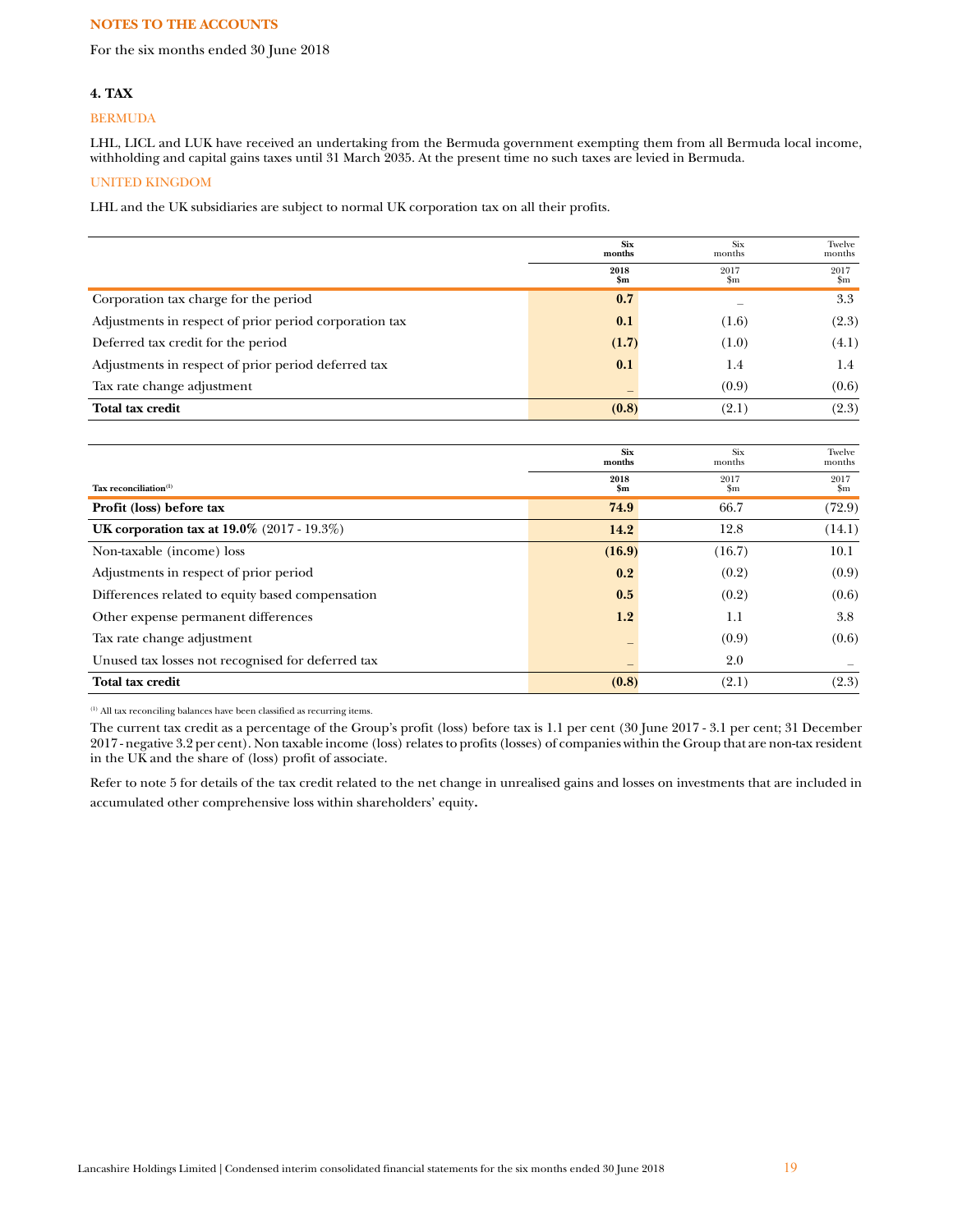For the six months ended 30 June 2018

# **5. INVESTMENTS**

| As at 30 June 2018                                  | Cost or<br>amortised cost<br>$\mathbf{Sm}$ | Unrealised gain $^{(1)}$<br>$\mathbf{Sm}$ | Unrealised $\text{loss}^{\scriptscriptstyle{(1)}}$<br>$\mathbf{Sm}$ | Estimated<br>fair value<br>\$m\$ |
|-----------------------------------------------------|--------------------------------------------|-------------------------------------------|---------------------------------------------------------------------|----------------------------------|
| <b>Fixed maturity securities - AFS</b>              |                                            |                                           |                                                                     |                                  |
| - Short-term investments                            | 155.8                                      |                                           | (0.1)                                                               | 155.7                            |
| - Fixed maturity funds                              | 12.4                                       |                                           |                                                                     | 12.4                             |
| - U.S. treasuries                                   | 208.1                                      |                                           | (2.2)                                                               | 205.9                            |
| - Other government bonds                            | 66.1                                       | 0.1                                       | (1.0)                                                               | 65.2                             |
| - U.S. municipal bonds                              | 7.1                                        | 0.1                                       | (0.1)                                                               | 7.1                              |
| - U.S. government agency debt                       | 101.2                                      |                                           | (1.1)                                                               | 100.1                            |
| - Asset backed securities                           | 141.3                                      | 2.5                                       | (1.3)                                                               | 142.5                            |
| - U.S. government agency mortgage backed securities | 127.2                                      | 0.3                                       | (4.2)                                                               | 123.3                            |
| - Non-agency mortgage backed securities             | 19.2                                       |                                           |                                                                     | 19.2                             |
| - Non-agency commercial mortgage backed securities  | 0.2                                        |                                           |                                                                     | 0.2                              |
| - Bank loans                                        | 114.1                                      | 0.5                                       | (0.8)                                                               | 113.8                            |
| - Corporate bonds                                   | 520.1                                      | 1.0                                       | (8.4)                                                               | 512.7                            |
| <b>Total fixed maturity securities - AFS</b>        | 1,472.8                                    | 4.5                                       | (19.2)                                                              | 1,458.1                          |
| - Fixed maturity securities - at FVTPL              | 45.7                                       |                                           |                                                                     | 45.7                             |
| - Equity securities - AFS                           | 20.0                                       | 3.2                                       |                                                                     | 23.2                             |
| - Hedge funds - at FVTPL                            | 149.7                                      | 15.4                                      | (2.4)                                                               | 162.7                            |
| - Other investments                                 |                                            | 0.3                                       | (0.6)                                                               | (0.3)                            |
| <b>Total investments</b>                            | 1,688.2                                    | 23.4                                      | (22.2)                                                              | 1,689.4                          |

(1) Includes unrealised foreign exchange gains/(losses) recognised in profit and loss on AFS securities.

| As at 30 June 2017                                  | Cost or<br>amortised cost<br>$\mathbf{Sm}$ | Unrealised gain <sup>(1)</sup><br>\$m | Unrealised loss <sup>(1)</sup><br>$\mathbf{Sm}$ | Estimated<br>fair value<br>$\mathbf{\$m}$ |
|-----------------------------------------------------|--------------------------------------------|---------------------------------------|-------------------------------------------------|-------------------------------------------|
| <b>Fixed maturity securities - AFS</b>              |                                            |                                       |                                                 |                                           |
| - Short-term investments                            | 56.4                                       |                                       |                                                 | 56.4                                      |
| - Fixed maturity funds                              | 12.1                                       |                                       |                                                 | 12.1                                      |
| - U.S. treasuries                                   | 253.8                                      | 0.1                                   | (1.4)                                           | 252.5                                     |
| - Other government bonds                            | 67.9                                       | 0.5                                   | (0.4)                                           | 68.0                                      |
| - U.S. municipal bonds                              | 6.0                                        |                                       |                                                 | 6.0                                       |
| - U.S. government agency debt                       | 93.8                                       | 0.1                                   | (1.0)                                           | 92.9                                      |
| - Asset backed securities                           | 123.7                                      | 2.8                                   | (0.3)                                           | 126.2                                     |
| - U.S. government agency mortgage backed securities | 123.7                                      | 0.6                                   | (1.7)                                           | 122.6                                     |
| - Non-agency mortgage backed securities             | 14.5                                       | 0.1                                   | (0.3)                                           | 14.3                                      |
| - Non-agency commercial mortgage backed securities  | 4.5                                        |                                       | (0.1)                                           | 4.4                                       |
| - Bank loans                                        | 122.6                                      | 0.7                                   | (1.0)                                           | 122.3                                     |
| - Corporate bonds                                   | 601.4                                      | 4.5                                   | (1.6)                                           | 604.3                                     |
| Total fixed maturity securities - AFS               | 1,480.4                                    | 9.4                                   | (7.8)                                           | 1,482.0                                   |
| - Fixed maturity securities - at FVTPL              | 25.7                                       |                                       |                                                 | 25.7                                      |
| - Equity securities - AFS                           | 20.1                                       | 1.5                                   |                                                 | 21.6                                      |
| - Hedge funds - at FVTPL                            | 156.3                                      | 6.1                                   | (0.2)                                           | 162.2                                     |
| - Other investments                                 |                                            | 0.3                                   | (0.7)                                           | (0.4)                                     |
| <b>Total investments</b>                            | 1,682.5                                    | 17.3                                  | (8.7)                                           | 1,691.1                                   |

(1) Includes unrealised foreign exchange gains/(losses) recognised in profit and loss on AFS securities.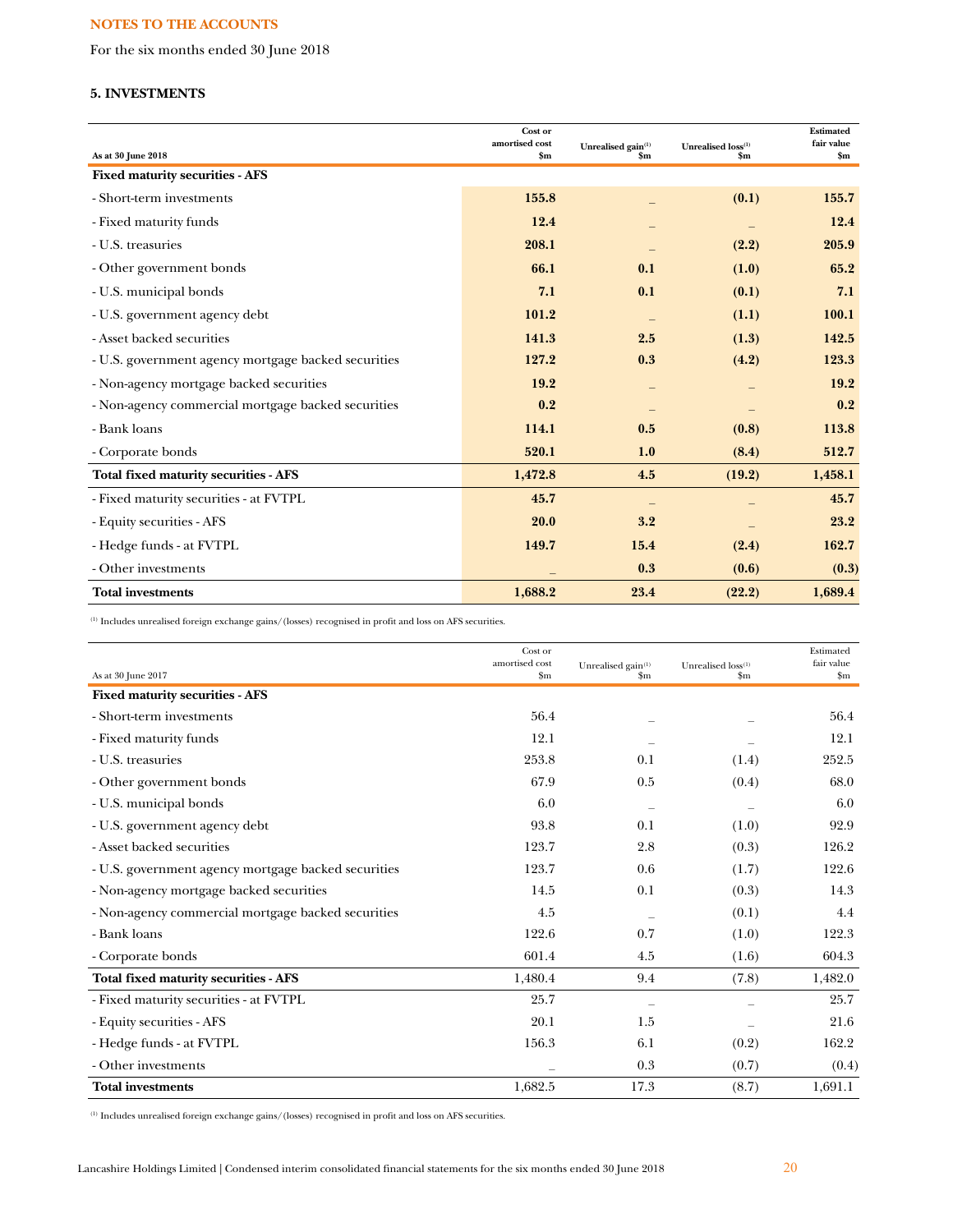For the six months ended 30 June 2018

|                                                     | Cost or<br>amortised cost | Unrealised gain <sup>(1)</sup> | Unrealised loss <sup>(1)</sup> | Estimated<br>fair value |
|-----------------------------------------------------|---------------------------|--------------------------------|--------------------------------|-------------------------|
| As at 31 December 2017                              | $\mathbf{Sm}$             | $\mathbf{Sm}$                  | $\mathbf{Sm}$                  | $\mathbf{Sm}$           |
| <b>Fixed maturity securities - AFS</b>              |                           |                                |                                |                         |
| - Short-term investments                            | 111.2                     |                                | (0.1)                          | 111.1                   |
| - Fixed maturity funds                              | 31.2                      |                                | (0.2)                          | 31.0                    |
| - U.S. treasuries                                   | 237.4                     | 0.1                            | (1.8)                          | 235.7                   |
| - Other government bonds                            | 71.2                      | 0.8                            | (0.6)                          | 71.4                    |
| - U.S. municipal bonds                              | 6.0                       |                                |                                | 6.0                     |
| - U.S. government agency debt                       | 71.2                      |                                | (0.7)                          | 70.5                    |
| - Asset backed securities                           | 139.5                     | 4.9                            | (0.4)                          | 144.0                   |
| - U.S. government agency mortgage backed securities | 142.4                     | 0.4                            | (1.8)                          | 141.0                   |
| - Non-agency mortgage backed securities             | 13.2                      | 0.2                            | (0.2)                          | 13.2                    |
| - Non-agency commercial mortgage backed securities  | 0.2                       |                                |                                | 0.2                     |
| - Bank loans                                        | 106.5                     | 0.8                            | (0.6)                          | 106.7                   |
| - Corporate bonds                                   | 520.1                     | 3.6                            | (2.3)                          | 521.4                   |
| Total fixed maturity securities - AFS               | 1,450.1                   | 10.8                           | (8.7)                          | 1,452.2                 |
| - Fixed maturity securities - at FVTPL              | 25.7                      |                                |                                | 25.7                    |
| - Equity securities - AFS                           | 20.0                      | 3.2                            |                                | 23.2                    |
| - Hedge funds - at FVTPL                            | 144.6                     | 9.8                            | (0.4)                          | 154.0                   |
| - Other investments                                 | $\overline{\phantom{0}}$  | $\overline{\phantom{0}}$       | (0.5)                          | (0.5)                   |
| <b>Total investments</b>                            | 1,640.4                   | 23.8                           | (9.6)                          | 1,654.6                 |

(1) Includes unrealised foreign exchange gains/(losses) recognised in profit and loss on AFS securities.

Accumulated other comprehensive loss is in relation to the Group's AFS fixed maturity and equity securities and is as follows:

|                                              | 30 June 2018  | 30 June 2017 | 31 December 2017 |
|----------------------------------------------|---------------|--------------|------------------|
|                                              | $\mathbf{Sm}$ | $_{\rm Sm}$  | $\mathbf{S}$ m   |
| Unrealised gains                             | 7.7           | 10.9         | 14.0             |
| Unrealised losses                            | (19.2)        | (7.8)        | (8.7)            |
| Net foreign exchange gains on AFS securities | (1.7)         | (3.4)        | (6.9)            |
| Tax credit                                   | 0.3           |              | 0.1              |
| Accumulated other comprehensive loss         | (12.9)        | (0.3)        | (1.5)            |

The Group determines the estimated fair value of each individual security utilising the highest level inputs available. Prices for the Group's investment portfolio are provided by a third-party investment accounting firm whose pricing processes and the controls thereon are subject to an annual audit on both the operation and the effectiveness of those controls. The audit reports are available to clients of the firm and the report is reviewed annually by management. In accordance with their pricing policy, various recognised reputable pricing sources are used including broker-dealers and pricing vendors. The pricing sources use bid prices where available, otherwise indicative prices are quoted based on observable market trade data. The prices provided are compared to the investment managers' pricing. The Group has not made any adjustments to any pricing provided by independent pricing services or its third-party investment managers for the six months ended 30 June 2018 and 30 June 2017 and the year ended 31 December 2017.

The fair value of securities in the Group's investment portfolio is estimated using the following techniques:

## LEVEL (I)

Level (i) investments are securities with quoted prices in active markets. A financial instrument is regarded as quoted in an active market if quoted prices are readily and regularly available from an exchange, dealer, broker, industry group, pricing service or regulatory agency and those prices represent actual and regularly occurring market transactions on an arm's length basis. The Group determines securities classified as Level (i) to include highly liquid U.S. treasuries, certain highly liquid short-term investments and quoted equity securities.

## LEVEL (II)

Level (ii) investments are securities with quoted prices in active markets, for similar assets or liabilities, or securities valued using other valuation techniques for which all significant inputs are based on observable market data. Instruments included in Level (ii) are valued via independent external sources using modeled or other valuation methods.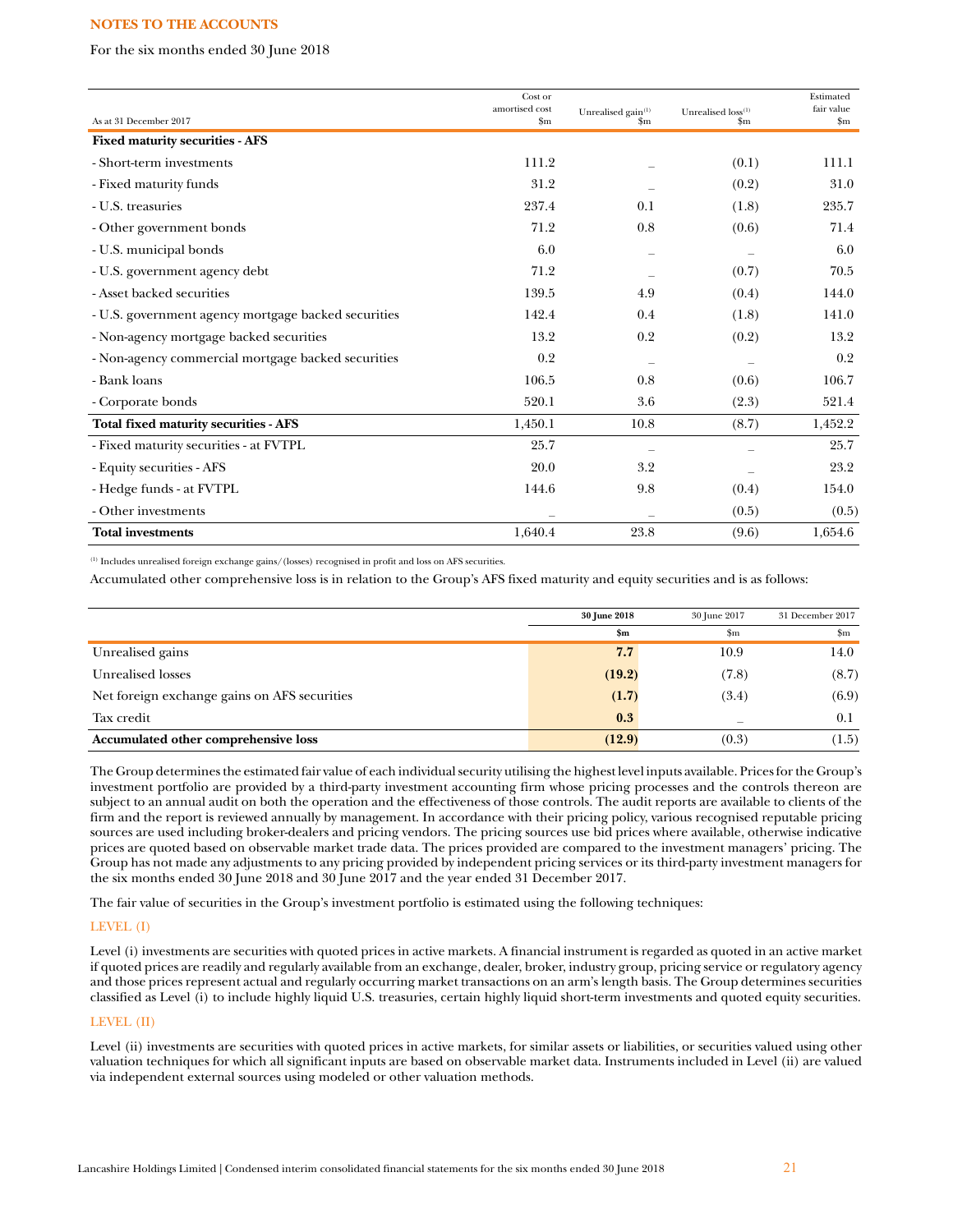For the six months ended 30 June 2018

Such methods are typically industry accepted standard and include:

- broker-dealer quotes;
- pricing models or matrix pricing;
- present values;
- future cash flows;
- yield curves;
- interest rates;
- prepayment speeds; and
- default rates.

Other similar quoted instruments or market transactions may be used.

The Group determines securities classified as Level (ii) to include short-term and fixed maturity investments such as:

- Short-term investments:
- Fixed maturity funds;
- Other government bonds;
- U.S. municipal bonds;
- U.S. government agency debt;
- Asset backed securities;
- U.S. government agency mortgage backed securities;
- Non-agency mortgage backed securities;
- Non-agency commercial mortgage backed securities;
- Bank loans;
- Corporate bonds; and
- OTC derivatives, such as options, forward foreign exchange contracts, interest rate swaps and credit default swaps.

## LEVEL (III)

Level (iii) investments are securities for which valuation techniques are not based on observable market data. The Group classifies hedge funds as Level (iii) assets as the valuation techniques incorporate both observable and unobservable inputs.

The estimated fair values of the Group's hedge funds are determined using a combination of the most recent NAVs provided by each fund's independent administrator and the estimated performance provided by each hedge fund manager. Independent administrators provide monthly reported NAVs with up to a one-month delay in valuation. The most recent NAV available for each hedge fund is adjusted for the estimated performance, as provided by the fund manager, between the NAV date and the reporting date. Estimated fair values incorporating these performance estimates have not been significantly different from subsequent NAVs. Given the Group's knowledge of the underlying investments and the size of the Group's investment therein, we do not anticipate any material variance between estimated valuations and actual valuations.

The Group determines whether transfers have occurred between levels of the fair value hierarchy by re-assessing the categorisation at the end of each reporting period based on the lowest level input that is significant to the fair value measurement as a whole.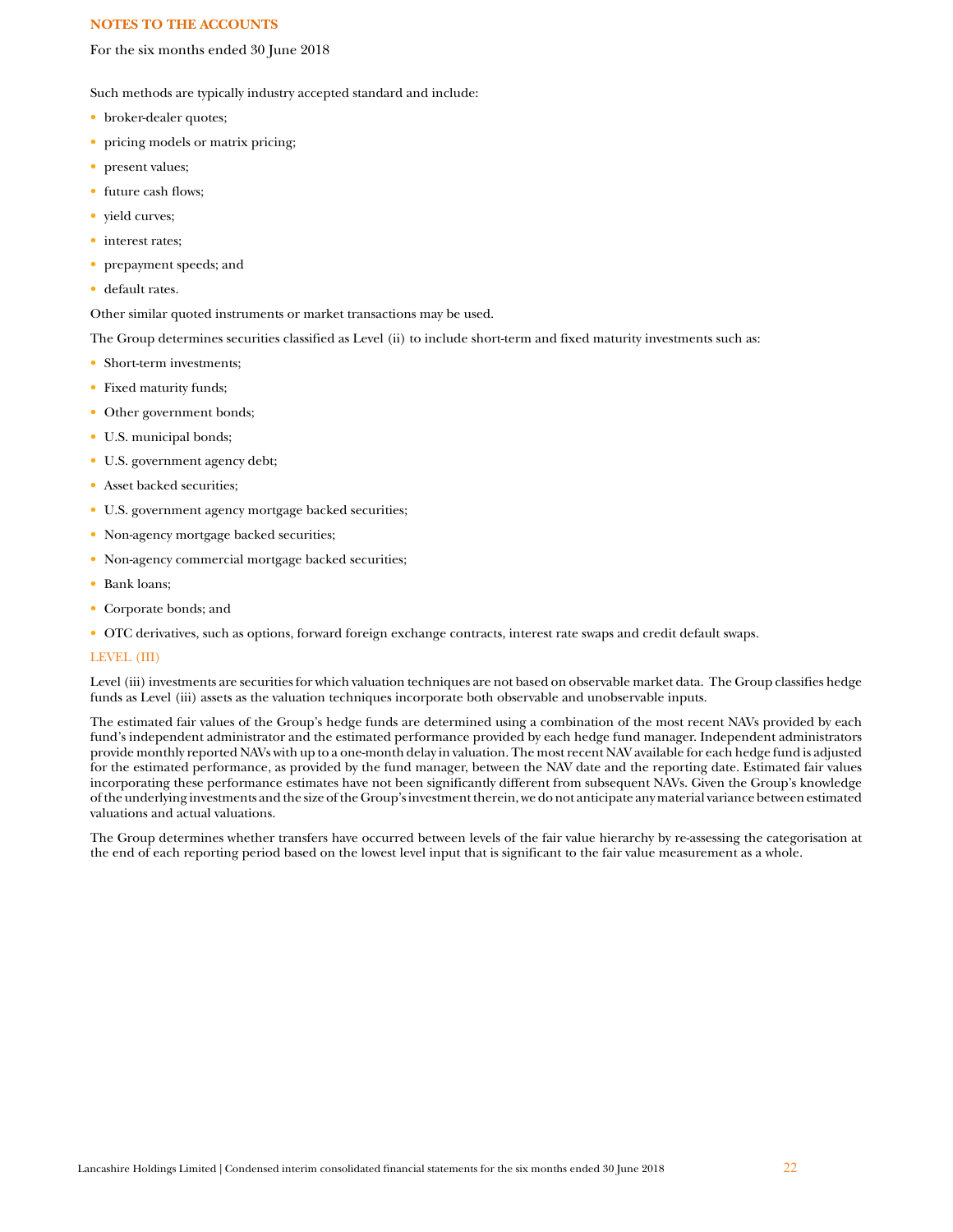For the six months ended 30 June 2018

The fair value hierarchy of the Group's investment holdings is as follows:

| Level (i) | Level (ii)                      | Level (iii)                                                    | Total<br>\$m\$                   |
|-----------|---------------------------------|----------------------------------------------------------------|----------------------------------|
|           |                                 |                                                                |                                  |
| 141.4     | 14.3                            |                                                                | 155.7                            |
|           | 12.4                            |                                                                | 12.4                             |
| 205.9     |                                 |                                                                | 205.9                            |
|           | 65.2                            |                                                                | 65.2                             |
|           | 7.1                             |                                                                | 7.1                              |
|           | 100.1                           |                                                                | 100.1                            |
|           | 142.5                           |                                                                | 142.5                            |
|           | 123.3                           |                                                                | 123.3                            |
|           | 19.2                            |                                                                | 19.2                             |
|           | 0.2                             |                                                                | 0.2                              |
|           |                                 |                                                                | 113.8                            |
|           |                                 |                                                                | 512.7                            |
|           |                                 |                                                                | 1,458.1                          |
|           |                                 |                                                                | 45.7                             |
|           |                                 |                                                                | 23.2                             |
|           |                                 |                                                                | 162.7                            |
|           |                                 |                                                                | (0.3)                            |
|           |                                 |                                                                | 1,689.4                          |
|           | \$m\$<br>347.3<br>23.2<br>370.5 | \$m\$<br>113.8<br>512.7<br>1,110.8<br>45.7<br>(0.3)<br>1,156.2 | $\mathbf{\$m}$<br>162.7<br>162.7 |

| As at 30 June 2017                                  | Level (i)<br>$\mathbf{S}_{\mathbf{m}}$ | Level (ii)<br>$\mathbf{Sm}$ | Level (iii)<br>$\mathop{\mathrm{Sm}}$ | Total<br>$\mathbf{S}$ m |
|-----------------------------------------------------|----------------------------------------|-----------------------------|---------------------------------------|-------------------------|
| <b>Fixed maturity securities - AFS</b>              |                                        |                             |                                       |                         |
| - Short-term investments                            | 55.0                                   | 1.4                         |                                       | 56.4                    |
| - Fixed maturity funds                              |                                        | 12.1                        |                                       | 12.1                    |
| - U.S. treasuries                                   | 252.5                                  |                             |                                       | 252.5                   |
| - Other government bonds                            |                                        | 68.0                        |                                       | 68.0                    |
| - U.S. municipal bonds                              |                                        | 6.0                         |                                       | 6.0                     |
| - U.S. government agency debt                       |                                        | 92.9                        |                                       | 92.9                    |
| - Asset backed securities                           |                                        | 126.2                       |                                       | 126.2                   |
| - U.S. government agency mortgage backed securities |                                        | 122.6                       |                                       | 122.6                   |
| - Non-agency mortgage backed securities             |                                        | 14.3                        |                                       | 14.3                    |
| - Non-agency commercial mortgage backed securities  |                                        | 4.4                         |                                       | 4.4                     |
| - Bank loans                                        |                                        | 122.3                       |                                       | 122.3                   |
| - Corporate bonds                                   |                                        | 604.3                       |                                       | 604.3                   |
| Total fixed maturity securities - AFS               | 307.5                                  | 1,174.5                     |                                       | 1,482.0                 |
| - Fixed maturity securities - at FVTPL              |                                        | 25.7                        |                                       | 25.7                    |
| - Equity securities - AFS                           | 21.6                                   |                             |                                       | 21.6                    |
| - Hedge funds - at FVTPL                            |                                        |                             | 162.2                                 | 162.2                   |
| - Other investments                                 |                                        | (0.4)                       |                                       | (0.4)                   |
| <b>Total investments</b>                            | 329.1                                  | 1,199.8                     | 162.2                                 | 1,691.1                 |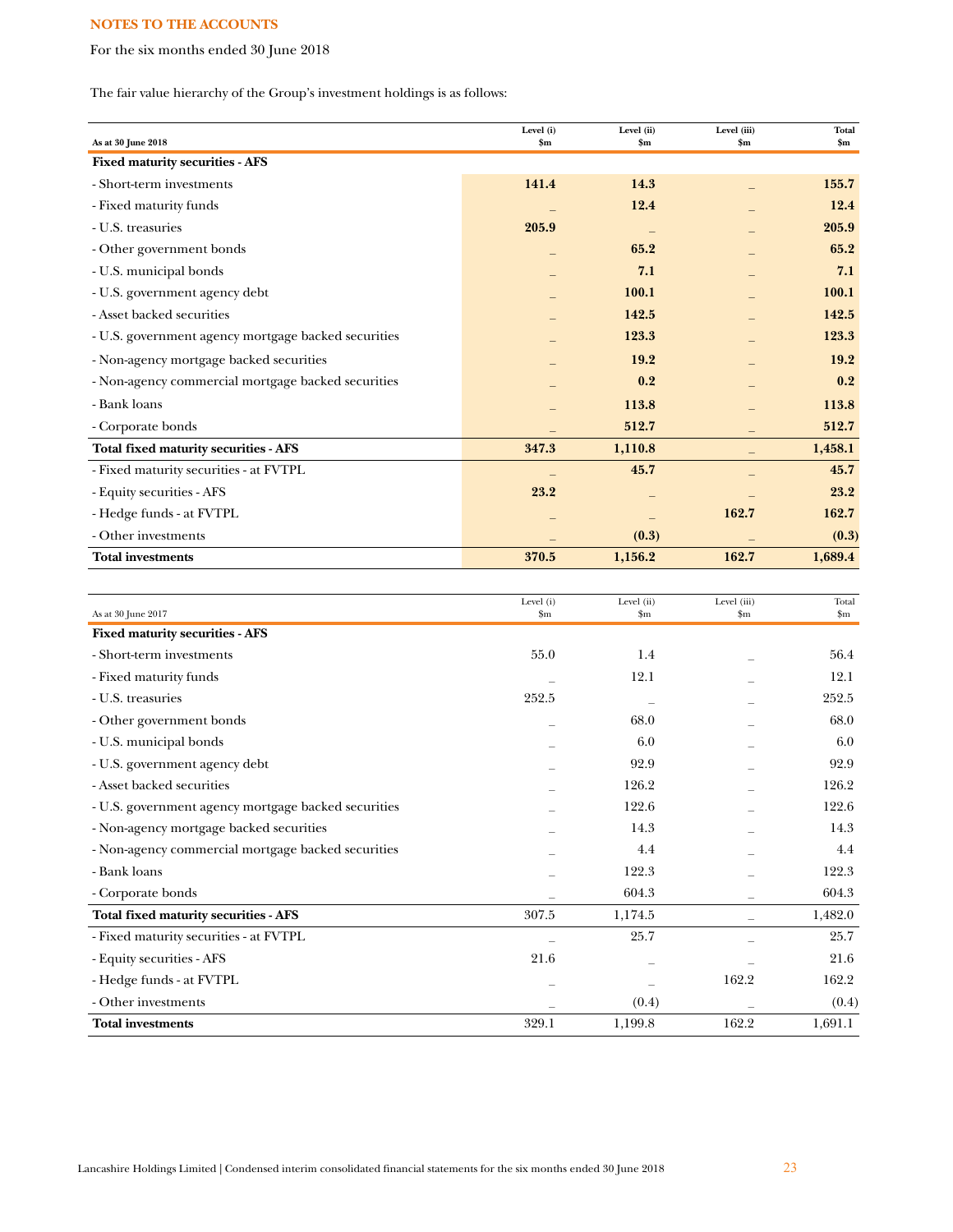For the six months ended 30 June 2018

| As at 31 December 2017                              | Level (i)<br>\$m | Level (ii)<br>\$m\$ | Level (iii)<br>\$m\$ | Total<br>$\mathbf{S}$ m |
|-----------------------------------------------------|------------------|---------------------|----------------------|-------------------------|
| <b>Fixed maturity securities - AFS</b>              |                  |                     |                      |                         |
| - Short-term investments                            | 104.6            | 6.5                 |                      | 111.1                   |
| - Fixed maturity funds                              |                  | 31.0                |                      | 31.0                    |
| - U.S. treasuries                                   | 235.7            |                     |                      | 235.7                   |
| - Other government bonds                            |                  | 71.4                |                      | 71.4                    |
| - U.S. municipal bonds                              |                  | 6.0                 |                      | 6.0                     |
| - U.S. government agency debt                       |                  | 70.5                |                      | 70.5                    |
| - Asset backed securities                           |                  | 144.0               |                      | 144.0                   |
| - U.S. government agency mortgage backed securities |                  | 141.0               |                      | 141.0                   |
| - Non-agency mortgage backed securities             |                  | 13.2                |                      | 13.2                    |
| - Non-agency commercial mortgage backed securities  |                  | 0.2                 |                      | 0.2                     |
| - Bank loans                                        |                  | 106.7               |                      | 106.7                   |
| - Corporate bonds                                   |                  | 521.4               |                      | 521.4                   |
| Total fixed maturity securities - AFS               | 340.3            | 1,111.9             |                      | 1,452.2                 |
| - Fixed maturity securities - at FVTPL              |                  | 25.7                |                      | 25.7                    |
| - Equity securities - AFS                           | 23.2             |                     |                      | 23.2                    |
| - Hedge funds - at FVTPL                            |                  |                     | 154.0                | 154.0                   |
| - Other investments                                 |                  | (0.5)               |                      | (0.5)                   |
| <b>Total investments</b>                            | 363.5            | 1,137.1             | 154.0                | 1,654.6                 |

There have been no transfers between Levels (i) and (ii) therefore no reconciliations have been presented.

The table below analyses the movements in hedge funds classified as Level (iii) investments during the six months ended 30 June 2018 and 30 June 2017 and for the year ended 31 December 2017:

|                                                                      | <b>Hedge funds</b><br>\$m |
|----------------------------------------------------------------------|---------------------------|
| As at 31 December 2016                                               | 129.4                     |
| Purchases                                                            | 123.6                     |
| <b>Sales</b>                                                         | (95.4)                    |
| Total net realised and unrealised gains recognised in profit or loss | 4.6                       |
| As at 30 June 2017                                                   | 162.2                     |
| Purchases                                                            | 26.1                      |
| <b>Sales</b>                                                         | (41.1)                    |
| Total net realised and unrealised gains recognised in profit or loss | 6.8                       |
| As at 31 December 2017                                               | 154.0                     |
| Purchases                                                            | 9.9                       |
| Sales                                                                | (6.4)                     |
| Total net realised and unrealised gains recognised in profit or loss | 5.2                       |
| As at 30 June 2018                                                   | 162.7                     |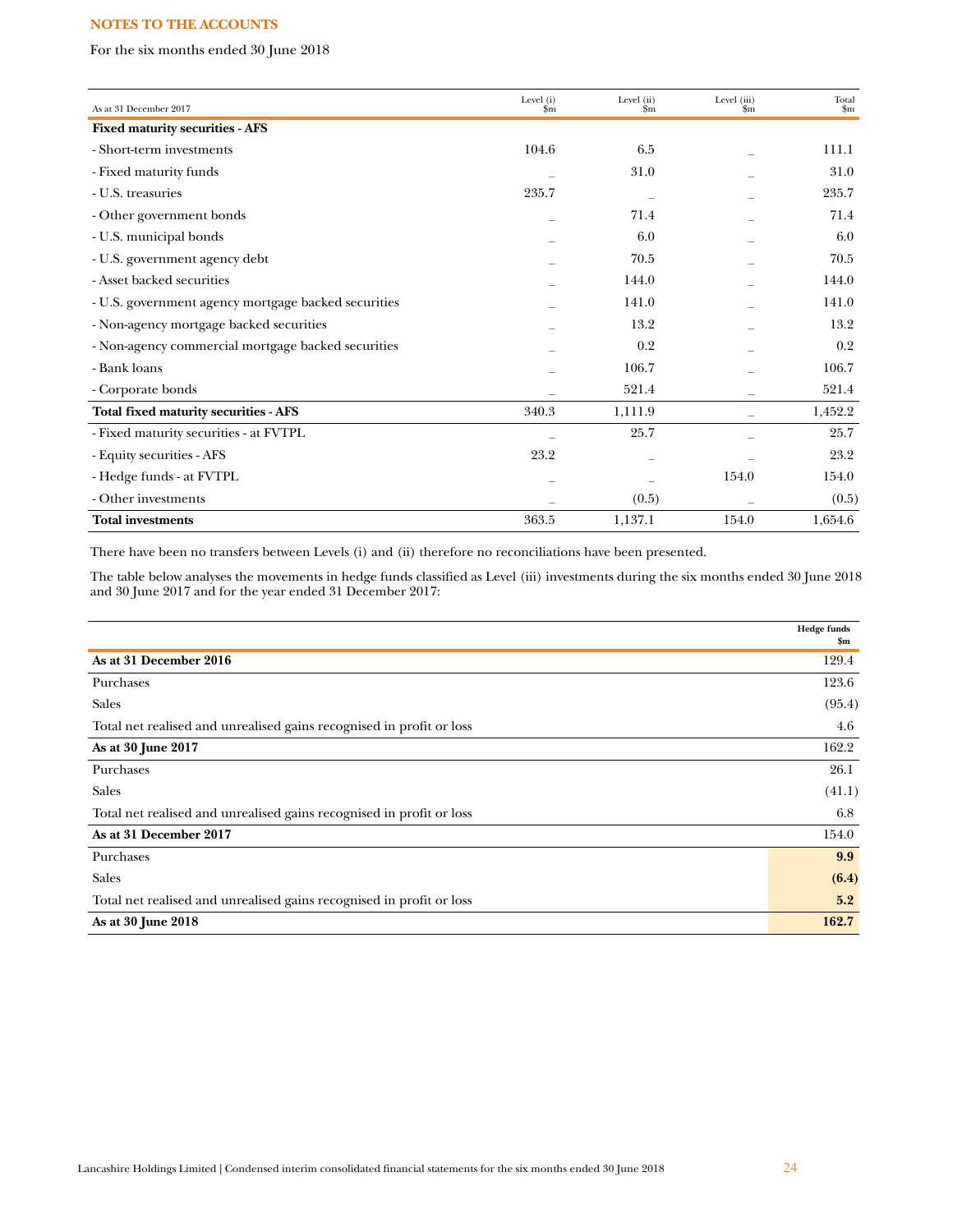For the six months ended 30 June 2018

# **6. LOSSES AND LOSS ADJUSTMENT EXPENSES**

|                                              | Losses<br>and loss adjustment<br>expenses<br>\$m | Reinsurance<br>recoveries<br>\$m | Net losses and<br>loss adjustment<br>expenses<br>\$m |
|----------------------------------------------|--------------------------------------------------|----------------------------------|------------------------------------------------------|
| As at 31 December 2016                       | 679.8                                            | (136.7)                          | 543.1                                                |
| Net incurred losses for:                     |                                                  |                                  |                                                      |
| Prior years                                  | (19.5)                                           | (18.3)                           | (37.8)                                               |
| Current year                                 | 96.6                                             | (2.7)                            | 93.9                                                 |
| Exchange adjustments                         | 12.0                                             | (0.1)                            | 11.9                                                 |
| Incurred losses and loss adjustment expenses | 89.1                                             | (21.1)                           | 68.0                                                 |
| Net paid losses for:                         |                                                  |                                  |                                                      |
| Prior years                                  | 113.2                                            | (9.3)                            | 103.9                                                |
| Current year                                 | 7.7                                              | (0.1)                            | 7.6                                                  |
| Paid losses and loss adjustment expenses     | 120.9                                            | (9.4)                            | 111.5                                                |
| As at 30 June 2017                           | 648.0                                            | (148.4)                          | 499.6                                                |
| Net incurred losses for:                     |                                                  |                                  |                                                      |
| Prior years                                  | (20.6)                                           | (6.7)                            | (27.3)                                               |
| Current year                                 | 481.5                                            | (174.9)                          | 306.6                                                |
| Exchange adjustments                         | 6.8                                              | (0.6)                            | 6.2                                                  |
| Incurred losses and loss adjustment expenses | 467.7                                            | (182.2)                          | 285.5                                                |
| Net paid losses for:                         |                                                  |                                  |                                                      |
| Prior years                                  | 117.9                                            | (40.9)                           | 77.0                                                 |
| Current year                                 | 64.3                                             | (5.6)                            | 58.7                                                 |
| Paid losses and loss adjustment expenses     | 182.2                                            | (46.5)                           | 135.7                                                |
| As at 31 December 2017                       | 933.5                                            | (284.1)                          | 649.4                                                |
| Net incurred losses for:                     |                                                  |                                  |                                                      |
| Prior years                                  | (39.6)                                           | (12.2)                           | (51.8)                                               |
| Current year                                 | 90.7                                             | (6.0)                            | 84.7                                                 |
| Exchange adjustments                         | (4.1)                                            | 0.3                              | (3.8)                                                |
| Incurred losses and loss adjustment expenses | 47.0                                             | (17.9)                           | 29.1                                                 |
| Net paid losses for:                         |                                                  |                                  |                                                      |
| Prior years                                  | 146.3                                            | (61.8)                           | 84.5                                                 |
| Current year                                 | 7.4                                              | (1.5)                            | 5.9                                                  |
| Paid losses and loss adjustment expenses     | 153.7                                            | (63.3)                           | 90.4                                                 |
| As at 30 June 2018                           | 826.8                                            | (238.7)                          | 588.1                                                |

The split of gross losses and loss adjustment expenses between notified outstanding losses, ACRs assessed by management and IBNR is shown below:

|                                  | 30 June 2018   |       | 30 June 2017              |       | 31 December 2017 |       |
|----------------------------------|----------------|-------|---------------------------|-------|------------------|-------|
|                                  | $\mathbf{\$m}$ | %     | $\mathbf{S}_{\mathbf{m}}$ | %     | $\mathbf{Sm}$    | %     |
| <b>Outstanding losses</b>        | 303.5          | 36.7  | 290.0                     | 44.8  | 300.4            | 32.2  |
| Additional case reserves         | 162.5          | 19.7  | 158.8                     | 24.5  | 186.5            | 20.0  |
| Losses incurred but not reported | 360.8          | 43.6  | 199.2                     | 30.7  | 446.6            | 47.8  |
| <b>Total</b>                     | 826.8          | 100.0 | 648.0                     | 100.0 | 933.5            | 100.0 |

The Group's reserve for unpaid losses and loss adjustment expenses for all periods had an estimated duration of approximately two years.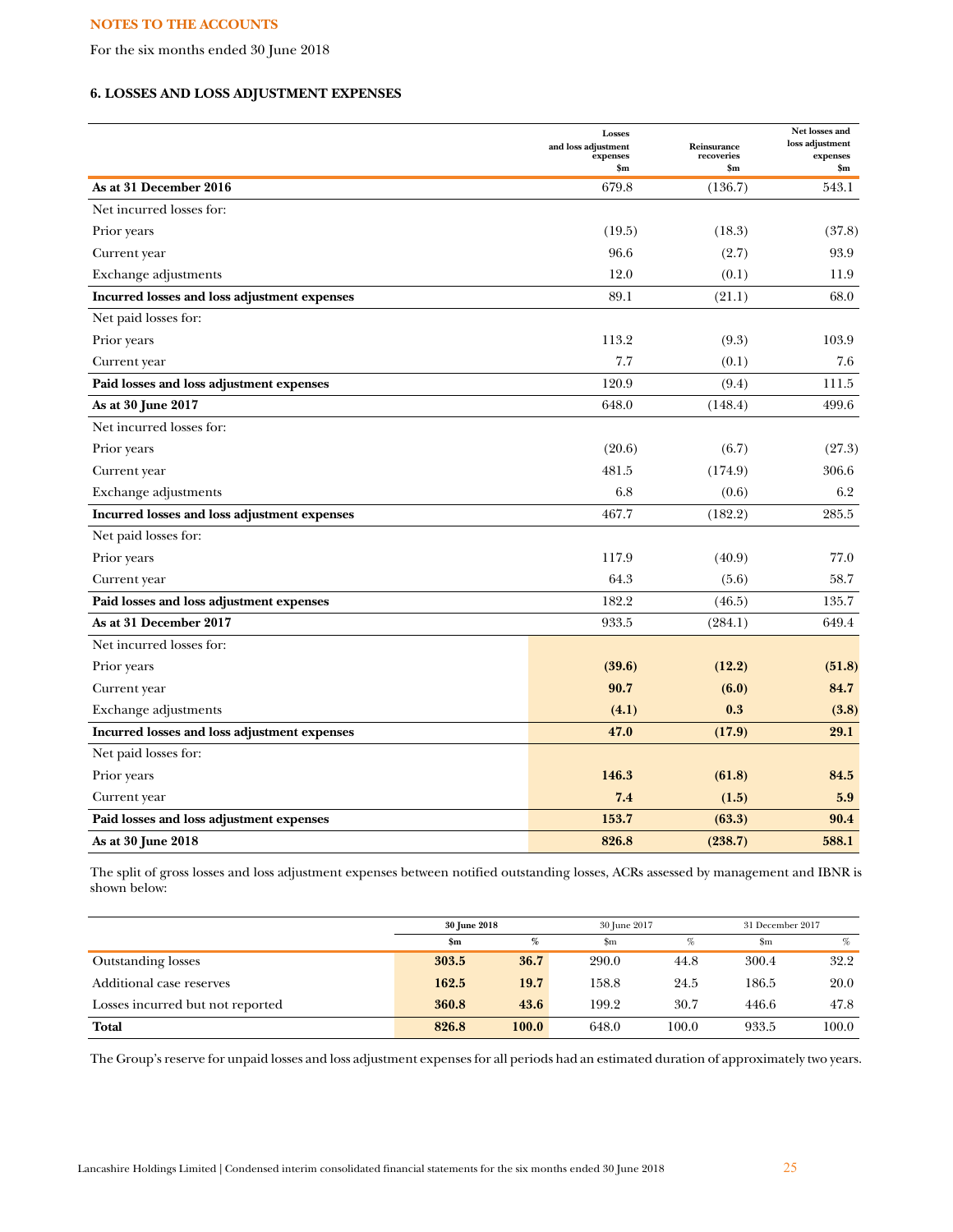For the six months ended 30 June 2018

## CLAIMS DEVELOPMENT

The inherent uncertainty in reserving gives rise to favourable or unfavourable development on the established reserves. The total favourable or unfavourable development on net losses and loss adjustment expenses from prior years, excluding the impact of foreign exchange revaluations, was as follows:

|                                       | 30 June 2018 | 30 June 2017 | 31 December 2017 |
|---------------------------------------|--------------|--------------|------------------|
| Favourable (unfavourable) development | \$m\$        | \$m          | $\mathbf{\$m}$   |
| 2008 accident year and prior          | 0.5          | 0.8          | 0.1              |
| 2009 accident year                    | 10.9         | 0.1          | 0.1              |
| 2010 accident year                    |              | 1.6          | 1.8              |
| 2011 accident year                    | 3.7          | 4.3          | 8.8              |
| 2012 accident year                    | (1.5)        | 3.1          | 5.0              |
| 2013 accident year                    | 2.3          | 2.6          | 3.5              |
| 2014 accident year                    | 2.0          | 2.9          | 9.2              |
| 2015 accident year                    | 5.1          | 14.2         | 20.3             |
| 2016 accident year                    | 19.8         | 8.2          | 16.3             |
| 2017 accident year                    | 9.0          |              |                  |
| Total favourable development          | 51.8         | 37.8         | 65.1             |

## **7. DEFERRED TAX**

|                                | 30 June 2018 | 30 June 2017  | 31 December 2017 |
|--------------------------------|--------------|---------------|------------------|
|                                | \$m\$        | $\mathbf{Sm}$ | $\mathbf{S}$ m   |
| Equity based compensation      | (2.0)        | (3.4)         | (2.9)            |
| Claims equalisation reserves   | 7.4          | 8.8           | 8.3              |
| Syndicate underwriting profits | (1.0)        | 1.9           | 0.1              |
| Syndicate participation rights | 12.8         | 12.6          | 12.7             |
| Other temporary differences    | (1.8)        | (1.0)         | (1.2)            |
| Tax losses carried forward     | (0.5)        | (0.1)         | (0.5)            |
| Net deferred tax liability     | 14.9         | 18.8          | 16.5             |

Deferred tax assets are recognised to the extent that realising the related tax benefit through future taxable profits is likely. It is anticipated that sufficient taxable profits will be available in 2018 and subsequent years to utilise the deferred tax assets recognised when the underlying temporary differences reverse.

A deferred tax asset of \$10.9 million (30 June 2017 - \$13.2 million; 31 December 2017 - \$10.9 million) has not been recognised in relation to unused tax losses carried forward as, at present, the related tax benefit is not expected to be realised through future taxable profits. For the periods ended 30 June 2018 and 30 June 2017 and for the year ended 31 December 2017, the Group had no uncertain tax positions.

Changes to the UK main rate of corporation tax have been enacted under the Finance Act 2016 reducing the rate to 17 per cent from 1 April 2020.

All deferred tax assets and liabilities are classified as non-current.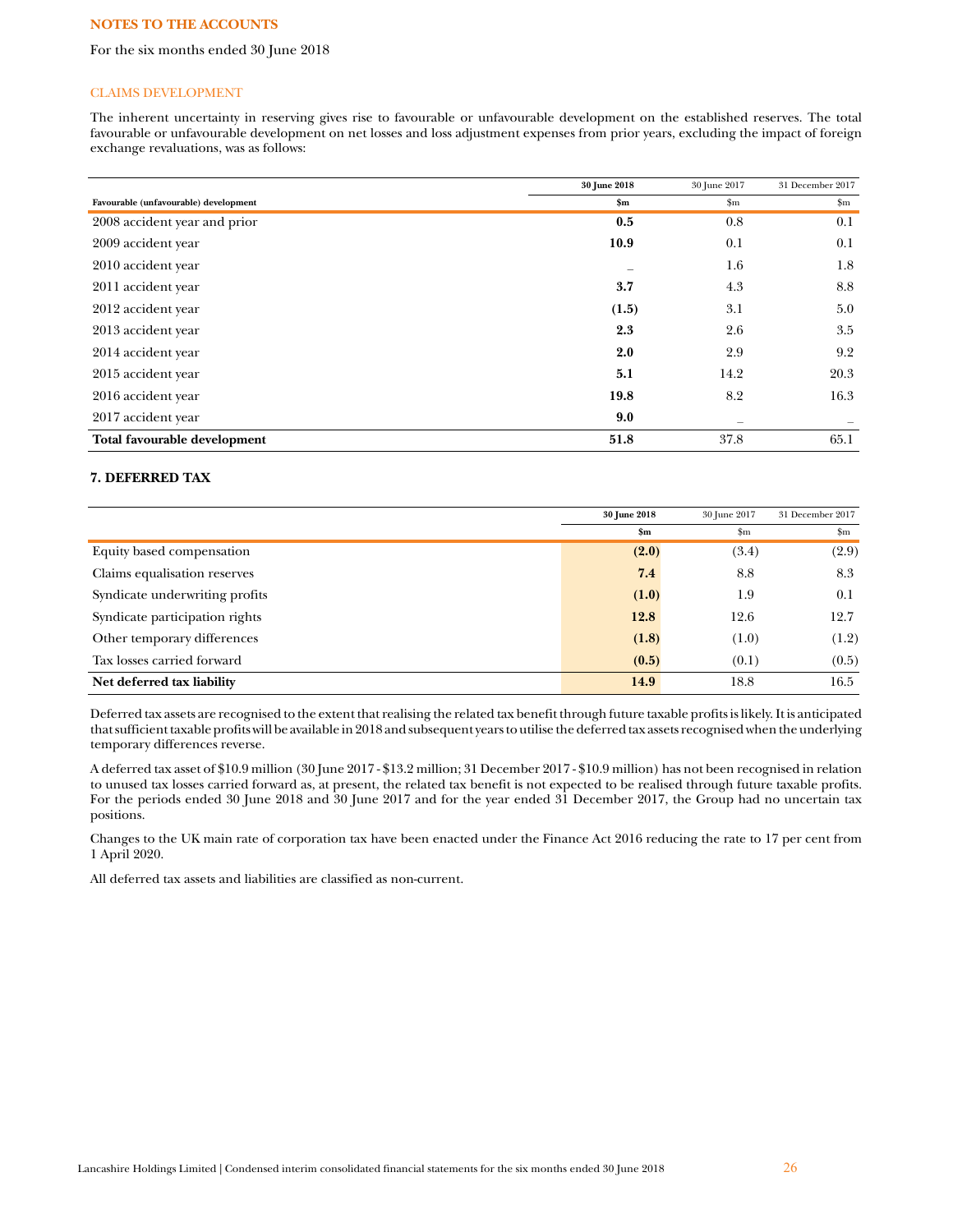For the six months ended 30 June 2018

## **8. EARNINGS PER SHARE**

The following reflects the profit and share data used in the basic and diluted earnings per share computations:

|                                                                  | <b>Six</b><br>months  | Six<br>months         | Twelve<br>months       |
|------------------------------------------------------------------|-----------------------|-----------------------|------------------------|
|                                                                  | 2018<br>$\mathbf{Sm}$ | 2017<br>$\mathbf{Sm}$ | 2017<br>$\mathbf{S}$ m |
| Profit (loss) for the period attributable to equity shareholders | 75.8                  | 68.5                  | (71.1)                 |
|                                                                  |                       |                       |                        |
|                                                                  | <b>Six</b><br>months  | Six<br>months         | Twelve<br>months       |
|                                                                  | 2018                  | 2017                  | 2017                   |
|                                                                  | Number of shares      | Number of shares      | Number of shares       |
| Basic weighted average number of shares                          | 200,512,346           | 199,471,486           | 199,723,434            |
| Dilutive effect of RSS                                           | 1,506,333             | 2,334,583             | 1,780,368              |
| Diluted weighted average number of shares                        | 202,018,679           | 201,806,069           | 201,503,802            |
|                                                                  |                       |                       |                        |
|                                                                  | <b>Six</b><br>months  | Six<br>months         | Twelve<br>months       |

|                           | пюнив      | пюнчіз              | пюнив               |
|---------------------------|------------|---------------------|---------------------|
| Earnings (loss) per share | 2018<br>Sm | 2017<br>$_{\rm sm}$ | 2017<br>$_{\rm sm}$ |
| Basic                     | \$0.38     | \$0.34              | $(\$0.36)$          |
| Diluted                   | \$0.38     | \$0.34              | $(\$0.36)$          |

Equity based compensation awards are only treated as dilutive when their conversion to common shares would decrease earnings per share or increase loss per share from continuing operations. Unvested restricted shares without performance criteria are therefore included in the number of potentially dilutive shares. Incremental shares from ordinary restricted share options, where relevant performance criteria have not been met, are not included in the calculation of dilutive shares.

# **9. RELATED PARTY DISCLOSURES**

## KEY MANAGEMENT COMPENSATION

Remuneration for key management (the Group's Executive Directors and Non-Executive Directors) was as follows:

|                              | <b>Six</b><br>months | Six<br>months | Twelve<br>months  |
|------------------------------|----------------------|---------------|-------------------|
|                              | 2018<br>\$m          | 2017<br>\$m   | 2017<br>$\rm{Sm}$ |
| Short-term compensation      | 1.6                  | 2.6           | 2.9               |
| Equity based compensation    | 0.6                  | 0.8           | $0.2\,$           |
| Directors' fees and expenses | 1.0                  | 1.1           | 2.1               |
| <b>Total</b>                 | 3.2                  | 4.5           | 5.2               |

Non-Executive Directors do not receive any benefits in addition to their agreed fees and expenses and do not participate in any of the Group's incentive, performance or pension plans.

## TRANSACTIONS WITH ASSOCIATE

In 2013 KCML entered into an underwriting services agreement with KRL and KHL to provide various services relating to underwriting, actuarial, premium payments and relevant deductions, acquisition expenses and receipt of claims. For the period ended 30 June 2018 the Group recognised \$2.0 million (30 June 2017 - \$6.8 million; 31 December 2017 - \$11.7 million) of service fees and profit commissions in other income in relation to this agreement.

During the period ended 30 June 2018, the Group committed \$nil (30 June 2017 - \$1.0 million; 31 December 2017 - \$57.5 million) of capital to KHL. During the period ended 30 June 2018, KHL returned \$20.5 million of capital to the Group (30 June 2017 - \$25.5 million; 31 December 2017 - \$38.4 million).

During the period ended 30 June 2018, a dividend of \$nil was distributed to minority interest holders (30 June 2017 - \$0.6 million, 31 December 2017 - \$0.6 million).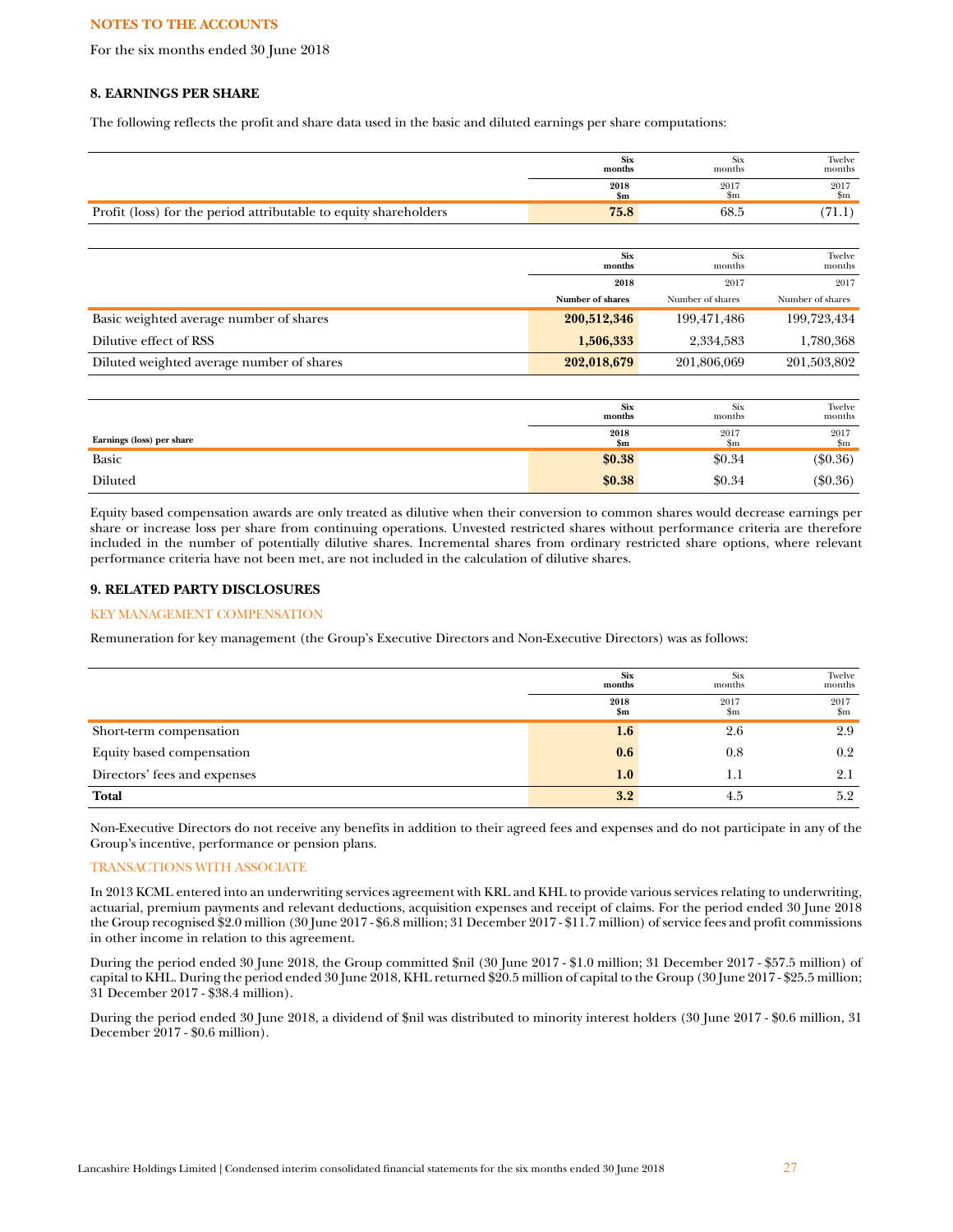For the six months ended 30 June 2018

## **10. COMMITMENTS**

As at 30 June 2018 the Group has a commitment of \$100.0 million (30 June 2017 - \$100.0 million; 31 December 2017 - \$100.0 million) relating to two credit facility funds.

# **11. SUBSEQUENT EVENTS**

# DIVIDEND

On 25 July 2018 the Board of Directors declared the payment of an interim ordinary dividend of \$0.05 per common share (approximately £0.03 pence per common share) to shareholders of record on 17 August 2018, with a settlement date of 12 September 2018. The total dividend payable, will be approximately \$10.0 million. An amount equivalent to the dividend accrues on all RSS options and is paid at the time of exercise, pro-rata according to the number of RSS options that vest.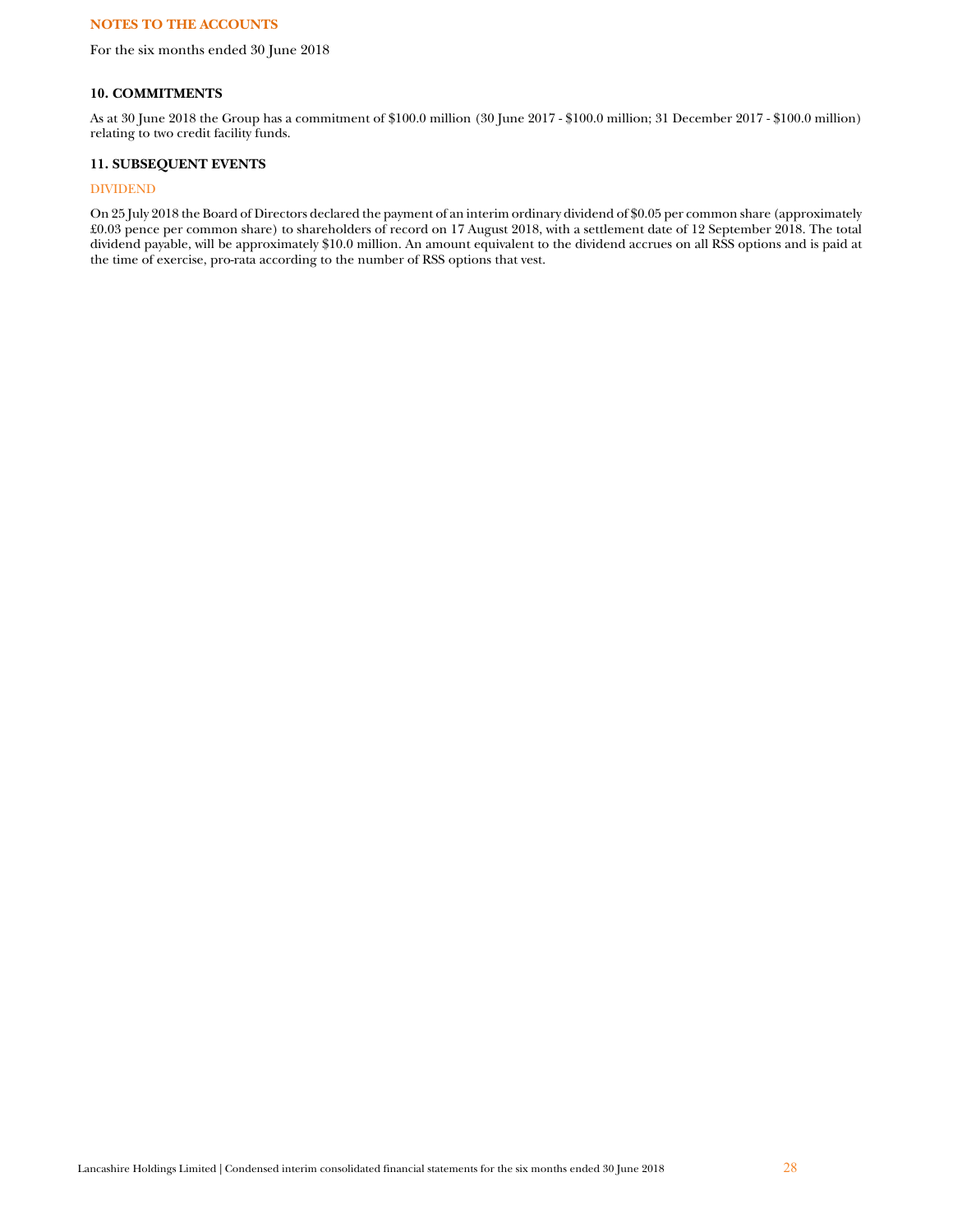# <span id="page-28-0"></span>**Statement of Directors' responsibilities**

The Directors confirm to the best of their knowledge, that the unaudited condensed interim consolidated financial statements have been prepared in accordance with IAS 34 as adopted by the EU and where IFRS is silent, as it is in respect of certain aspects relating to the measurement of insurance products, U.S GAAP have been considered and the interim management report herein includes a fair review of the information required by sections 4.2.7R and 4.2.8R of the Disclosure and Transparency Rules of the United Kingdom's Financial Conduct Authority, being:

- an indication of important events during the first six months of 2018 and their impact on the unaudited condensed interim consolidated financial statements, and a description of the principal risks and uncertainties for the remaining six months of the year; and
- related party transactions that have taken place in the first six months of 2018 and that have materially affected the consolidated  $\bullet$ financial position or performance of LHL during that period, and any changes in the related party transactions described in the last Annual Report and Accounts that could have such a material effect.

The Directors also confirm that, in view of the unaudited condensed interim consolidated financial statements and the information contained within the interim management report, the business is a going concern. The Directors of the Company are listed on pages 44-45 of the LHL 2017 Annual Report and Accounts. The individuals responsible for authorising the responsibility statement on behalf of the Board on 25 July 2018 are:

**Peter Clarke Director/Chairman** 

**Elaine Whelan Director/CFO**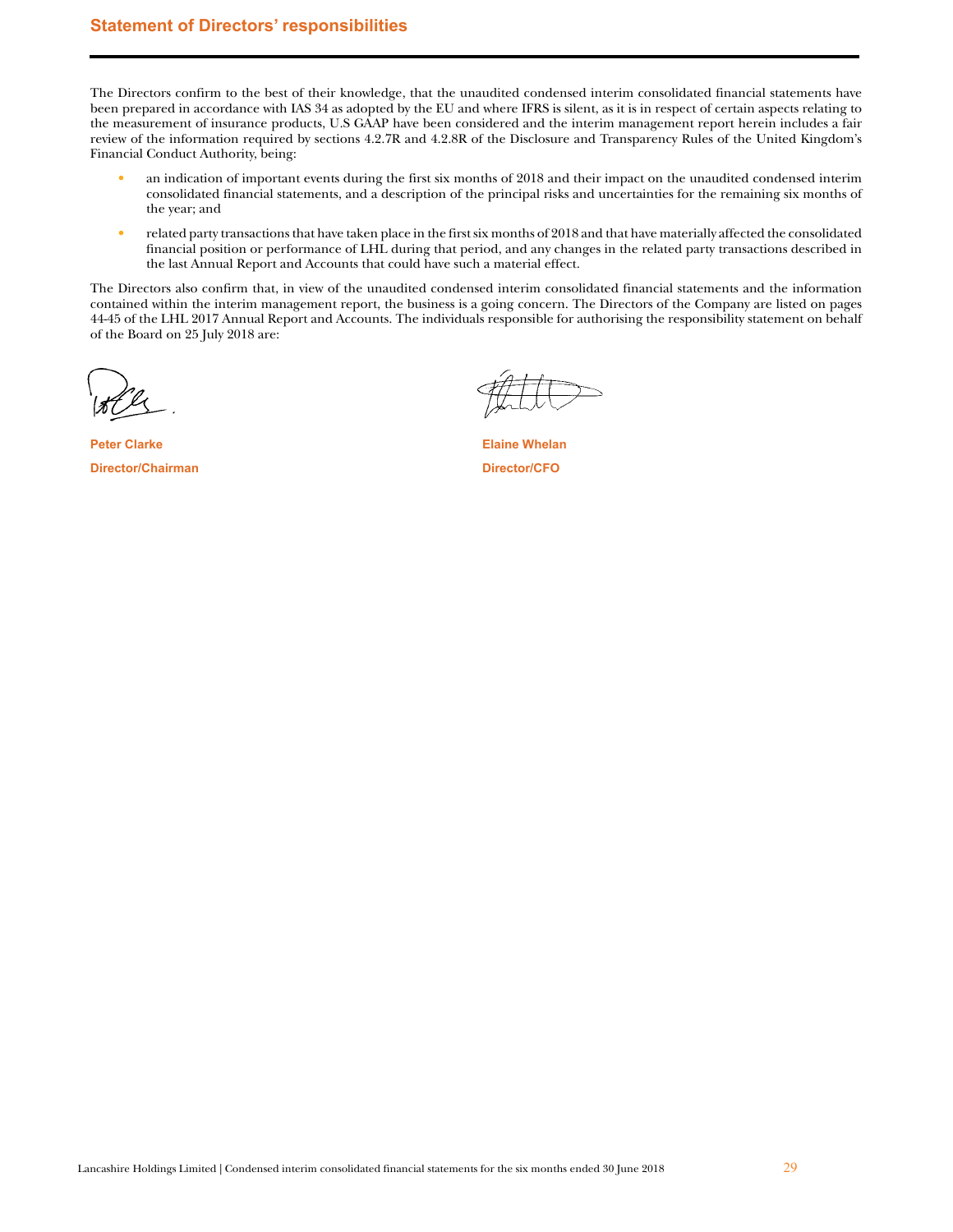# <span id="page-29-0"></span>**INDEPENDENT REVIEW REPORT TO LANCASHIRE HOLDINGS LIMITED**

### Conclusion

We have been engaged by Lancashire Holdings Limited ("the Company") to review the condensed set of interim consolidated financial statements in the half-yearly financial report for the six months ended 30 June 2018 which comprises the condensed interim consolidated statement of comprehensive income (loss), the condensed interim consolidated balance sheet, the condensed interim consolidated statement of changes in shareholders' equity, the condensed interim statement of consolidated cash flows, the risk and other disclosures and the related explanatory notes.

Based on our review, nothing has come to our attention that causes us to believe that the condensed set of interim consolidated financial statements in the half-yearly financial report for the six months ended 30 June 2018 is not prepared, in all material respects, in accordance with IAS 34 Interim Financial Reporting as adopted by the EU and the Disclosure Guidance and Transparency Rules ("the DTR") of the UK's Financial Conduct Authority ("the UK FCA").

#### Scope of review

We conducted our review in accordance with International Standard on Review Engagements (UK and Ireland) 2410 Review of Interim Financial Information Performed by the Independent Auditor of the Entity issued by the Auditing Practices Board for use in the UK. A review of interim financial information consists of making enquiries, primarily of persons responsible for financial and accounting matters, and applying analytical and other review procedures. We read the other information contained in the half-yearly financial report and consider whether it contains any apparent misstatements or material inconsistencies with the information in the condensed set of interim consolidated financial statements.

A review is substantially less in scope than an audit conducted in accordance with International Standards on Auditing (UK) and consequently does not enable us to obtain assurance that we would become aware of all significant matters that might be identified in an audit. Accordingly, we do not express an audit opinion.

## Directors' responsibilities

The half-yearly financial report is the responsibility of, and has been approved by, the Directors. The Directors are responsible for preparing the half-yearly financial report in accordance with the DTR of the UK FCA.

As disclosed in the basis of preparation on page 94 the annual consolidated financial statements of the Company are prepared in accordance with International Financial Reporting Standards as adopted by the EU. The Directors are responsible for preparing the condensed set of interim consolidted financial statements included in the half-yearly financial report in accordance with IAS 34 as adopted by the EU.

## Our responsibility

Our responsibility is to express to the company a conclusion on the condensed set of interim consolidated financial statements in the half-yearly financial report based on our review.

#### The purpose of our review work and to whom we owe our responsibilities

This report is made solely to the company in accordance with the terms of our engagement to assist the company in meeting the requirements of the DTR of the UK FCA. Our review has been undertaken so that we might state to the company those matters we are required to state to it in this report and for no other purpose. To the fullest extent permitted by law, we do not accept or assume responsibility to anyone other than the company for our review work, for this report, or for the conclusions we have reached.

**Rees Aronson** for and on behalf of KPMG LLP Chartered Accountants 15 Canada Square E14 5GL 25 July 2018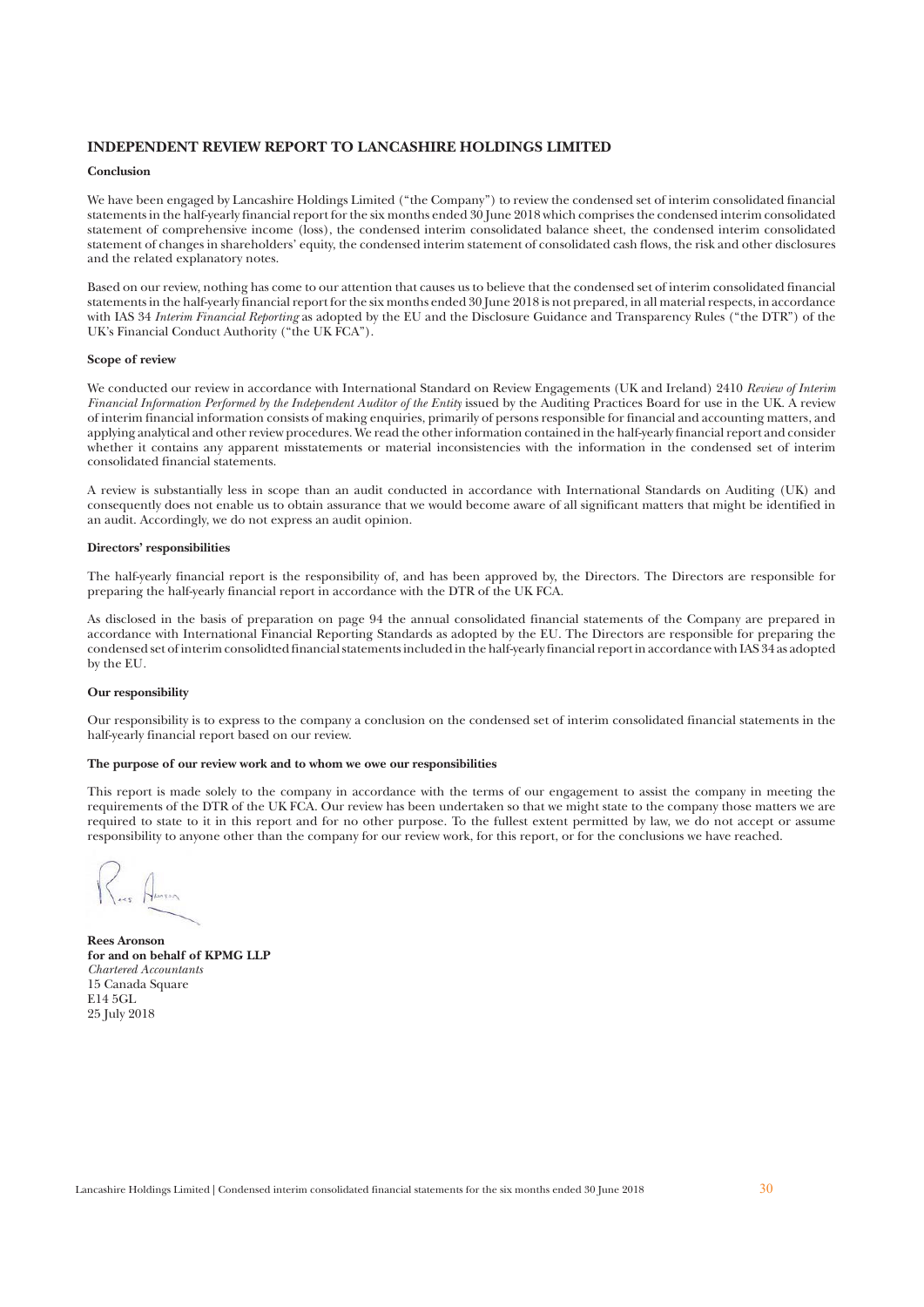# <span id="page-30-0"></span>**Glossary**

## Accident year loss ratio

Ratio, in per cent, using the ultimate liability revalued at the current balance sheet date, divided by net premium earned

Additional case reserves (ACR)

Additional reserves deemed necessary by management

AFS

Available for sale

AIM

A sub-market of the LSE

# A.M. Best Company (A.M. Best)

A.M Best is a full-service credit rating organisation dedicated to serving the financial services industries, focusing on the insurance sector

## Board of Directors

Unless otherwise stated refers to the LHL Board of Directors

## Book value per share

Calculated by dividing the value of the total shareholders' equity by the sum of all common voting shares outstanding

## **BSX**

Bermuda Stock Exchange

## Cathedral;Cathedral Group

Refers to CCL and all direct and indirect subsidiaries of CCL

Ceded

To transfer insurance risk from a direct insurer to a reinsurer and/or from a reinsurer to a retrocessionaire

**CEO** 

Chief Executive Officer

**CFO** 

Chief Financial Officer

## Combined ratio

Ratio, in per cent, of the sum of net insurance losses, net acquisition expenses and other operating expenses to net premiums earned

## Deferred acquisition costs

Costs incurred for the acquisition or the renewal of insurance policies (e.g. brokerage and premium taxes) which are deferred and amortised over the term of the insurance contracts to which they relate

## Diluted EPS

Calculated by dividing the net profit for the period attributable to shareholders by the weighted average number of common shares outstanding during the period plus the weighted average number of common shares that would be issued on the conversion of all potentially dilutive equity based compensation awards into common under the treasury stock method

## Directors fees and expenses

Unless otherwise stated includes fees and expenses of all Directors across the Group

## **Duration**

Duration is the weighted average maturity of a security's cash flows, where the present values of the cash flows serve as the weights. The effect of the convexity, or sensitivity, of the portfolio's response to changes in interest rates is also factored in to the calculation

## Earnings per share (EPS)

Calculated by dividing net profit for the period attributable to shareholders by the weighted average number of common shares outstanding during the period, excluding treasury shares and shares held by the EBT

## **EBT**

Lancashire Holdings Employee Benefit Trust

**EU** 

European Union

## Expense ratio

Ratio, in per cent, of other operating expenses to net premiums earned

## Fully converted book value per share (FCBVS)

Calculated by dividing the value of the total shareholders' equity and dilutive restricted stock units as calculated under the treasury method, by the sum of all shares, including equity compensation awards assuming all are exercised

## FVTPL

Fair value through profit or loss

Gross premiums written

Amounts payable by the insured, excluding any taxes or duties levied on the premium, including any brokerage and commission deducted by intermediaries

## The Group

LHL and its subsidiaries

## IFRS

International Financial Reporting Standard(s)

Incurred but not reported (IBNR)

These are anticipated or likely losses that may result from insured events which have taken place, but for which no losses have yet been reported. IBNR also includes a reserve for possible adverse development of previously reported losses

International Accounting Standard(s) (IAS)

[Standards,](http://www.businessdictionary.com/definition/standards.html) created by the IASB, for the [preparation](http://www.businessdictionary.com/definition/preparation.html) and [presentation](http://www.businessdictionary.com/definition/presentation.html) of [financial statements](http://www.businessdictionary.com/definition/financial-statement.html)

[International Accounting Standards Board \(IASB\)](http://www.businessdictionary.com/definition/International-Accounting-Standards-Committee-IASC.html)

An international panel of accounting experts responsible for developing IAS and IFRS

## IRR

Internal rate of return

## **KCML**

Kinesis Capital Management Limited

**KCMMSL** 

KCM Marketing Services Limited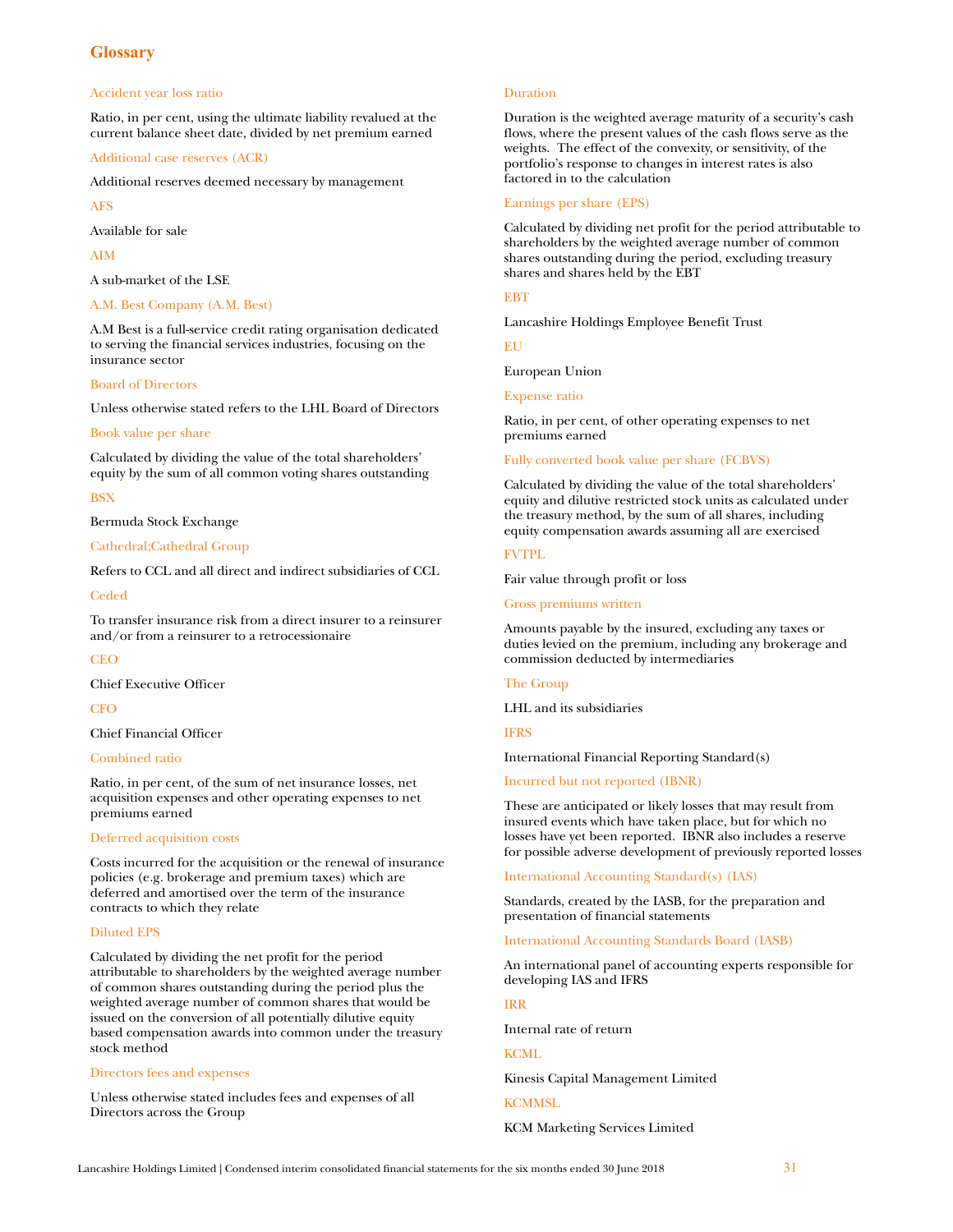# **Glossary**

## KHL

Kinesis Holdings I Limited

## Kinesis

The Group's third party capital management division encompassing KCML, KCMMSL and the management of KHL and KRL

## LHL

Lancashire Holdings Limited

## LICL

Lancashire Insurance Company Limited

## Lloyd's

The Society of Lloyd's

## Losses

Demand by an insured for indemnity under an insurance contract

## LSE

London Stock Exchange

# LUK

Lancashire Insurance Company (UK) Limited

## Moody's Investor Service (Moody's)

Moody's is a leading provider of credit ratings, research and risk analysis

## NAV

Net asset value

## Net acquisition cost ratio

Ratio, in per cent, of net acquisition expenses to net premiums earned

## Net loss ratio

Ratio, in per cent, of net insurance losses to net premiums earned

## Net premiums written

Net premiums written is equal to gross premiums written less outwards reinsurance premiums written

## **OTC**

Over the counter

## Return on Equity (RoE)

The IRR of the change in FCBVS in the period plus accrued dividends

# RPI

Renewal Price Index

# RSS

Restricted share scheme

## S&P Global Ratings (S&P)

S&P Global Ratings is a worldwide insurance rating and information agency whose ratings are recognised as an ideal benchmark for assessing the financial strength of insurance related organisations

## Syndicate 2010

Lloyd's Syndicate 2010, managed by CUL. The group provides capital to support 57.8 per cent of the stamp

## Syndicate 3010

Lloyd's Syndicate 3010, managed by CUL. The group provides capital to support 100.0 per cent of the stamp

## Unearned premiums

The portion of premium income that is attributable to periods after the balance sheet date is deferred and amortised to future accounting periods

## UK

United Kingdom

U.S.

United States of America

## U.S. GAAP

Accounting principles generally accepted in the United States